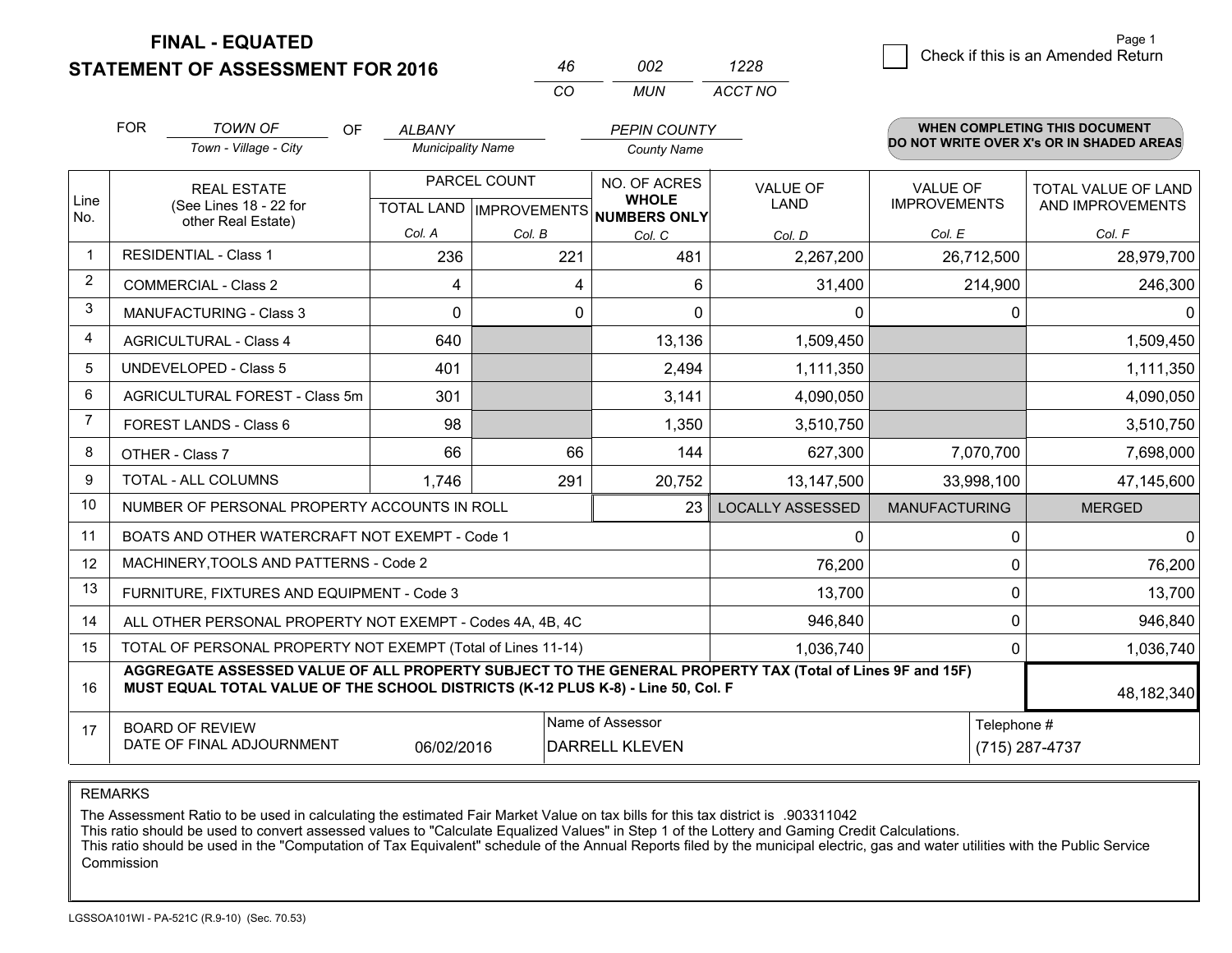*YEAR CO MUN ACCT NO* <sup>2016</sup> <sup>46</sup> <sup>002</sup> <sup>1228</sup>

Do not confuse FOREST LANDS (Line 7) with FOREST CROPS (in this section) - They are **NOT** the same

|    |                                                                  |                                             |  | Private Forest Crop - Reg Class @ 10¢ per acre                                 |  | Private Forest Crop - Reg Class @ \$2.52 per acre             |                                                                              |                    |                    |  |
|----|------------------------------------------------------------------|---------------------------------------------|--|--------------------------------------------------------------------------------|--|---------------------------------------------------------------|------------------------------------------------------------------------------|--------------------|--------------------|--|
| 18 | (a) PARCELS                                                      | (b) ACRES                                   |  | (c) ASSESSED VALUE                                                             |  | (d) PARCELS                                                   | (e) ACRES                                                                    |                    | (f) ASSESSED VALUE |  |
|    |                                                                  |                                             |  |                                                                                |  |                                                               |                                                                              |                    |                    |  |
|    |                                                                  |                                             |  | Private Forest Crop - Special Class @ 20¢ per acre                             |  |                                                               | Entered Before 2005 Managed Forest - Ferrous Mining CLOSED @ \$8.27 per acre |                    |                    |  |
| 19 | (a) PARCELS                                                      | (b) ACRES                                   |  | (c) ASSESSED VALUE                                                             |  | (d) PARCELS                                                   | (e) ACRES                                                                    |                    | (f) ASSESSED VALUE |  |
|    |                                                                  |                                             |  |                                                                                |  |                                                               |                                                                              |                    |                    |  |
|    |                                                                  | Entered Before 2005 Managed Forest - OPEN @ |  | \$.79 per acre                                                                 |  |                                                               | Entered Before 2005 Managed Forest - CLOSED @ \$1.87 per acre                |                    |                    |  |
| 20 | (a) PARCELS                                                      | (b) ACRES                                   |  | (c) ASSESSED VALUE                                                             |  | (d) PARCELS                                                   | (e) ACRES                                                                    |                    | (f) ASSESSED VALUE |  |
|    |                                                                  |                                             |  |                                                                                |  | 67                                                            | 1,733.74                                                                     |                    | 3,467,700          |  |
|    | Entered After 2004 Managed Forest - OPEN @                       |                                             |  | \$2.14 per acre                                                                |  | Entered After 2004 Managed Forest - CLOSED @ \$10.68 per acre |                                                                              |                    |                    |  |
| 21 | (a) PARCELS                                                      | (b) ACRES                                   |  | (c) ASSESSED VALUE                                                             |  | (d) PARCELS<br>(e) ACRES                                      |                                                                              | (f) ASSESSED VALUE |                    |  |
|    |                                                                  |                                             |  |                                                                                |  |                                                               |                                                                              |                    |                    |  |
|    |                                                                  |                                             |  |                                                                                |  | 25                                                            | 711.07                                                                       |                    | 1,518,600          |  |
| 22 | (a) County Forest Cropland Acres                                 |                                             |  | (b) Federal Acres                                                              |  | (c) State Acres                                               | (d) County (NOT FOREST CROP) Acres                                           |                    | (e) Other Acres    |  |
|    |                                                                  |                                             |  |                                                                                |  |                                                               | 3.7                                                                          |                    | 18.96              |  |
|    | Assessed Value of Omitted Property From Prior Years (Sec. 70.44) |                                             |  |                                                                                |  |                                                               | Assessed Value of Sec. 70.43 Corrections of Errors by Assessors              |                    |                    |  |
| 23 |                                                                  | (a) REAL ESTATE                             |  | (b) PERSONAL                                                                   |  | (c1) REAL ESTATE                                              |                                                                              | (c2) PERSONAL      |                    |  |
|    |                                                                  |                                             |  |                                                                                |  |                                                               |                                                                              |                    |                    |  |
|    |                                                                  |                                             |  | Manufacturing Equated Value of Omitted Property From Prior Years (Sec. 70.995) |  |                                                               | Mfg. Equated Value of Sec.70.43 Corrections of Errors by Assessors           |                    |                    |  |
|    | (d) REAL ESTATE                                                  |                                             |  | (e) PERSONAL                                                                   |  |                                                               | (f1) REAL ESTATE                                                             |                    | (f2) PERSONAL      |  |
|    |                                                                  |                                             |  |                                                                                |  |                                                               |                                                                              |                    |                    |  |

## **SPECIAL DISTRICTS**

| Line<br>No. | Enter 6-digit<br>Special District<br>Code (Col. A) | <b>Account</b><br><b>Number</b> | <b>Special District Name</b> | <b>Locally Assessed Value</b><br>of Real Estate and | Mfg Value of Real Estate<br>and Personal Property | <b>Merged Value of</b><br><b>Real Estate and</b><br>Personal Property (Col. F) |
|-------------|----------------------------------------------------|---------------------------------|------------------------------|-----------------------------------------------------|---------------------------------------------------|--------------------------------------------------------------------------------|
|             |                                                    | (Col. B)                        | (Col. C)                     | Personal Property (Col. D)                          | (Col. E)                                          |                                                                                |
| 24          |                                                    |                                 |                              |                                                     |                                                   |                                                                                |
| 25          |                                                    |                                 |                              |                                                     |                                                   |                                                                                |
| 26          |                                                    |                                 |                              |                                                     |                                                   |                                                                                |
| 27          |                                                    |                                 |                              |                                                     |                                                   |                                                                                |
| 28          |                                                    |                                 |                              |                                                     |                                                   |                                                                                |
| 29          |                                                    |                                 |                              |                                                     |                                                   |                                                                                |
| 30          |                                                    |                                 |                              |                                                     |                                                   |                                                                                |
| 31          |                                                    |                                 |                              |                                                     |                                                   |                                                                                |
| 32          |                                                    |                                 |                              |                                                     |                                                   |                                                                                |
| 33          |                                                    |                                 |                              |                                                     |                                                   |                                                                                |
| 34          |                                                    |                                 |                              |                                                     |                                                   |                                                                                |
| 35          |                                                    |                                 |                              |                                                     |                                                   |                                                                                |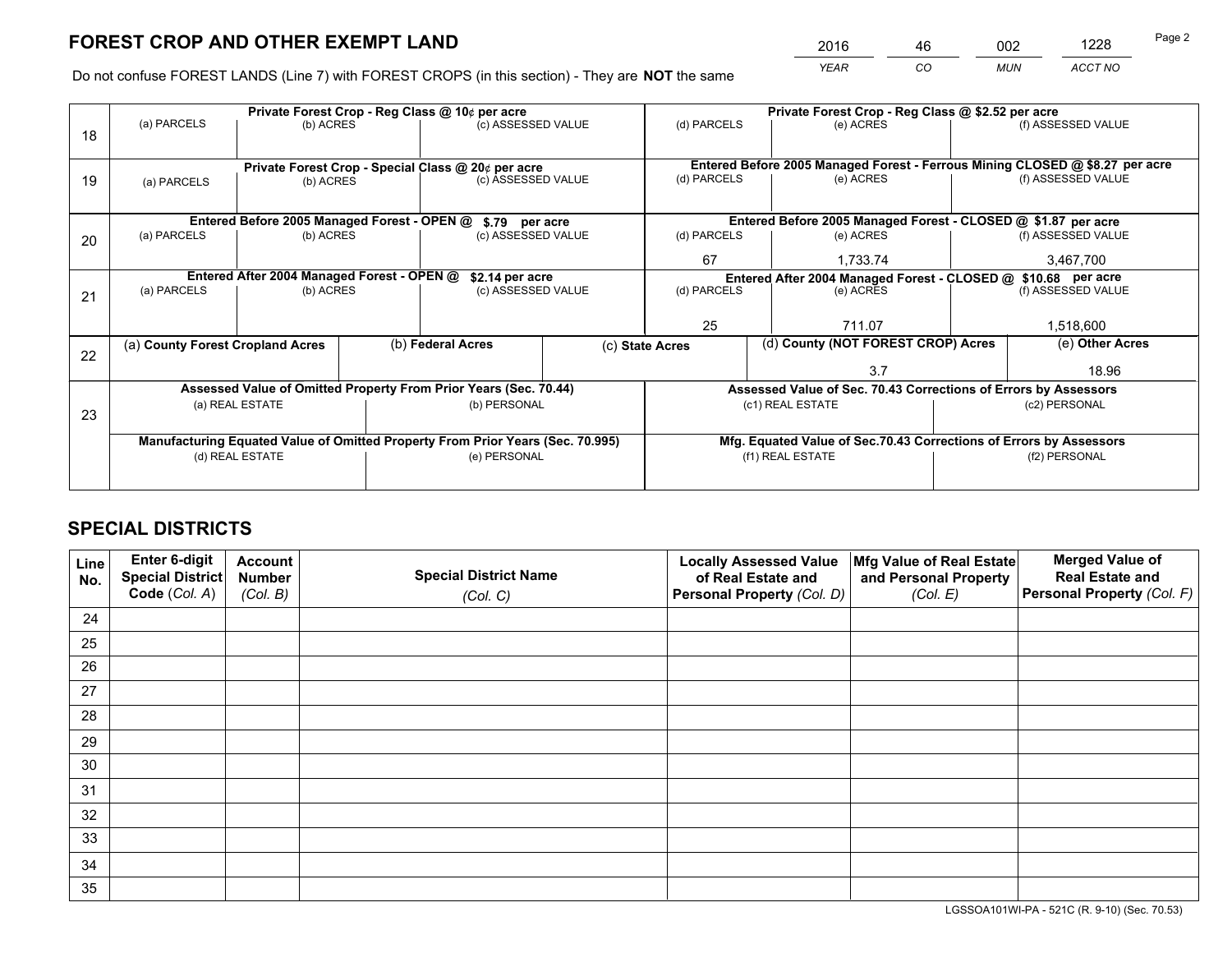|                 |                                                          |                                             |                                                         | <b>YEAR</b>                                                                       | CO<br><b>MUN</b>                                              | ACCT NO                                                                        |
|-----------------|----------------------------------------------------------|---------------------------------------------|---------------------------------------------------------|-----------------------------------------------------------------------------------|---------------------------------------------------------------|--------------------------------------------------------------------------------|
| Line<br>No.     | Enter 6-digit<br><b>School District</b><br>Code (Col. A) | <b>Account</b><br><b>Number</b><br>(Col. B) | <b>School District Name</b><br>(Col. C)                 | <b>Locally Assessed Value</b><br>of Real Estate and<br>Personal Property (Col. D) | Mfg Value of Real Estate<br>and Personal Property<br>(Col. E) | <b>Merged Value of</b><br><b>Real Estate and</b><br>Personal Property (Col. F) |
|                 | A. SCHOOL DISTRICTS (K-8 and K-12)                       |                                             |                                                         |                                                                                   |                                                               |                                                                                |
| 36              | 063668                                                   | 0044                                        | SCH D OF MONDOVI                                        | 37,454,190                                                                        |                                                               | 37,454,190                                                                     |
| 37              | 461499                                                   | 0278                                        | SCH D OF DURAND                                         | 10,728,150                                                                        |                                                               | 10,728,150                                                                     |
| 38              |                                                          |                                             |                                                         |                                                                                   |                                                               |                                                                                |
| 39              |                                                          |                                             |                                                         |                                                                                   |                                                               |                                                                                |
| 40              |                                                          |                                             |                                                         |                                                                                   |                                                               |                                                                                |
| 41              |                                                          |                                             |                                                         |                                                                                   |                                                               |                                                                                |
| 42              |                                                          |                                             |                                                         |                                                                                   |                                                               |                                                                                |
| 43              |                                                          |                                             |                                                         |                                                                                   |                                                               |                                                                                |
| 44<br>45        |                                                          |                                             |                                                         |                                                                                   |                                                               |                                                                                |
| $\overline{46}$ |                                                          |                                             |                                                         |                                                                                   |                                                               |                                                                                |
| 47              |                                                          |                                             |                                                         |                                                                                   |                                                               |                                                                                |
| 48              |                                                          |                                             |                                                         |                                                                                   |                                                               |                                                                                |
| 49              |                                                          |                                             |                                                         |                                                                                   |                                                               |                                                                                |
| 50              |                                                          |                                             | TOTAL ASSESSED VALUE OF SCHOOL DISTRICTS (K-8 and K-12) | 48,182,340                                                                        |                                                               | 48,182,340                                                                     |
|                 | <b>B.</b><br><b>UNION HIGH SCHOOL DISTRICTS</b>          |                                             |                                                         |                                                                                   |                                                               |                                                                                |
| 51              |                                                          |                                             |                                                         |                                                                                   |                                                               |                                                                                |
| 52              |                                                          |                                             |                                                         |                                                                                   |                                                               |                                                                                |
| 53              |                                                          |                                             |                                                         |                                                                                   |                                                               |                                                                                |
| 54              |                                                          |                                             |                                                         |                                                                                   |                                                               |                                                                                |
| 55              |                                                          |                                             | TOTAL ASSESSED VALUE OF UNION HIGH SCHOOLS              |                                                                                   |                                                               |                                                                                |
|                 | C.<br><b>TECHNICAL COLLEGE DISTRICTS</b>                 |                                             |                                                         |                                                                                   |                                                               |                                                                                |
| 56              | 000100                                                   | 0001                                        | CHIPPEWA VALLEY TECHNICAL COLLEGE EAUC                  | 48,182,340                                                                        |                                                               | 48,182,340                                                                     |
| 57              |                                                          |                                             |                                                         |                                                                                   |                                                               |                                                                                |
| 58              |                                                          |                                             |                                                         |                                                                                   |                                                               |                                                                                |
| 59              |                                                          |                                             | TOTAL ASSESSED VALUE OF TECHNICAL COLLEGES              | 48,182,340                                                                        |                                                               | 48,182,340                                                                     |

 *I hereby certify, to the best of my knowledge and belief, this form is complete and correct.*

| Print name of preparer | Title                    |                | Date (MM / DD / CCYY) |
|------------------------|--------------------------|----------------|-----------------------|
|                        |                          |                |                       |
| Signature of preparer  | Contact Telephone Number | E-mail address |                       |
|                        | $\overline{\phantom{0}}$ |                |                       |

201646002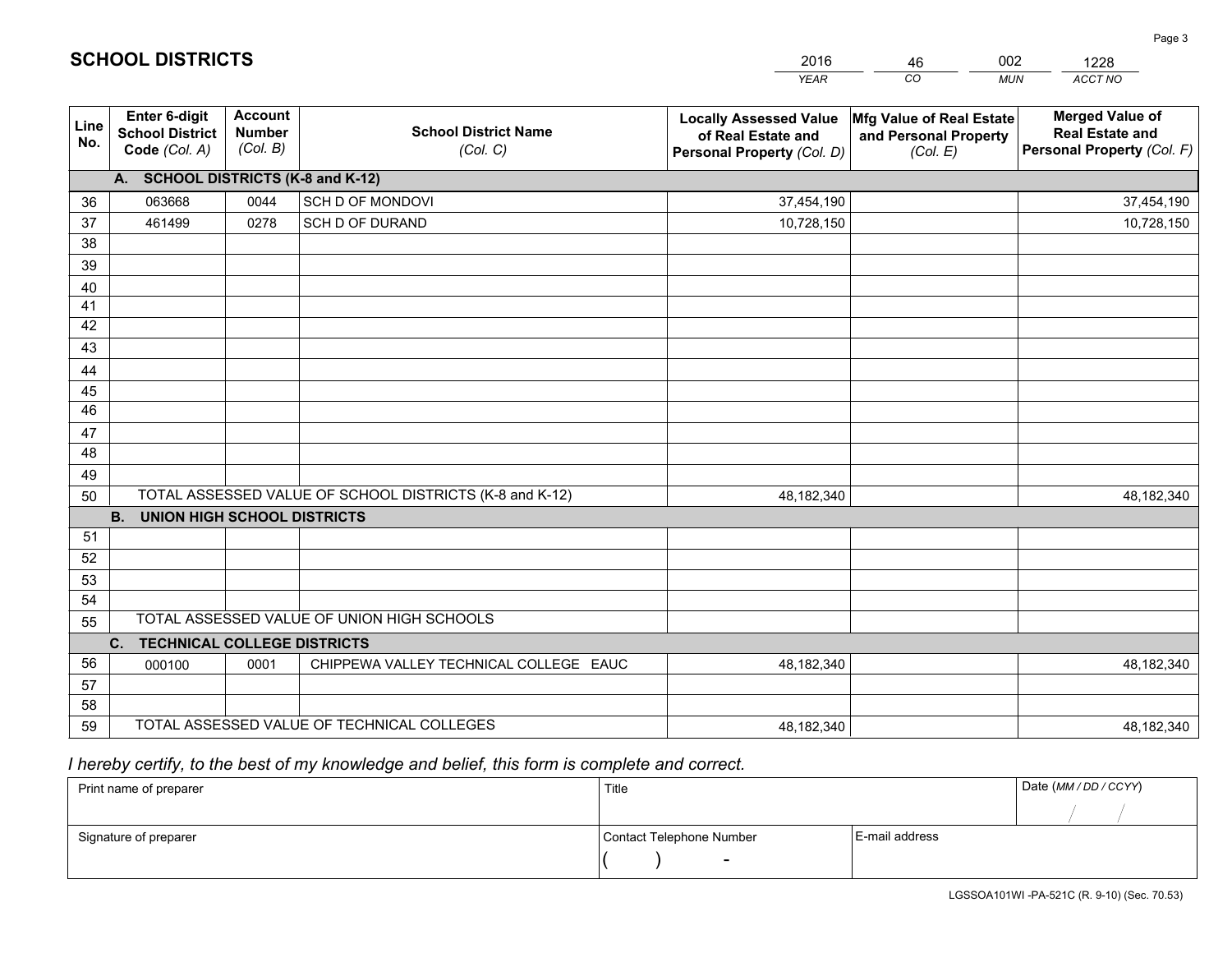### **HIGHLIGHTS**

- 1. Complete the Statement of Assessment after the Board of Review. Reflect any changes made there.
- 2. Use black ink to complete.
- 3. Line 16 must equal Line 50, Col D.
- 4. Line 55 must equal the total of K-8 schools listed on lines 36-49. Do not include K-12 schools in this comparision.
- 5. Line 59, Col. D must equal Line 16.
- 6. Special District, School District and Technical College District values must include both real estate and personal property. Examples of Special districts are: town sanitary districts, public inland lake protection and rehabilitation districts, and metropolitan sewerage districts.
- 7. DO NOT INCLUDE Manufacturing property values.DOR will print these values on the final SOA.

ROSETTA HOLLISTER TOWN OF ALBANY N5617 COUNTY RD ZZ MONDOVI, WI 54755 - 8124

**MONDOVI, WI 54755 - 8124** ROSETTA HOLLISTER<br>TOWN OF ALBANY

 8. Accuracy of this form is very important. The values reported directly affect the equalized value DOR calculates for school and special districts.

### **Page 1:**

 If not prefilled, enter the tax year,county and municipal code,municipal type, municipal name and county name on the top of form.

Check the Amended box, if filing an amended / corrected SOA.

 Report the parcel count, acres and assessed value of taxable general property, total parcel count, (real and personal), total acres, and values from final figures set by the Board of Review.

- A. Real Estate land and improvements (buildings, etc.) is reported on lines 1 8, total line 9.
- B. Personal Property is reported on lines 11 14, Column D, total line 15.
- C. To complete this report, use the computer produced summary of the assessment roll that shows these amounts.
- D. Use whole numbers only.
- E. Add each line across and each column down to verify entries.

### **Page 2:**

- A. Report Special Items (not subject to general property tax).
- 1. Private Forest Croplands and Managed Forest Lands are reported on lines 18,19, 20 and 21. Be sure to report assessed values **NOT** taxes.
- 2. You should have copies of the orders of entry, orders of withdrawal, etc., to update your assessment roll.
	- 3. Show hundredths of acres (e.g. 39.75).
- 4. Tax exempt lands are reported on line 22.
- 5. Omitted property and sec. 70.43, Wis. Stats., corrections of errors by assessor are reported on line 23. Report real estate and personal property separately. These should be for **prior years**, not something found on the current assessment roll after the board of review.
- B. Special District (Lines 24-35) Include the value of both real and personal property.
- The Department of Revenue (DOR) preprints much of the information regarding names and codes for schools, special districts,etc. If a district is not listed, enter the name and value only, DOR will enter the proper code.

## **Page 3 School Districts:**

Include the value of both real and personal property.

Report School District (regular, elementary, union high school, and technical college).

- 1. Regular (K-12) and Elementary (K-8) school values are reported on lines 36-49, total on line 50.
- 2. Union High School (UHS) (use only if elementary schools are listed on lines 36-49) are reported on lines 51-54. UHS total value (line 55) must equal to the total **elementary school** values reported on lines 36-49. Do notinclude K-12 schools in this comparison.
- 3. Technical College values are reported on lines 56-58, total on line 59.
- 4. Use the computer summary that shows these amounts to complete this report.

### **This form is due the second Monday in June. File this report only after your Board of Review is complete.**

 *If you have questions: Return forms to:*

Fax number: (608) 264-6887 PO Box 8971

 Email: lgs@revenue.wi.gov Wisconsin Department of Revenue Call: (608) 261-5341 Local Government Services Section 6-97Madison WI 53708-8971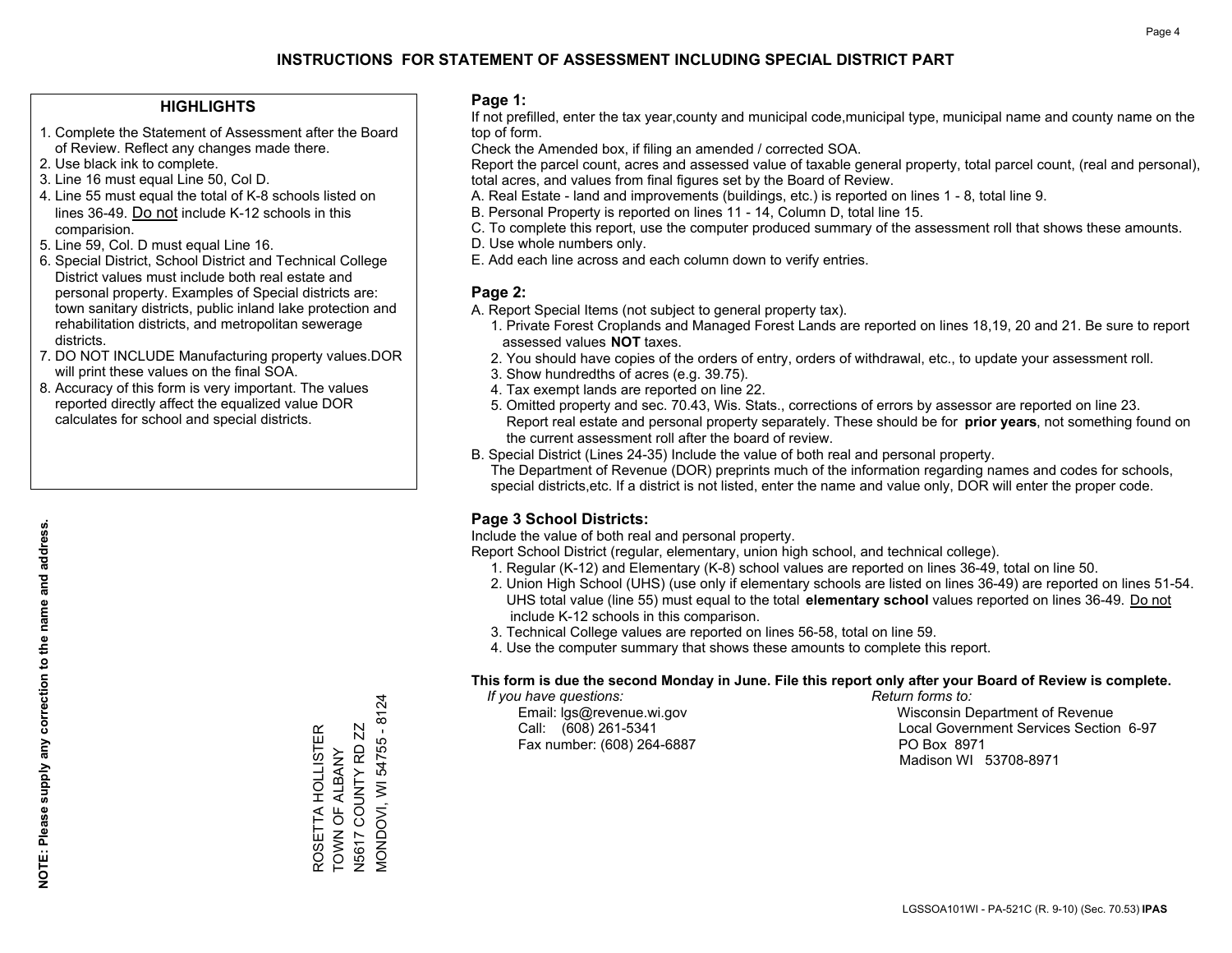**FINAL - EQUATED**

**STATEMENT OF ASSESSMENT FOR 2016** 

| 46.      | በበ4 | 1229    |
|----------|-----|---------|
| $\alpha$ | MUN | ACCT NO |

|                | <b>FOR</b><br><b>TOWN OF</b><br>OF<br>Town - Village - City                                                                                                                                  | <b>DURAND</b><br><b>Municipality Name</b> |                                           | <b>PEPIN COUNTY</b><br><b>County Name</b> |                                |                                        | <b>WHEN COMPLETING THIS DOCUMENT</b><br>DO NOT WRITE OVER X's OR IN SHADED AREAS |
|----------------|----------------------------------------------------------------------------------------------------------------------------------------------------------------------------------------------|-------------------------------------------|-------------------------------------------|-------------------------------------------|--------------------------------|----------------------------------------|----------------------------------------------------------------------------------|
| Line<br>No.    | <b>REAL ESTATE</b><br>(See Lines 18 - 22 for                                                                                                                                                 |                                           | PARCEL COUNT<br>TOTAL LAND   IMPROVEMENTS |                                           | <b>VALUE OF</b><br><b>LAND</b> | <b>VALUE OF</b><br><b>IMPROVEMENTS</b> | TOTAL VALUE OF LAND<br>AND IMPROVEMENTS                                          |
|                | other Real Estate)                                                                                                                                                                           | Col. A                                    | Col. B                                    | NUMBERS ONLY<br>Col. C                    | Col. D                         | Col. E                                 | Col. F                                                                           |
| $\mathbf 1$    | <b>RESIDENTIAL - Class 1</b>                                                                                                                                                                 | 295                                       | 238                                       | 531                                       | 3,063,600                      | 33,052,100                             | 36,115,700                                                                       |
| 2              | <b>COMMERCIAL - Class 2</b>                                                                                                                                                                  | 13                                        | 11                                        | 41                                        | 167,500                        | 811,200                                | 978,700                                                                          |
| 3              | <b>MANUFACTURING - Class 3</b>                                                                                                                                                               | 5                                         | 0                                         | 149                                       | 412,500                        | $\Omega$                               | 412,500                                                                          |
| 4              | <b>AGRICULTURAL - Class 4</b>                                                                                                                                                                | 337                                       |                                           | 5,859                                     | 836,000                        |                                        | 836,000                                                                          |
| 5              | <b>UNDEVELOPED - Class 5</b>                                                                                                                                                                 | 198                                       |                                           | 660                                       | 233,900                        |                                        | 233,900                                                                          |
| 6              | AGRICULTURAL FOREST - Class 5m                                                                                                                                                               | 180                                       |                                           | 2,367                                     | 3,338,500                      |                                        | 3,338,500                                                                        |
| $\overline{7}$ | FOREST LANDS - Class 6                                                                                                                                                                       | 64                                        |                                           | 649                                       | 1,905,300                      |                                        | 1,905,300                                                                        |
| 8              | OTHER - Class 7                                                                                                                                                                              | 31                                        | 34                                        | 63                                        | 183,900                        | 3,408,400                              | 3,592,300                                                                        |
| 9              | TOTAL - ALL COLUMNS                                                                                                                                                                          | 1,123                                     | 283                                       | 10,319                                    | 10,141,200                     | 37,271,700                             | 47,412,900                                                                       |
| 10             | NUMBER OF PERSONAL PROPERTY ACCOUNTS IN ROLL                                                                                                                                                 |                                           |                                           | 24                                        | <b>LOCALLY ASSESSED</b>        | <b>MANUFACTURING</b>                   | <b>MERGED</b>                                                                    |
| 11             | BOATS AND OTHER WATERCRAFT NOT EXEMPT - Code 1                                                                                                                                               |                                           |                                           |                                           | 0                              | 0                                      | $\mathbf{0}$                                                                     |
| 12             | MACHINERY, TOOLS AND PATTERNS - Code 2                                                                                                                                                       |                                           |                                           |                                           | 319,225                        | $\Omega$                               | 319,225                                                                          |
| 13             | FURNITURE, FIXTURES AND EQUIPMENT - Code 3                                                                                                                                                   |                                           |                                           |                                           | 60,150                         | 0                                      | 60,150                                                                           |
| 14             | ALL OTHER PERSONAL PROPERTY NOT EXEMPT - Codes 4A, 4B, 4C                                                                                                                                    | $\Omega$                                  | 754,100                                   |                                           |                                |                                        |                                                                                  |
| 15             | TOTAL OF PERSONAL PROPERTY NOT EXEMPT (Total of Lines 11-14)<br>1,133,475                                                                                                                    |                                           |                                           |                                           |                                |                                        | $\mathbf{0}$<br>1,133,475                                                        |
| 16             | AGGREGATE ASSESSED VALUE OF ALL PROPERTY SUBJECT TO THE GENERAL PROPERTY TAX (Total of Lines 9F and 15F)<br>MUST EQUAL TOTAL VALUE OF THE SCHOOL DISTRICTS (K-12 PLUS K-8) - Line 50, Col. F |                                           |                                           |                                           |                                |                                        | 48,546,375                                                                       |
| 17             | Name of Assessor<br>Telephone #<br><b>BOARD OF REVIEW</b><br>DATE OF FINAL ADJOURNMENT<br><b>GALEN SEIPEL</b><br>07/07/2016                                                                  |                                           |                                           |                                           |                                | (715) 262-5777                         |                                                                                  |

REMARKS

The Assessment Ratio to be used in calculating the estimated Fair Market Value on tax bills for this tax district is 1.006365854<br>This ratio should be used to convert assessed values to "Calculate Equalized Values" in Step Commission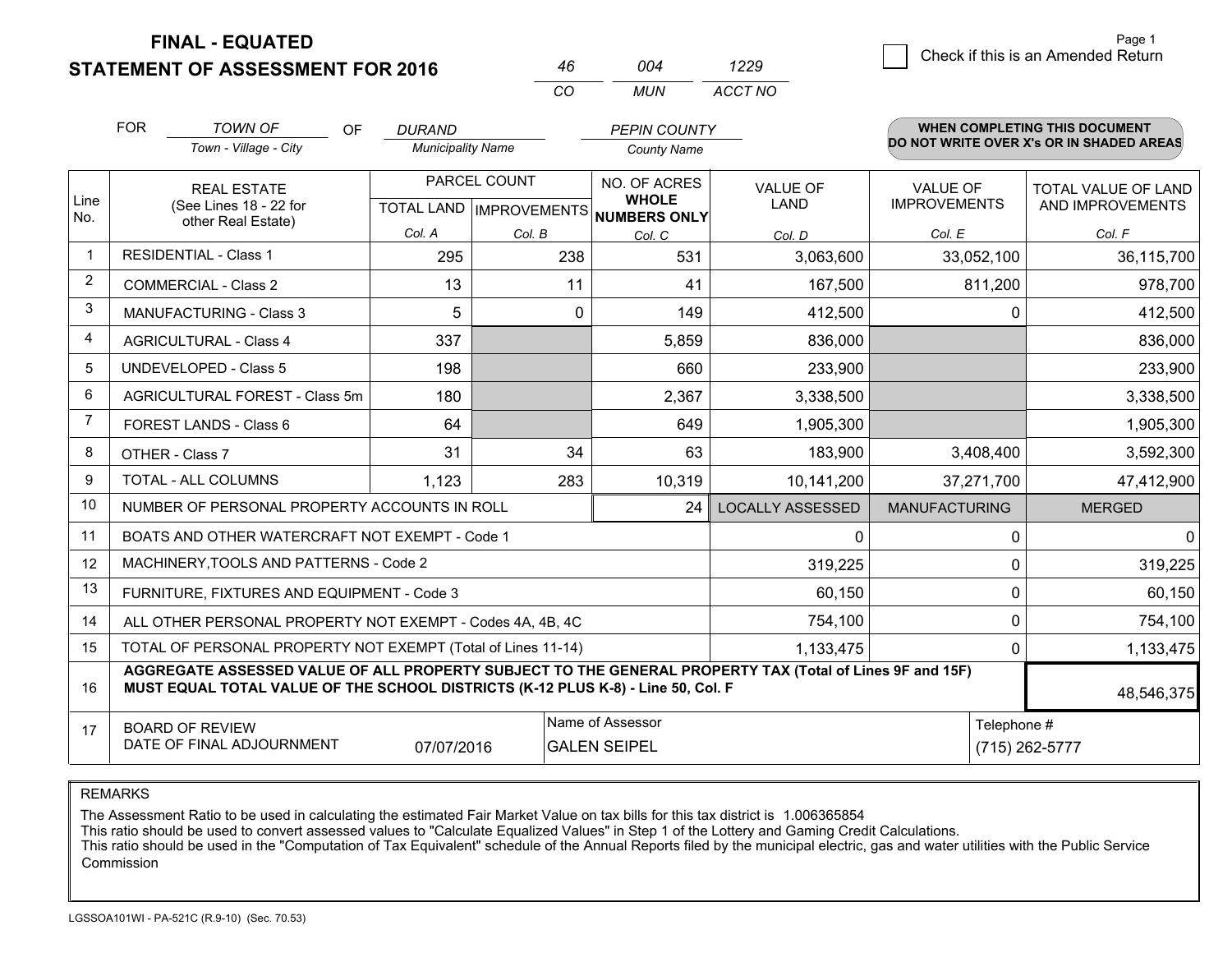*YEAR CO MUN ACCT NO* 2016 <u>46 004 1229</u>

Do not confuse FOREST LANDS (Line 7) with FOREST CROPS (in this section) - They are **NOT** the same

|    |                                                                                |                                             |  | Private Forest Crop - Reg Class @ 10¢ per acre                   |              |                                                               | Private Forest Crop - Reg Class @ \$2.52 per acre                            |  |                    |  |
|----|--------------------------------------------------------------------------------|---------------------------------------------|--|------------------------------------------------------------------|--------------|---------------------------------------------------------------|------------------------------------------------------------------------------|--|--------------------|--|
| 18 | (a) PARCELS                                                                    | (b) ACRES                                   |  | (c) ASSESSED VALUE                                               |              | (d) PARCELS                                                   | (e) ACRES                                                                    |  | (f) ASSESSED VALUE |  |
|    |                                                                                |                                             |  | Private Forest Crop - Special Class @ 20¢ per acre               |              |                                                               | Entered Before 2005 Managed Forest - Ferrous Mining CLOSED @ \$8.27 per acre |  |                    |  |
| 19 | (a) PARCELS                                                                    | (b) ACRES                                   |  | (c) ASSESSED VALUE                                               |              | (d) PARCELS                                                   | (e) ACRES                                                                    |  | (f) ASSESSED VALUE |  |
|    |                                                                                | Entered Before 2005 Managed Forest - OPEN @ |  | \$.79 per acre                                                   |              |                                                               | Entered Before 2005 Managed Forest - CLOSED @ \$1.87 per acre                |  |                    |  |
| 20 | (a) PARCELS                                                                    | (b) ACRES                                   |  | (c) ASSESSED VALUE                                               |              | (d) PARCELS                                                   | (e) ACRES                                                                    |  | (f) ASSESSED VALUE |  |
|    |                                                                                |                                             |  |                                                                  |              | 44                                                            | 1.029.79                                                                     |  | 3,035,500          |  |
|    |                                                                                | Entered After 2004 Managed Forest - OPEN @  |  | \$2.14 per acre                                                  |              | Entered After 2004 Managed Forest - CLOSED @ \$10.68 per acre |                                                                              |  |                    |  |
| 21 | (a) PARCELS                                                                    | (b) ACRES                                   |  | (c) ASSESSED VALUE                                               |              | (d) PARCELS<br>(e) ACRES                                      |                                                                              |  | (f) ASSESSED VALUE |  |
|    |                                                                                | 33                                          |  | 99,000                                                           |              | 8                                                             | 137                                                                          |  | 360,400            |  |
|    | (a) County Forest Cropland Acres                                               |                                             |  | (b) Federal Acres                                                |              | (c) State Acres                                               | (d) County (NOT FOREST CROP) Acres                                           |  | (e) Other Acres    |  |
| 22 |                                                                                |                                             |  |                                                                  | 214.19<br>41 |                                                               |                                                                              |  | 24.36              |  |
|    |                                                                                |                                             |  | Assessed Value of Omitted Property From Prior Years (Sec. 70.44) |              |                                                               | Assessed Value of Sec. 70.43 Corrections of Errors by Assessors              |  |                    |  |
| 23 | (a) REAL ESTATE                                                                |                                             |  | (b) PERSONAL                                                     |              | (c1) REAL ESTATE                                              |                                                                              |  | (c2) PERSONAL      |  |
|    | Manufacturing Equated Value of Omitted Property From Prior Years (Sec. 70.995) |                                             |  |                                                                  |              |                                                               | Mfg. Equated Value of Sec.70.43 Corrections of Errors by Assessors           |  |                    |  |
|    | (d) REAL ESTATE                                                                |                                             |  | (e) PERSONAL                                                     |              |                                                               | (f1) REAL ESTATE                                                             |  | (f2) PERSONAL      |  |
|    |                                                                                |                                             |  |                                                                  |              |                                                               |                                                                              |  |                    |  |

## **SPECIAL DISTRICTS**

| Line<br>No. | Enter 6-digit<br><b>Special District</b> | <b>Account</b><br><b>Number</b> | <b>Special District Name</b> | <b>Locally Assessed Value</b><br>of Real Estate and | Mfg Value of Real Estate<br>and Personal Property | <b>Merged Value of</b><br><b>Real Estate and</b> |
|-------------|------------------------------------------|---------------------------------|------------------------------|-----------------------------------------------------|---------------------------------------------------|--------------------------------------------------|
|             | Code (Col. A)                            | (Col. B)                        | (Col. C)                     | Personal Property (Col. D)                          | (Col. E)                                          | Personal Property (Col. F)                       |
| 24          |                                          |                                 |                              |                                                     |                                                   |                                                  |
| 25          |                                          |                                 |                              |                                                     |                                                   |                                                  |
| 26          |                                          |                                 |                              |                                                     |                                                   |                                                  |
| 27          |                                          |                                 |                              |                                                     |                                                   |                                                  |
| 28          |                                          |                                 |                              |                                                     |                                                   |                                                  |
| 29          |                                          |                                 |                              |                                                     |                                                   |                                                  |
| 30          |                                          |                                 |                              |                                                     |                                                   |                                                  |
| 31          |                                          |                                 |                              |                                                     |                                                   |                                                  |
| 32          |                                          |                                 |                              |                                                     |                                                   |                                                  |
| 33          |                                          |                                 |                              |                                                     |                                                   |                                                  |
| 34          |                                          |                                 |                              |                                                     |                                                   |                                                  |
| 35          |                                          |                                 |                              |                                                     |                                                   |                                                  |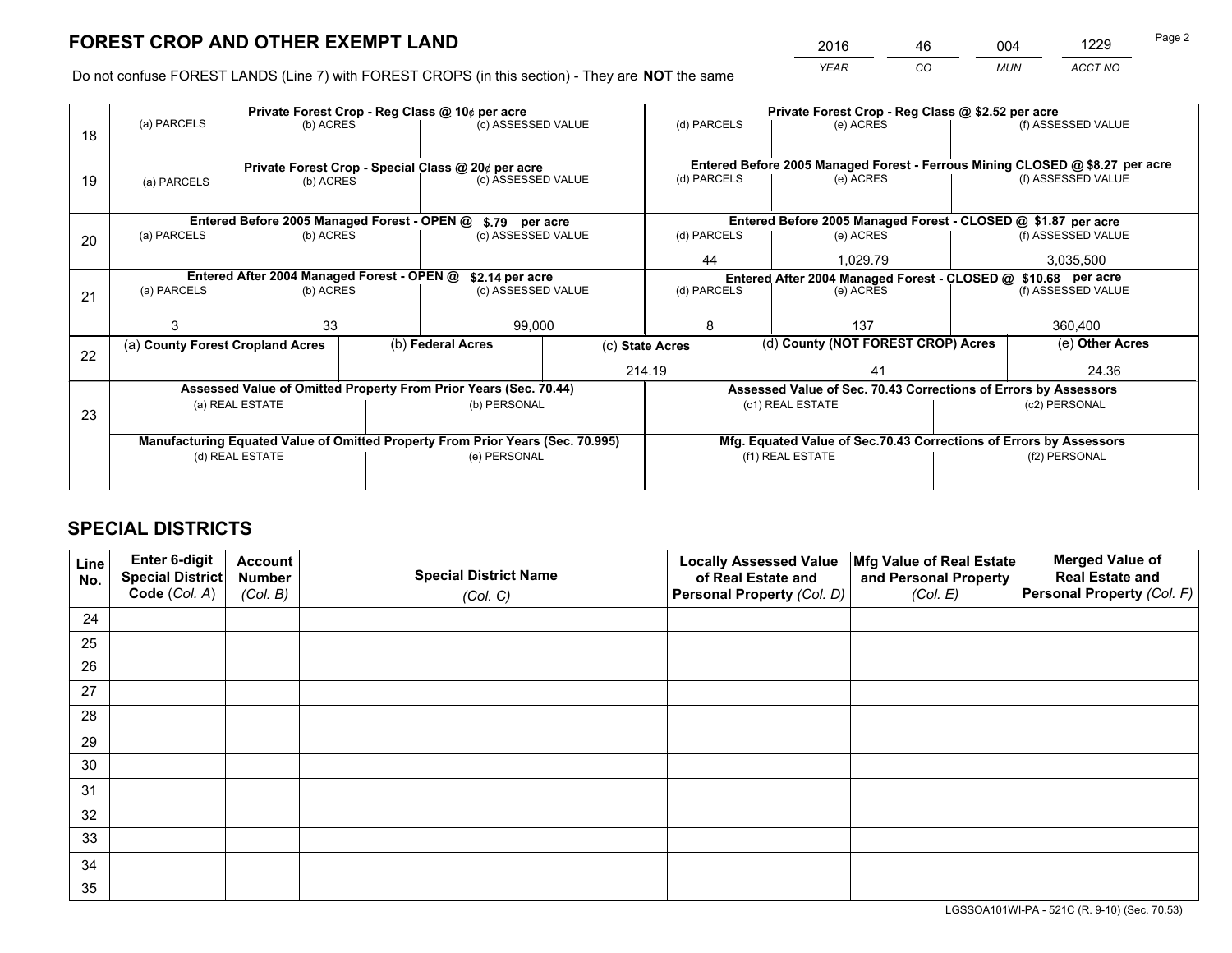|             |                                                                 |                                             |                                                         | YEAR                                                                              | CO<br><b>MUN</b>                                              | ACCT NO                                                                        |
|-------------|-----------------------------------------------------------------|---------------------------------------------|---------------------------------------------------------|-----------------------------------------------------------------------------------|---------------------------------------------------------------|--------------------------------------------------------------------------------|
| Line<br>No. | <b>Enter 6-digit</b><br><b>School District</b><br>Code (Col. A) | <b>Account</b><br><b>Number</b><br>(Col. B) | <b>School District Name</b><br>(Col. C)                 | <b>Locally Assessed Value</b><br>of Real Estate and<br>Personal Property (Col. D) | Mfg Value of Real Estate<br>and Personal Property<br>(Col. E) | <b>Merged Value of</b><br><b>Real Estate and</b><br>Personal Property (Col. F) |
|             | A. SCHOOL DISTRICTS (K-8 and K-12)                              |                                             |                                                         |                                                                                   |                                                               |                                                                                |
| 36          | 461499                                                          | 0278                                        | <b>SCH D OF DURAND</b>                                  | 48,133,875                                                                        | 412,500                                                       | 48,546,375                                                                     |
| 37          |                                                                 |                                             |                                                         |                                                                                   |                                                               |                                                                                |
| 38          |                                                                 |                                             |                                                         |                                                                                   |                                                               |                                                                                |
| 39          |                                                                 |                                             |                                                         |                                                                                   |                                                               |                                                                                |
| 40          |                                                                 |                                             |                                                         |                                                                                   |                                                               |                                                                                |
| 41<br>42    |                                                                 |                                             |                                                         |                                                                                   |                                                               |                                                                                |
| 43          |                                                                 |                                             |                                                         |                                                                                   |                                                               |                                                                                |
| 44          |                                                                 |                                             |                                                         |                                                                                   |                                                               |                                                                                |
| 45          |                                                                 |                                             |                                                         |                                                                                   |                                                               |                                                                                |
| 46          |                                                                 |                                             |                                                         |                                                                                   |                                                               |                                                                                |
| 47          |                                                                 |                                             |                                                         |                                                                                   |                                                               |                                                                                |
| 48          |                                                                 |                                             |                                                         |                                                                                   |                                                               |                                                                                |
| 49          |                                                                 |                                             |                                                         |                                                                                   |                                                               |                                                                                |
| 50          |                                                                 |                                             | TOTAL ASSESSED VALUE OF SCHOOL DISTRICTS (K-8 and K-12) | 48,133,875                                                                        | 412,500                                                       | 48,546,375                                                                     |
|             | <b>B.</b><br><b>UNION HIGH SCHOOL DISTRICTS</b>                 |                                             |                                                         |                                                                                   |                                                               |                                                                                |
| 51          |                                                                 |                                             |                                                         |                                                                                   |                                                               |                                                                                |
| 52          |                                                                 |                                             |                                                         |                                                                                   |                                                               |                                                                                |
| 53<br>54    |                                                                 |                                             |                                                         |                                                                                   |                                                               |                                                                                |
| 55          |                                                                 |                                             | TOTAL ASSESSED VALUE OF UNION HIGH SCHOOLS              |                                                                                   |                                                               |                                                                                |
|             | C.<br><b>TECHNICAL COLLEGE DISTRICTS</b>                        |                                             |                                                         |                                                                                   |                                                               |                                                                                |
| 56          | 000100                                                          | 0001                                        | CHIPPEWA VALLEY TECHNICAL COLLEGE EAUC                  | 48,133,875                                                                        | 412,500                                                       | 48,546,375                                                                     |
| 57          |                                                                 |                                             |                                                         |                                                                                   |                                                               |                                                                                |
| 58          |                                                                 |                                             |                                                         |                                                                                   |                                                               |                                                                                |
| 59          |                                                                 |                                             | TOTAL ASSESSED VALUE OF TECHNICAL COLLEGES              | 48,133,875                                                                        | 412,500                                                       | 48,546,375                                                                     |

46

004

 *I hereby certify, to the best of my knowledge and belief, this form is complete and correct.*

**SCHOOL DISTRICTS**

| Print name of preparer | Title                    |                | Date (MM / DD / CCYY) |
|------------------------|--------------------------|----------------|-----------------------|
|                        |                          |                |                       |
| Signature of preparer  | Contact Telephone Number | E-mail address |                       |
|                        | $\sim$                   |                |                       |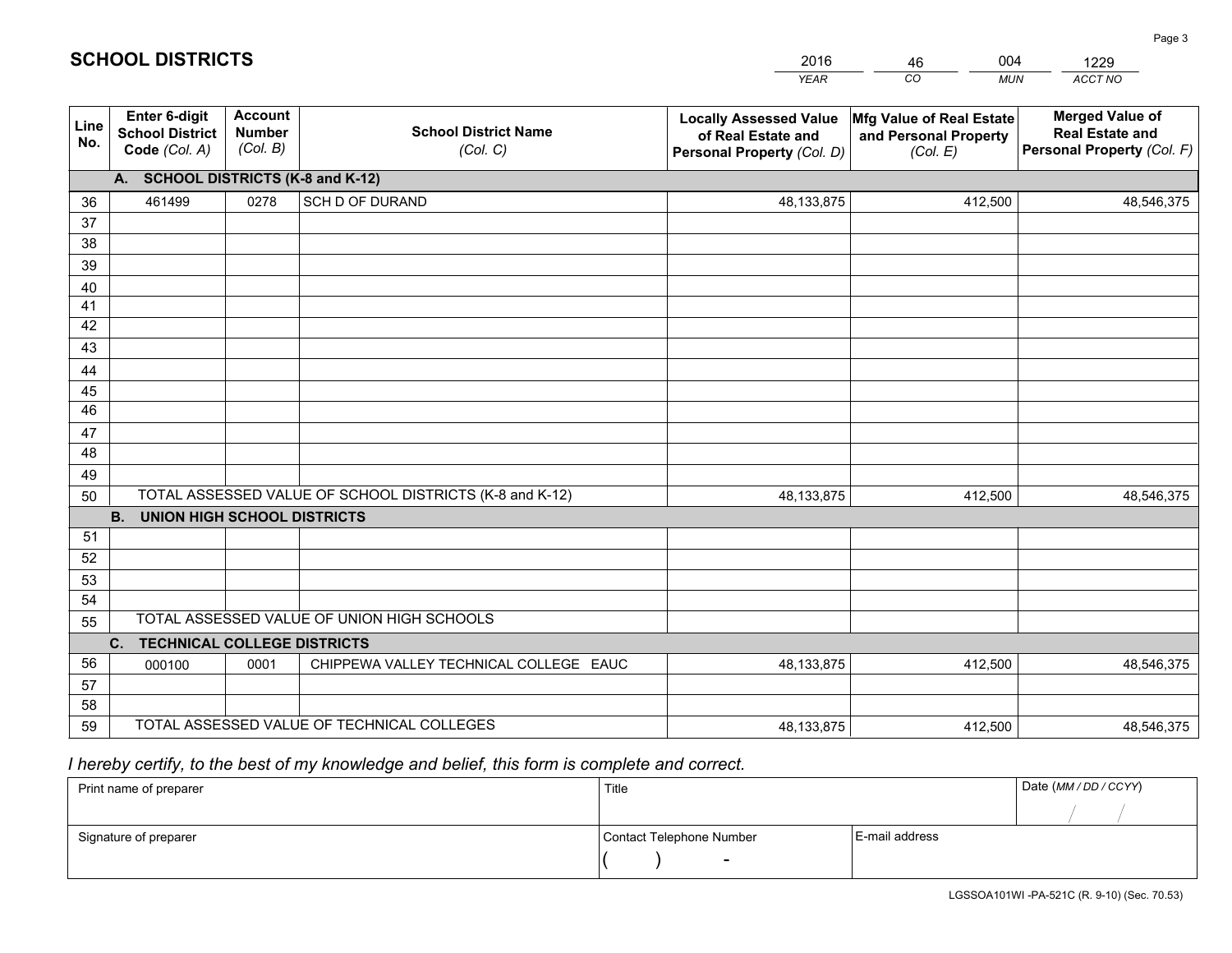## **HIGHLIGHTS**

- 1. Complete the Statement of Assessment after the Board of Review. Reflect any changes made there.
- 2. Use black ink to complete.
- 3. Line 16 must equal Line 50, Col D.
- 4. Line 55 must equal the total of K-8 schools listed on lines 36-49. Do not include K-12 schools in this comparision.
- 5. Line 59, Col. D must equal Line 16.
- 6. Special District, School District and Technical College District values must include both real estate and personal property. Examples of Special districts are: town sanitary districts, public inland lake protection and rehabilitation districts, and metropolitan sewerage districts.
- 7. DO NOT INCLUDE Manufacturing property values.DOR will print these values on the final SOA.
- 8. Accuracy of this form is very important. The values reported directly affect the equalized value DOR calculates for school and special districts.

### **Page 1:**

 If not prefilled, enter the tax year,county and municipal code,municipal type, municipal name and county name on the top of form.

Check the Amended box, if filing an amended / corrected SOA.

 Report the parcel count, acres and assessed value of taxable general property, total parcel count, (real and personal), total acres, and values from final figures set by the Board of Review.

- A. Real Estate land and improvements (buildings, etc.) is reported on lines 1 8, total line 9.
- B. Personal Property is reported on lines 11 14, Column D, total line 15.
- C. To complete this report, use the computer produced summary of the assessment roll that shows these amounts.
- D. Use whole numbers only.
- E. Add each line across and each column down to verify entries.

## **Page 2:**

- A. Report Special Items (not subject to general property tax).
- 1. Private Forest Croplands and Managed Forest Lands are reported on lines 18,19, 20 and 21. Be sure to report assessed values **NOT** taxes.
- 2. You should have copies of the orders of entry, orders of withdrawal, etc., to update your assessment roll.
	- 3. Show hundredths of acres (e.g. 39.75).
- 4. Tax exempt lands are reported on line 22.
- 5. Omitted property and sec. 70.43, Wis. Stats., corrections of errors by assessor are reported on line 23. Report real estate and personal property separately. These should be for **prior years**, not something found on the current assessment roll after the board of review.
- B. Special District (Lines 24-35) Include the value of both real and personal property.
- The Department of Revenue (DOR) preprints much of the information regarding names and codes for schools, special districts,etc. If a district is not listed, enter the name and value only, DOR will enter the proper code.

## **Page 3 School Districts:**

Include the value of both real and personal property.

Report School District (regular, elementary, union high school, and technical college).

- 1. Regular (K-12) and Elementary (K-8) school values are reported on lines 36-49, total on line 50.
- 2. Union High School (UHS) (use only if elementary schools are listed on lines 36-49) are reported on lines 51-54. UHS total value (line 55) must equal to the total **elementary school** values reported on lines 36-49. Do notinclude K-12 schools in this comparison.
- 3. Technical College values are reported on lines 56-58, total on line 59.
- 4. Use the computer summary that shows these amounts to complete this report.

### **This form is due the second Monday in June. File this report only after your Board of Review is complete.**

 *If you have questions: Return forms to:*

Fax number: (608) 264-6887 PO Box 8971

 Email: lgs@revenue.wi.gov Wisconsin Department of Revenue Call: (608) 261-5341 Local Government Services Section 6-97Madison WI 53708-8971

W5887 HIGHWAY 10 LISA L RIDGEWAY<br>TOWN OF DURAND TOWN OF DURAND W5887 HIGHWAY 10 **DURAND, WI 54736** DURAND, WI 54736 LISA L RIDGEWAY

**NOTE: Please supply any correction to the name and address.**

NOTE: Please supply any correction to the name and address.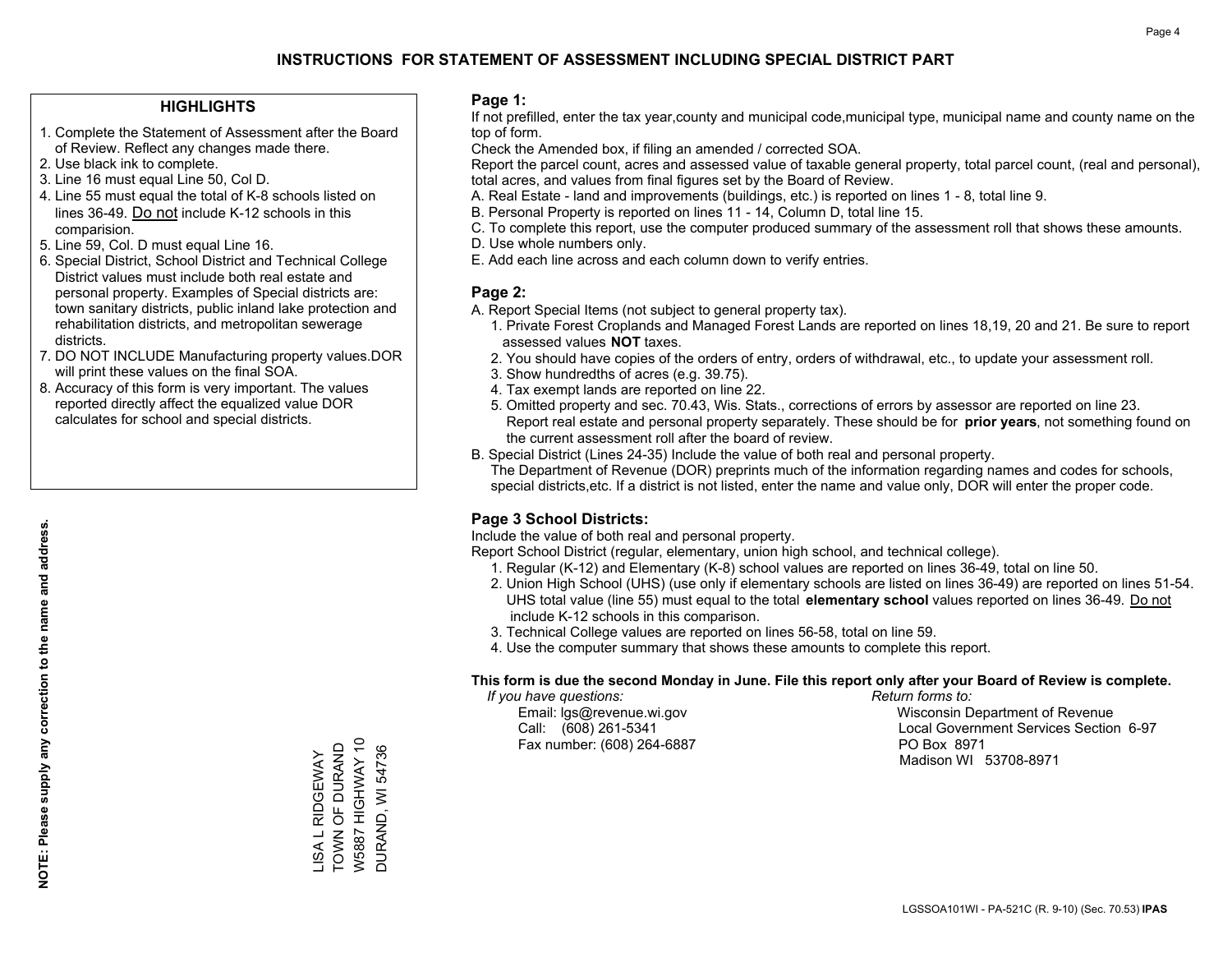**STATEMENT OF ASSESSMENT FOR 2016** 

**FINAL - EQUATED**

|                | <b>FOR</b>                                                                                                                                                                                   | <b>TOWN OF</b><br>OF                                         | <b>FRANKFORT</b>         |                                  | <b>PEPIN COUNTY</b>          |                         |                      | <b>WHEN COMPLETING THIS DOCUMENT</b>     |
|----------------|----------------------------------------------------------------------------------------------------------------------------------------------------------------------------------------------|--------------------------------------------------------------|--------------------------|----------------------------------|------------------------------|-------------------------|----------------------|------------------------------------------|
|                |                                                                                                                                                                                              | Town - Village - City                                        | <b>Municipality Name</b> |                                  | <b>County Name</b>           |                         |                      | DO NOT WRITE OVER X's OR IN SHADED AREAS |
|                |                                                                                                                                                                                              | <b>REAL ESTATE</b>                                           | PARCEL COUNT             |                                  | NO. OF ACRES                 | <b>VALUE OF</b>         | <b>VALUE OF</b>      | TOTAL VALUE OF LAND                      |
| Line<br>No.    |                                                                                                                                                                                              | (See Lines 18 - 22 for<br>other Real Estate)                 |                          | <b>TOTAL LAND   IMPROVEMENTS</b> | <b>WHOLE</b><br>NUMBERS ONLY | <b>LAND</b>             | <b>IMPROVEMENTS</b>  | AND IMPROVEMENTS                         |
|                |                                                                                                                                                                                              |                                                              | Col. A                   | Col. B                           | Col. C                       | Col. D                  | Col. E               | Col. F                                   |
| $\mathbf 1$    | <b>RESIDENTIAL - Class 1</b>                                                                                                                                                                 |                                                              | 186                      | 144                              | 529                          | 1,539,600               | 9,867,500            | 11,407,100                               |
| $\overline{2}$ |                                                                                                                                                                                              | <b>COMMERCIAL - Class 2</b>                                  | 8                        | 3                                | 83                           | 109,000                 | 127,800              | 236,800                                  |
| 3              |                                                                                                                                                                                              | <b>MANUFACTURING - Class 3</b>                               | 0                        | $\mathbf{0}$                     | $\Omega$                     | 0                       | 0                    | $\Omega$                                 |
| 4              |                                                                                                                                                                                              | <b>AGRICULTURAL - Class 4</b>                                | 539                      |                                  | 8,691                        | 1,141,150               |                      | 1,141,150                                |
| 5              |                                                                                                                                                                                              | <b>UNDEVELOPED - Class 5</b>                                 | 288                      |                                  | 943                          | 443,500                 |                      | 443,500                                  |
| 6              | AGRICULTURAL FOREST - Class 5m                                                                                                                                                               |                                                              | 256                      |                                  | 3,562                        | 5,030,800               |                      | 5,030,800                                |
| 7              | <b>FOREST LANDS - Class 6</b>                                                                                                                                                                |                                                              | 47                       |                                  | 529                          | 1,478,700               |                      | 1,478,700                                |
| 8              |                                                                                                                                                                                              | OTHER - Class 7                                              | 70                       | 70                               | 131                          | 625,300                 | 5,323,000            | 5,948,300                                |
| 9              |                                                                                                                                                                                              | <b>TOTAL - ALL COLUMNS</b>                                   | 1,394                    | 217                              | 14,468                       | 10,368,050              | 15,318,300           | 25,686,350                               |
| 10             |                                                                                                                                                                                              | NUMBER OF PERSONAL PROPERTY ACCOUNTS IN ROLL                 |                          |                                  | 18                           | <b>LOCALLY ASSESSED</b> | <b>MANUFACTURING</b> | <b>MERGED</b>                            |
| 11             |                                                                                                                                                                                              | BOATS AND OTHER WATERCRAFT NOT EXEMPT - Code 1               |                          |                                  |                              | 0                       | 0                    | $\Omega$                                 |
| 12             |                                                                                                                                                                                              | MACHINERY, TOOLS AND PATTERNS - Code 2                       |                          |                                  |                              | 157,300                 | 0                    | 157,300                                  |
| 13             |                                                                                                                                                                                              | FURNITURE, FIXTURES AND EQUIPMENT - Code 3                   |                          |                                  |                              | 300                     | 0                    | 300                                      |
| 14             |                                                                                                                                                                                              | ALL OTHER PERSONAL PROPERTY NOT EXEMPT - Codes 4A, 4B, 4C    |                          |                                  |                              | 156,200                 | 0                    | 156,200                                  |
| 15             |                                                                                                                                                                                              | TOTAL OF PERSONAL PROPERTY NOT EXEMPT (Total of Lines 11-14) |                          |                                  | 313,800                      | 0                       | 313,800              |                                          |
| 16             | AGGREGATE ASSESSED VALUE OF ALL PROPERTY SUBJECT TO THE GENERAL PROPERTY TAX (Total of Lines 9F and 15F)<br>MUST EQUAL TOTAL VALUE OF THE SCHOOL DISTRICTS (K-12 PLUS K-8) - Line 50, Col. F |                                                              |                          |                                  |                              |                         | 26,000,150           |                                          |
| 17             |                                                                                                                                                                                              | <b>BOARD OF REVIEW</b>                                       |                          |                                  | Name of Assessor             |                         | Telephone #          |                                          |
|                | DATE OF FINAL ADJOURNMENT<br>05/11/2016<br><b>MARK GARLICK</b><br>(715) 287-3579                                                                                                             |                                                              |                          |                                  |                              |                         |                      |                                          |

*CO*

*MUN*

*ACCT NO1230*

*<sup>46</sup> <sup>006</sup>*

REMARKS

The Assessment Ratio to be used in calculating the estimated Fair Market Value on tax bills for this tax district is .905919102<br>This ratio should be used to convert assessed values to "Calculate Equalized Values" in Step 1 Commission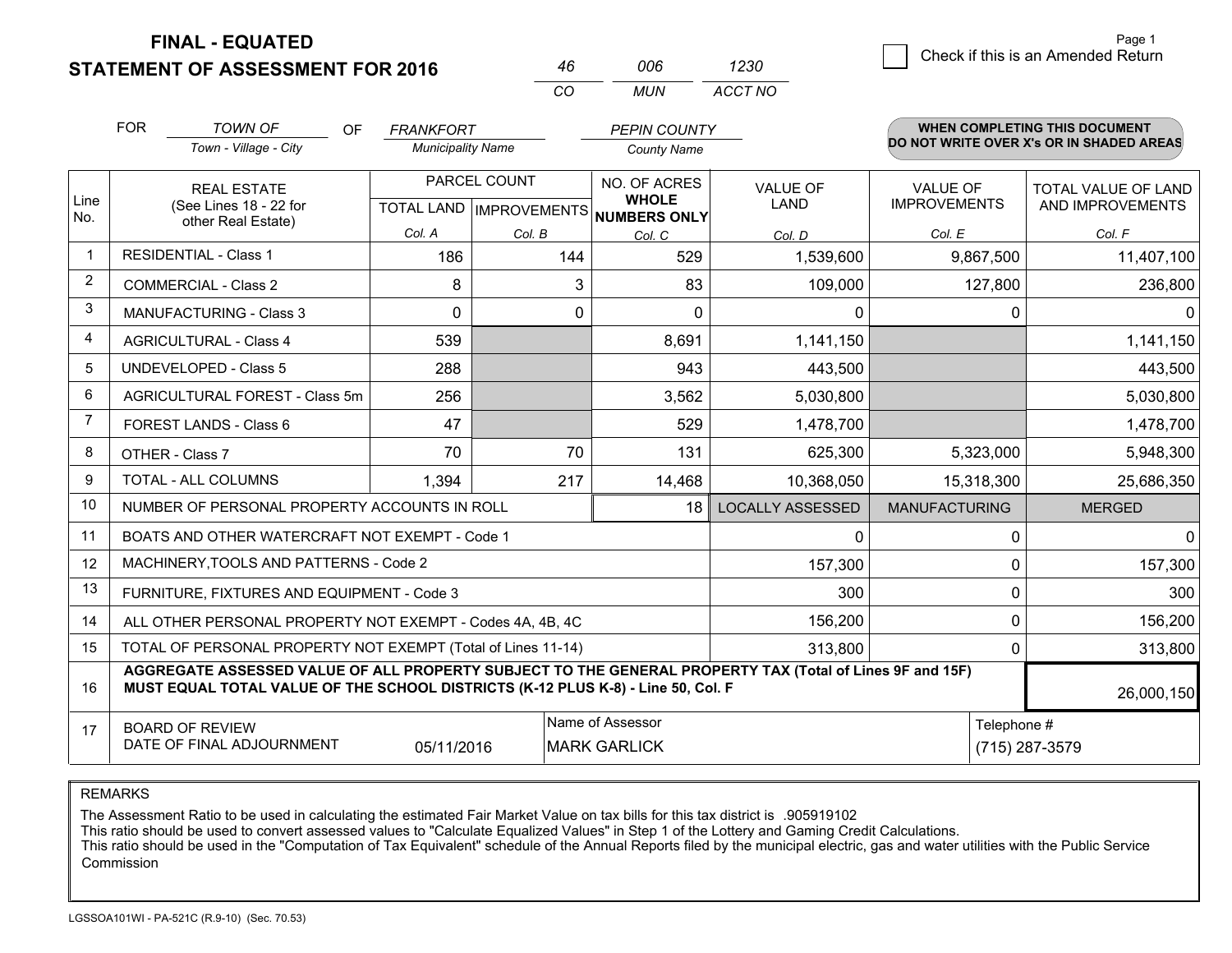*YEAR CO MUN ACCT NO* <sup>2016</sup> <sup>46</sup> <sup>006</sup> <sup>1230</sup>

Do not confuse FOREST LANDS (Line 7) with FOREST CROPS (in this section) - They are **NOT** the same

|    | Private Forest Crop - Reg Class @ 10¢ per acre     |                                             |                    |                                                                                |                                                                              |                  | Private Forest Crop - Reg Class @ \$2.52 per acre                                   |               |                    |  |
|----|----------------------------------------------------|---------------------------------------------|--------------------|--------------------------------------------------------------------------------|------------------------------------------------------------------------------|------------------|-------------------------------------------------------------------------------------|---------------|--------------------|--|
| 18 | (a) PARCELS                                        | (b) ACRES                                   |                    | (c) ASSESSED VALUE                                                             |                                                                              | (d) PARCELS      | (e) ACRES                                                                           |               | (f) ASSESSED VALUE |  |
|    |                                                    |                                             |                    |                                                                                |                                                                              |                  |                                                                                     |               |                    |  |
|    | Private Forest Crop - Special Class @ 20¢ per acre |                                             |                    |                                                                                | Entered Before 2005 Managed Forest - Ferrous Mining CLOSED @ \$8.27 per acre |                  |                                                                                     |               |                    |  |
| 19 | (a) PARCELS                                        | (b) ACRES                                   | (c) ASSESSED VALUE |                                                                                |                                                                              | (d) PARCELS      | (e) ACRES                                                                           |               | (f) ASSESSED VALUE |  |
|    |                                                    |                                             |                    |                                                                                |                                                                              |                  |                                                                                     |               |                    |  |
|    |                                                    | Entered Before 2005 Managed Forest - OPEN @ |                    | \$.79 per acre                                                                 |                                                                              |                  | Entered Before 2005 Managed Forest - CLOSED @ \$1.87 per acre                       |               |                    |  |
| 20 | (a) PARCELS                                        | (b) ACRES                                   |                    | (c) ASSESSED VALUE                                                             |                                                                              | (d) PARCELS      | (e) ACRES                                                                           |               | (f) ASSESSED VALUE |  |
|    | 9                                                  | 143<br>229,600                              |                    |                                                                                | 144<br>2.703.16                                                              |                  | 5,254,700                                                                           |               |                    |  |
|    | Entered After 2004 Managed Forest - OPEN @         |                                             |                    |                                                                                | \$2.14 per acre                                                              |                  | Entered After 2004 Managed Forest - CLOSED @ \$10.68 per acre<br>(f) ASSESSED VALUE |               |                    |  |
| 21 | (a) PARCELS                                        | (b) ACRES                                   |                    | (c) ASSESSED VALUE                                                             | (d) PARCELS                                                                  |                  | (e) ACRES                                                                           |               |                    |  |
|    |                                                    |                                             |                    |                                                                                |                                                                              |                  |                                                                                     |               |                    |  |
|    |                                                    |                                             |                    |                                                                                |                                                                              | 47<br>893.83     |                                                                                     | 1,832,800     |                    |  |
| 22 | (a) County Forest Cropland Acres                   |                                             |                    | (b) Federal Acres                                                              |                                                                              | (c) State Acres  | (d) County (NOT FOREST CROP) Acres                                                  |               | (e) Other Acres    |  |
|    |                                                    |                                             |                    |                                                                                |                                                                              | 1,294.01         | 41.65                                                                               |               | 8.1                |  |
|    |                                                    |                                             |                    | Assessed Value of Omitted Property From Prior Years (Sec. 70.44)               |                                                                              |                  | Assessed Value of Sec. 70.43 Corrections of Errors by Assessors                     |               |                    |  |
|    |                                                    | (a) REAL ESTATE                             |                    | (b) PERSONAL                                                                   |                                                                              |                  | (c1) REAL ESTATE                                                                    |               | (c2) PERSONAL      |  |
| 23 |                                                    |                                             |                    |                                                                                |                                                                              |                  |                                                                                     |               |                    |  |
|    |                                                    |                                             |                    | Manufacturing Equated Value of Omitted Property From Prior Years (Sec. 70.995) |                                                                              |                  | Mfg. Equated Value of Sec.70.43 Corrections of Errors by Assessors                  |               |                    |  |
|    |                                                    | (d) REAL ESTATE                             |                    | (e) PERSONAL                                                                   |                                                                              | (f1) REAL ESTATE |                                                                                     | (f2) PERSONAL |                    |  |
|    |                                                    |                                             |                    |                                                                                |                                                                              |                  |                                                                                     |               |                    |  |

## **SPECIAL DISTRICTS**

| Line<br>No. | Enter 6-digit<br>Special District<br>Code (Col. A) | <b>Account</b><br><b>Number</b><br>(Col. B) | <b>Special District Name</b><br>(Col. C) | <b>Locally Assessed Value</b><br>of Real Estate and<br>Personal Property (Col. D) | Mfg Value of Real Estate<br>and Personal Property<br>(Col. E) | <b>Merged Value of</b><br><b>Real Estate and</b><br>Personal Property (Col. F) |
|-------------|----------------------------------------------------|---------------------------------------------|------------------------------------------|-----------------------------------------------------------------------------------|---------------------------------------------------------------|--------------------------------------------------------------------------------|
|             |                                                    |                                             |                                          |                                                                                   |                                                               |                                                                                |
| 24          |                                                    |                                             |                                          |                                                                                   |                                                               |                                                                                |
| 25          |                                                    |                                             |                                          |                                                                                   |                                                               |                                                                                |
| 26          |                                                    |                                             |                                          |                                                                                   |                                                               |                                                                                |
| 27          |                                                    |                                             |                                          |                                                                                   |                                                               |                                                                                |
| 28          |                                                    |                                             |                                          |                                                                                   |                                                               |                                                                                |
| 29          |                                                    |                                             |                                          |                                                                                   |                                                               |                                                                                |
| 30          |                                                    |                                             |                                          |                                                                                   |                                                               |                                                                                |
| 31          |                                                    |                                             |                                          |                                                                                   |                                                               |                                                                                |
| 32          |                                                    |                                             |                                          |                                                                                   |                                                               |                                                                                |
| 33          |                                                    |                                             |                                          |                                                                                   |                                                               |                                                                                |
| 34          |                                                    |                                             |                                          |                                                                                   |                                                               |                                                                                |
| 35          |                                                    |                                             |                                          |                                                                                   |                                                               |                                                                                |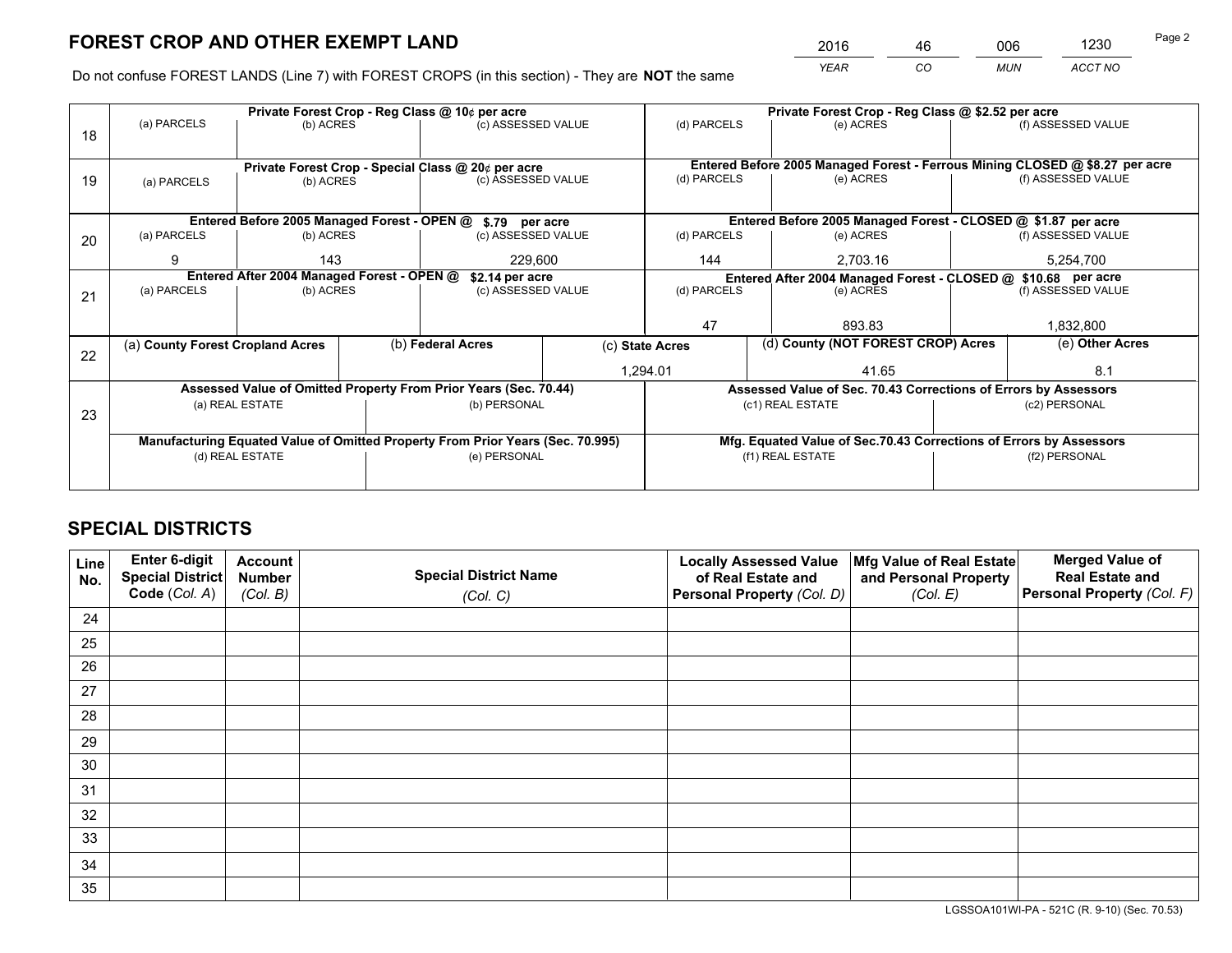|             |                                                          |                                             |                                                         | <b>YEAR</b>                                                                       | CO<br><b>MUN</b>                                              | ACCT NO                                                                        |
|-------------|----------------------------------------------------------|---------------------------------------------|---------------------------------------------------------|-----------------------------------------------------------------------------------|---------------------------------------------------------------|--------------------------------------------------------------------------------|
| Line<br>No. | Enter 6-digit<br><b>School District</b><br>Code (Col. A) | <b>Account</b><br><b>Number</b><br>(Col. B) | <b>School District Name</b><br>(Col. C)                 | <b>Locally Assessed Value</b><br>of Real Estate and<br>Personal Property (Col. D) | Mfg Value of Real Estate<br>and Personal Property<br>(Col. E) | <b>Merged Value of</b><br><b>Real Estate and</b><br>Personal Property (Col. F) |
|             | A. SCHOOL DISTRICTS (K-8 and K-12)                       |                                             |                                                         |                                                                                   |                                                               |                                                                                |
| 36          | 461499                                                   | 0278                                        | SCH D OF DURAND                                         | 19,637,750                                                                        |                                                               | 19,637,750                                                                     |
| 37          | 464270                                                   | 0279                                        | SCH D OF PEPIN AREA                                     | 5,944,100                                                                         |                                                               | 5,944,100                                                                      |
| 38          | 474459                                                   | 0282                                        | SCH D OF PLUM CITY                                      | 418,300                                                                           |                                                               | 418,300                                                                        |
| 39          |                                                          |                                             |                                                         |                                                                                   |                                                               |                                                                                |
| 40          |                                                          |                                             |                                                         |                                                                                   |                                                               |                                                                                |
| 41          |                                                          |                                             |                                                         |                                                                                   |                                                               |                                                                                |
| 42          |                                                          |                                             |                                                         |                                                                                   |                                                               |                                                                                |
| 43          |                                                          |                                             |                                                         |                                                                                   |                                                               |                                                                                |
| 44          |                                                          |                                             |                                                         |                                                                                   |                                                               |                                                                                |
| 45          |                                                          |                                             |                                                         |                                                                                   |                                                               |                                                                                |
| 46          |                                                          |                                             |                                                         |                                                                                   |                                                               |                                                                                |
| 47          |                                                          |                                             |                                                         |                                                                                   |                                                               |                                                                                |
| 48          |                                                          |                                             |                                                         |                                                                                   |                                                               |                                                                                |
| 49          |                                                          |                                             | TOTAL ASSESSED VALUE OF SCHOOL DISTRICTS (K-8 and K-12) | 26,000,150                                                                        |                                                               | 26,000,150                                                                     |
| 50          | <b>B.</b><br><b>UNION HIGH SCHOOL DISTRICTS</b>          |                                             |                                                         |                                                                                   |                                                               |                                                                                |
| 51          |                                                          |                                             |                                                         |                                                                                   |                                                               |                                                                                |
| 52          |                                                          |                                             |                                                         |                                                                                   |                                                               |                                                                                |
| 53          |                                                          |                                             |                                                         |                                                                                   |                                                               |                                                                                |
| 54          |                                                          |                                             |                                                         |                                                                                   |                                                               |                                                                                |
| 55          |                                                          |                                             | TOTAL ASSESSED VALUE OF UNION HIGH SCHOOLS              |                                                                                   |                                                               |                                                                                |
|             | <b>TECHNICAL COLLEGE DISTRICTS</b><br>C.                 |                                             |                                                         |                                                                                   |                                                               |                                                                                |
| 56          | 000100                                                   | 0001                                        | CHIPPEWA VALLEY TECHNICAL COLLEGE EAUC                  | 26,000,150                                                                        |                                                               | 26,000,150                                                                     |
| 57          |                                                          |                                             |                                                         |                                                                                   |                                                               |                                                                                |
| 58          |                                                          |                                             |                                                         |                                                                                   |                                                               |                                                                                |
| 59          |                                                          |                                             | TOTAL ASSESSED VALUE OF TECHNICAL COLLEGES              | 26,000,150                                                                        |                                                               | 26,000,150                                                                     |

46

006

 *I hereby certify, to the best of my knowledge and belief, this form is complete and correct.*

**SCHOOL DISTRICTS**

| Print name of preparer | Title                    |                | Date (MM / DD / CCYY) |
|------------------------|--------------------------|----------------|-----------------------|
|                        |                          |                |                       |
| Signature of preparer  | Contact Telephone Number | E-mail address |                       |
|                        | $\overline{\phantom{a}}$ |                |                       |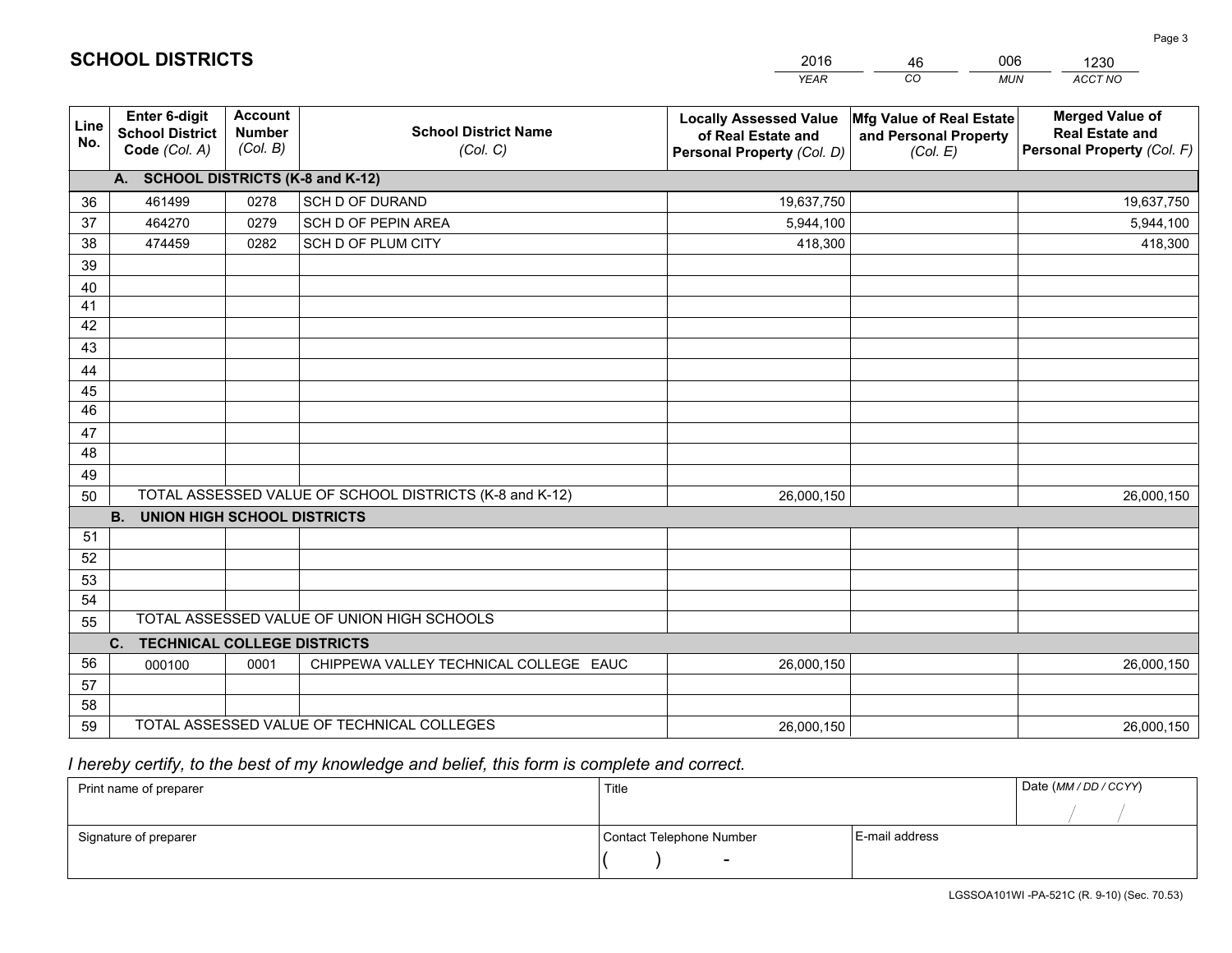### **HIGHLIGHTS**

- 1. Complete the Statement of Assessment after the Board of Review. Reflect any changes made there.
- 2. Use black ink to complete.
- 3. Line 16 must equal Line 50, Col D.
- 4. Line 55 must equal the total of K-8 schools listed on lines 36-49. Do not include K-12 schools in this comparision.
- 5. Line 59, Col. D must equal Line 16.
- 6. Special District, School District and Technical College District values must include both real estate and personal property. Examples of Special districts are: town sanitary districts, public inland lake protection and rehabilitation districts, and metropolitan sewerage districts.
- 7. DO NOT INCLUDE Manufacturing property values.DOR will print these values on the final SOA.

MAUREEN MANORE TOWN OF FRANKFORT N3290 BYINGTON RD PEPIN, WI 54759 - 4652

MAUREEN MANORE<br>TOWN OF FRANKFORT

PEPIN, WI 54759 - 4652 N3290 BYINGTON RD

 8. Accuracy of this form is very important. The values reported directly affect the equalized value DOR calculates for school and special districts.

### **Page 1:**

 If not prefilled, enter the tax year,county and municipal code,municipal type, municipal name and county name on the top of form.

Check the Amended box, if filing an amended / corrected SOA.

 Report the parcel count, acres and assessed value of taxable general property, total parcel count, (real and personal), total acres, and values from final figures set by the Board of Review.

- A. Real Estate land and improvements (buildings, etc.) is reported on lines 1 8, total line 9.
- B. Personal Property is reported on lines 11 14, Column D, total line 15.
- C. To complete this report, use the computer produced summary of the assessment roll that shows these amounts.
- D. Use whole numbers only.
- E. Add each line across and each column down to verify entries.

## **Page 2:**

- A. Report Special Items (not subject to general property tax).
- 1. Private Forest Croplands and Managed Forest Lands are reported on lines 18,19, 20 and 21. Be sure to report assessed values **NOT** taxes.
- 2. You should have copies of the orders of entry, orders of withdrawal, etc., to update your assessment roll.
	- 3. Show hundredths of acres (e.g. 39.75).
- 4. Tax exempt lands are reported on line 22.
- 5. Omitted property and sec. 70.43, Wis. Stats., corrections of errors by assessor are reported on line 23. Report real estate and personal property separately. These should be for **prior years**, not something found on the current assessment roll after the board of review.
- B. Special District (Lines 24-35) Include the value of both real and personal property.
- The Department of Revenue (DOR) preprints much of the information regarding names and codes for schools, special districts,etc. If a district is not listed, enter the name and value only, DOR will enter the proper code.

## **Page 3 School Districts:**

Include the value of both real and personal property.

Report School District (regular, elementary, union high school, and technical college).

- 1. Regular (K-12) and Elementary (K-8) school values are reported on lines 36-49, total on line 50.
- 2. Union High School (UHS) (use only if elementary schools are listed on lines 36-49) are reported on lines 51-54. UHS total value (line 55) must equal to the total **elementary school** values reported on lines 36-49. Do notinclude K-12 schools in this comparison.
- 3. Technical College values are reported on lines 56-58, total on line 59.
- 4. Use the computer summary that shows these amounts to complete this report.

### **This form is due the second Monday in June. File this report only after your Board of Review is complete.**

 *If you have questions: Return forms to:*

Fax number: (608) 264-6887 PO Box 8971

 Email: lgs@revenue.wi.gov Wisconsin Department of Revenue Call: (608) 261-5341 Local Government Services Section 6-97Madison WI 53708-8971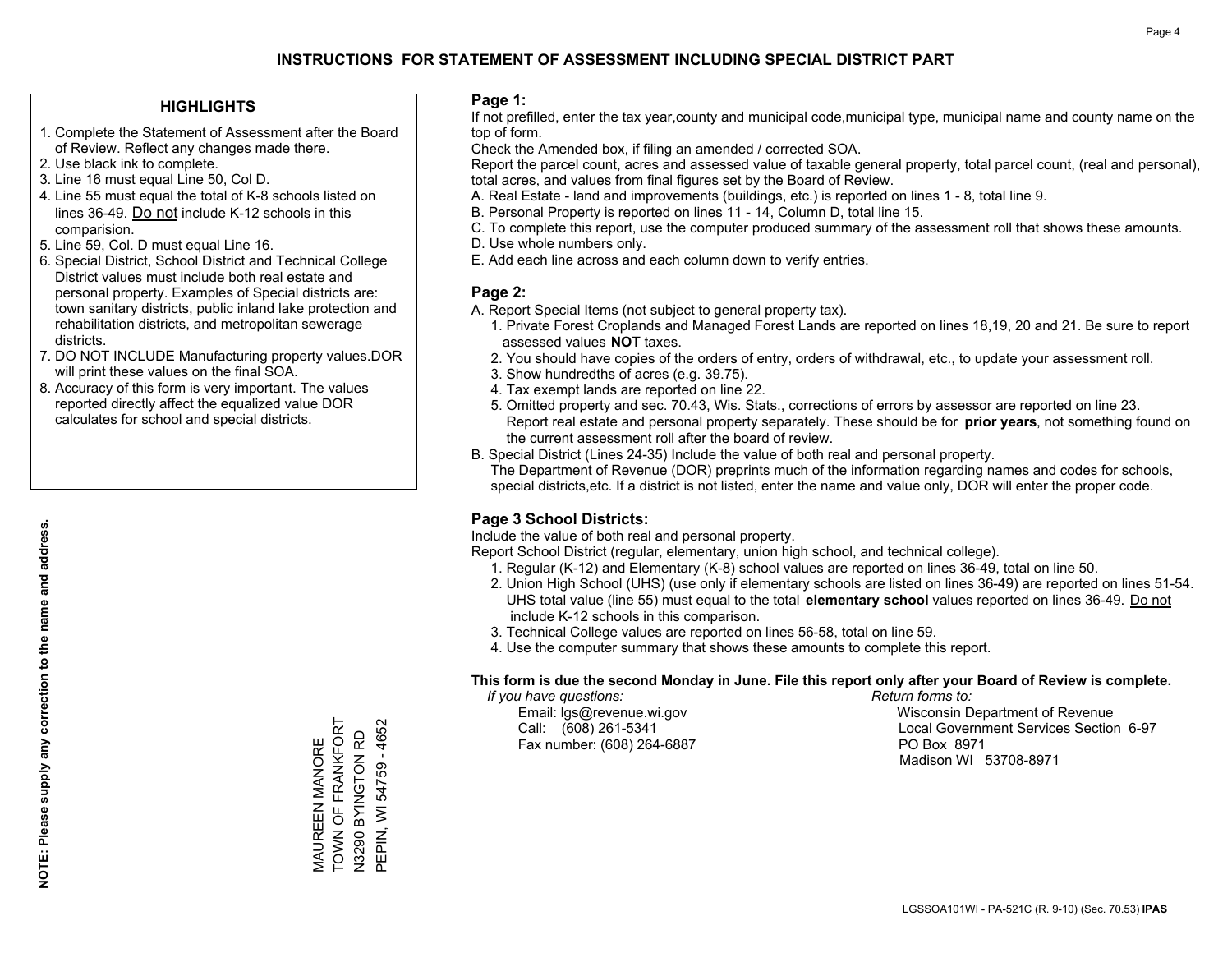**FINAL - EQUATED**

**STATEMENT OF ASSESSMENT FOR 2016** 

| 46 | 008. | 1231    |
|----|------|---------|
| ΩO | MUN  | ACCT NO |

|                | <b>FOR</b>                                                                                                                                                                                   | <b>TOWN OF</b><br>OF                                         | <b>LIMA</b>              |                                                      | <b>PEPIN COUNTY</b> |                                |                                 | <b>WHEN COMPLETING THIS DOCUMENT</b>     |
|----------------|----------------------------------------------------------------------------------------------------------------------------------------------------------------------------------------------|--------------------------------------------------------------|--------------------------|------------------------------------------------------|---------------------|--------------------------------|---------------------------------|------------------------------------------|
|                |                                                                                                                                                                                              | Town - Village - City                                        | <b>Municipality Name</b> |                                                      | <b>County Name</b>  |                                |                                 | DO NOT WRITE OVER X's OR IN SHADED AREAS |
| Line<br>No.    | <b>REAL ESTATE</b><br>(See Lines 18 - 22 for<br>other Real Estate)                                                                                                                           |                                                              |                          | PARCEL COUNT<br>TOTAL LAND IMPROVEMENTS NUMBERS ONLY |                     | <b>VALUE OF</b><br><b>LAND</b> | VALUE OF<br><b>IMPROVEMENTS</b> | TOTAL VALUE OF LAND<br>AND IMPROVEMENTS  |
|                |                                                                                                                                                                                              |                                                              | Col. A                   | Col. B                                               | Col. C              | Col. D                         | Col. E                          | Col. F                                   |
| -1             |                                                                                                                                                                                              | <b>RESIDENTIAL - Class 1</b>                                 | 216                      | 198                                                  | 379                 | 1,598,650                      | 22,743,800                      | 24,342,450                               |
| 2              |                                                                                                                                                                                              | <b>COMMERCIAL - Class 2</b>                                  | 13                       | 11                                                   | 36                  | 136,300                        | 4,507,600                       | 4,643,900                                |
| 3              |                                                                                                                                                                                              | <b>MANUFACTURING - Class 3</b>                               |                          |                                                      | 9                   | 91,100                         | 453,300                         | 544,400                                  |
| 4              |                                                                                                                                                                                              | <b>AGRICULTURAL - Class 4</b>                                | 726                      |                                                      | 15,635              | 2,193,950                      |                                 | 2,193,950                                |
| 5              |                                                                                                                                                                                              | <b>UNDEVELOPED - Class 5</b>                                 | 461                      |                                                      | 1,730               | 518,650                        |                                 | 518,650                                  |
| 6              |                                                                                                                                                                                              | AGRICULTURAL FOREST - Class 5m                               | 261                      |                                                      | 2,344               | 2,580,100                      |                                 | 2,580,100                                |
| $\overline{7}$ |                                                                                                                                                                                              | FOREST LANDS - Class 6                                       | 61                       |                                                      | 492                 | 1,093,900                      |                                 | 1,093,900                                |
| 8              |                                                                                                                                                                                              | OTHER - Class 7                                              | 98                       | 116                                                  | 250                 | 911,900                        | 14,739,700                      | 15,651,600                               |
| 9              |                                                                                                                                                                                              | TOTAL - ALL COLUMNS                                          | 1,837                    | 326                                                  | 20,875              | 9,124,550                      | 42,444,400                      | 51,568,950                               |
| 10             |                                                                                                                                                                                              | NUMBER OF PERSONAL PROPERTY ACCOUNTS IN ROLL                 |                          |                                                      | 27                  | <b>LOCALLY ASSESSED</b>        | <b>MANUFACTURING</b>            | <b>MERGED</b>                            |
| 11             |                                                                                                                                                                                              | BOATS AND OTHER WATERCRAFT NOT EXEMPT - Code 1               |                          |                                                      |                     | 0                              | 0                               | $\Omega$                                 |
| 12             |                                                                                                                                                                                              | MACHINERY, TOOLS AND PATTERNS - Code 2                       |                          |                                                      |                     | 482,100                        | 6,200                           | 488,300                                  |
| 13             |                                                                                                                                                                                              | FURNITURE, FIXTURES AND EQUIPMENT - Code 3                   |                          |                                                      |                     | 48,700                         | 7,100                           | 55,800                                   |
| 14             |                                                                                                                                                                                              | ALL OTHER PERSONAL PROPERTY NOT EXEMPT - Codes 4A, 4B, 4C    |                          |                                                      |                     | 931,320                        | 353,200                         | 1,284,520                                |
| 15             |                                                                                                                                                                                              | TOTAL OF PERSONAL PROPERTY NOT EXEMPT (Total of Lines 11-14) |                          |                                                      |                     | 1,462,120                      | 366,500                         | 1,828,620                                |
| 16             | AGGREGATE ASSESSED VALUE OF ALL PROPERTY SUBJECT TO THE GENERAL PROPERTY TAX (Total of Lines 9F and 15F)<br>MUST EQUAL TOTAL VALUE OF THE SCHOOL DISTRICTS (K-12 PLUS K-8) - Line 50, Col. F |                                                              |                          |                                                      |                     |                                | 53,397,570                      |                                          |
| 17             | Name of Assessor<br>Telephone #<br><b>BOARD OF REVIEW</b><br>DATE OF FINAL ADJOURNMENT<br>05/19/2016<br><b>DARRELL KLEVEN</b><br>(715) 287-4737                                              |                                                              |                          |                                                      |                     |                                |                                 |                                          |

REMARKS

The Assessment Ratio to be used in calculating the estimated Fair Market Value on tax bills for this tax district is .972485025<br>This ratio should be used to convert assessed values to "Calculate Equalized Values" in Step 1 Commission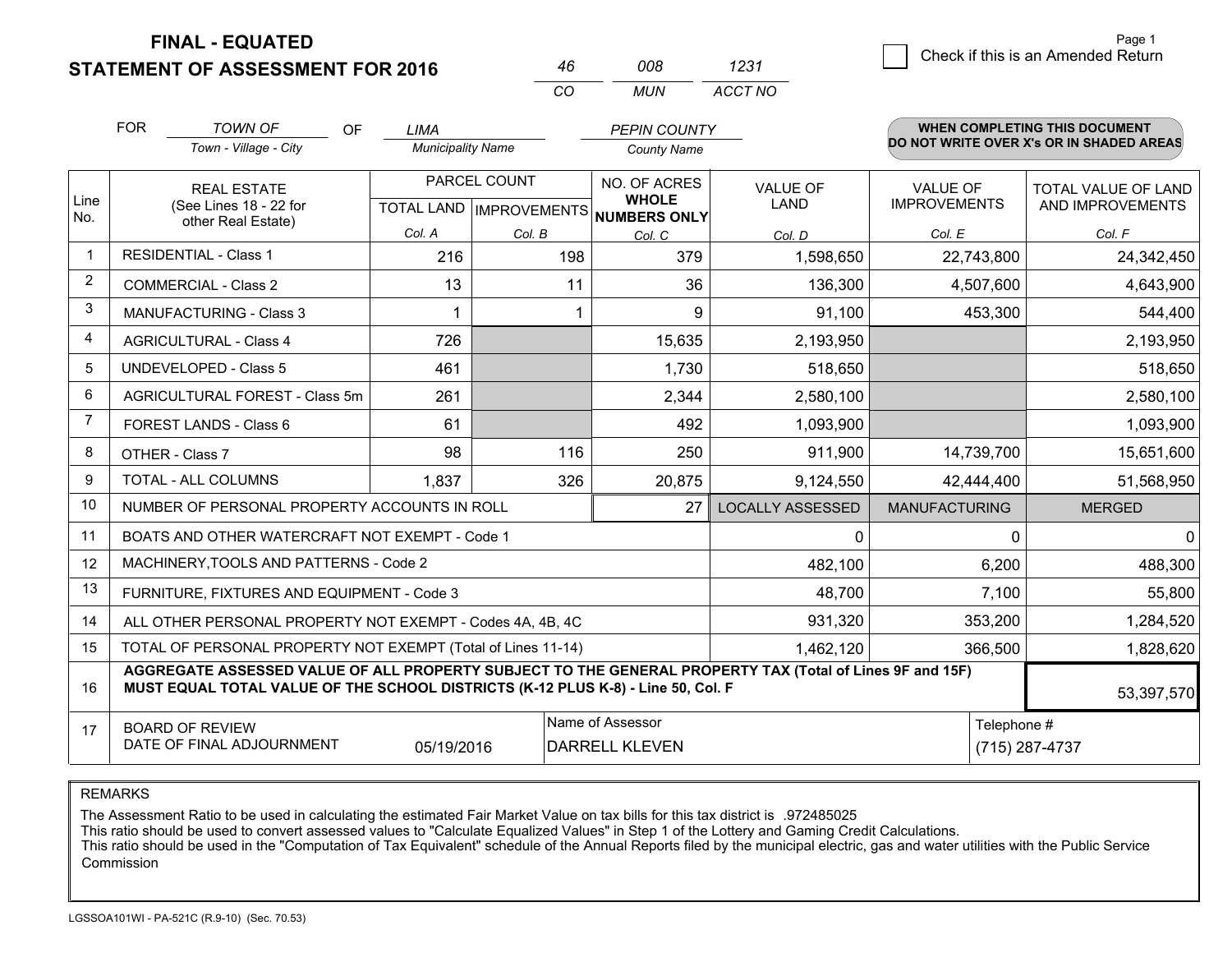*YEAR CO MUN ACCT NO* <sup>2016</sup> <sup>46</sup> <sup>008</sup> <sup>1231</sup>

Do not confuse FOREST LANDS (Line 7) with FOREST CROPS (in this section) - They are **NOT** the same

|    |                                                               |                                  |  | Private Forest Crop - Reg Class @ 10¢ per acre                                 |                 | Private Forest Crop - Reg Class @ \$2.52 per acre             |                                                                              |               |                    |  |
|----|---------------------------------------------------------------|----------------------------------|--|--------------------------------------------------------------------------------|-----------------|---------------------------------------------------------------|------------------------------------------------------------------------------|---------------|--------------------|--|
| 18 | (a) PARCELS                                                   | (b) ACRES                        |  | (c) ASSESSED VALUE                                                             |                 | (d) PARCELS                                                   | (e) ACRES                                                                    |               | (f) ASSESSED VALUE |  |
|    |                                                               | 40                               |  | 88.000                                                                         |                 |                                                               |                                                                              |               |                    |  |
|    |                                                               |                                  |  | Private Forest Crop - Special Class @ 20¢ per acre                             |                 |                                                               | Entered Before 2005 Managed Forest - Ferrous Mining CLOSED @ \$8.27 per acre |               |                    |  |
| 19 | (a) PARCELS                                                   | (b) ACRES                        |  | (c) ASSESSED VALUE                                                             |                 | (d) PARCELS                                                   | (e) ACRES                                                                    |               | (f) ASSESSED VALUE |  |
|    |                                                               |                                  |  |                                                                                |                 |                                                               |                                                                              |               |                    |  |
|    |                                                               |                                  |  | Entered Before 2005 Managed Forest - OPEN @ \$.79 per acre                     |                 |                                                               | Entered Before 2005 Managed Forest - CLOSED @ \$1.87 per acre                |               |                    |  |
| 20 | (a) PARCELS                                                   | (b) ACRES                        |  | (c) ASSESSED VALUE                                                             |                 | (d) PARCELS                                                   | (e) ACRES                                                                    |               | (f) ASSESSED VALUE |  |
|    | 15                                                            | 213<br>247,500                   |  |                                                                                | 63<br>1.294     |                                                               | 2,048,250                                                                    |               |                    |  |
|    | Entered After 2004 Managed Forest - OPEN @<br>\$2.14 per acre |                                  |  |                                                                                |                 | Entered After 2004 Managed Forest - CLOSED @ \$10.68 per acre |                                                                              |               |                    |  |
| 21 | (a) PARCELS                                                   | (b) ACRES                        |  | (c) ASSESSED VALUE                                                             |                 | (d) PARCELS                                                   | (e) ACRES                                                                    |               | (f) ASSESSED VALUE |  |
|    |                                                               |                                  |  |                                                                                |                 |                                                               |                                                                              |               |                    |  |
|    |                                                               |                                  |  |                                                                                | 24              |                                                               | 574.01                                                                       |               | 1,166,000          |  |
| 22 |                                                               | (a) County Forest Cropland Acres |  | (b) Federal Acres                                                              | (c) State Acres |                                                               | (d) County (NOT FOREST CROP) Acres                                           |               | (e) Other Acres    |  |
|    |                                                               |                                  |  |                                                                                |                 | 52.32                                                         | 2.7                                                                          |               | 33.09              |  |
|    |                                                               |                                  |  | Assessed Value of Omitted Property From Prior Years (Sec. 70.44)               |                 |                                                               | Assessed Value of Sec. 70.43 Corrections of Errors by Assessors              |               |                    |  |
|    |                                                               | (a) REAL ESTATE                  |  | (b) PERSONAL                                                                   |                 |                                                               | (c1) REAL ESTATE                                                             |               | (c2) PERSONAL      |  |
| 23 |                                                               |                                  |  |                                                                                |                 |                                                               |                                                                              |               |                    |  |
|    |                                                               |                                  |  | Manufacturing Equated Value of Omitted Property From Prior Years (Sec. 70.995) |                 |                                                               | Mfg. Equated Value of Sec.70.43 Corrections of Errors by Assessors           |               |                    |  |
|    |                                                               | (d) REAL ESTATE                  |  | (e) PERSONAL                                                                   |                 | (f1) REAL ESTATE                                              |                                                                              | (f2) PERSONAL |                    |  |
|    |                                                               |                                  |  |                                                                                |                 |                                                               |                                                                              |               |                    |  |

## **SPECIAL DISTRICTS**

| Line<br>No. | Enter 6-digit<br>Special District<br>Code (Col. A) | <b>Account</b><br><b>Number</b> | <b>Special District Name</b> | <b>Locally Assessed Value</b><br>of Real Estate and | Mfg Value of Real Estate<br>and Personal Property | <b>Merged Value of</b><br><b>Real Estate and</b><br>Personal Property (Col. F) |
|-------------|----------------------------------------------------|---------------------------------|------------------------------|-----------------------------------------------------|---------------------------------------------------|--------------------------------------------------------------------------------|
|             |                                                    | (Col. B)                        | (Col. C)                     | Personal Property (Col. D)                          | (Col. E)                                          |                                                                                |
| 24          |                                                    |                                 |                              |                                                     |                                                   |                                                                                |
| 25          |                                                    |                                 |                              |                                                     |                                                   |                                                                                |
| 26          |                                                    |                                 |                              |                                                     |                                                   |                                                                                |
| 27          |                                                    |                                 |                              |                                                     |                                                   |                                                                                |
| 28          |                                                    |                                 |                              |                                                     |                                                   |                                                                                |
| 29          |                                                    |                                 |                              |                                                     |                                                   |                                                                                |
| 30          |                                                    |                                 |                              |                                                     |                                                   |                                                                                |
| 31          |                                                    |                                 |                              |                                                     |                                                   |                                                                                |
| 32          |                                                    |                                 |                              |                                                     |                                                   |                                                                                |
| 33          |                                                    |                                 |                              |                                                     |                                                   |                                                                                |
| 34          |                                                    |                                 |                              |                                                     |                                                   |                                                                                |
| 35          |                                                    |                                 |                              |                                                     |                                                   |                                                                                |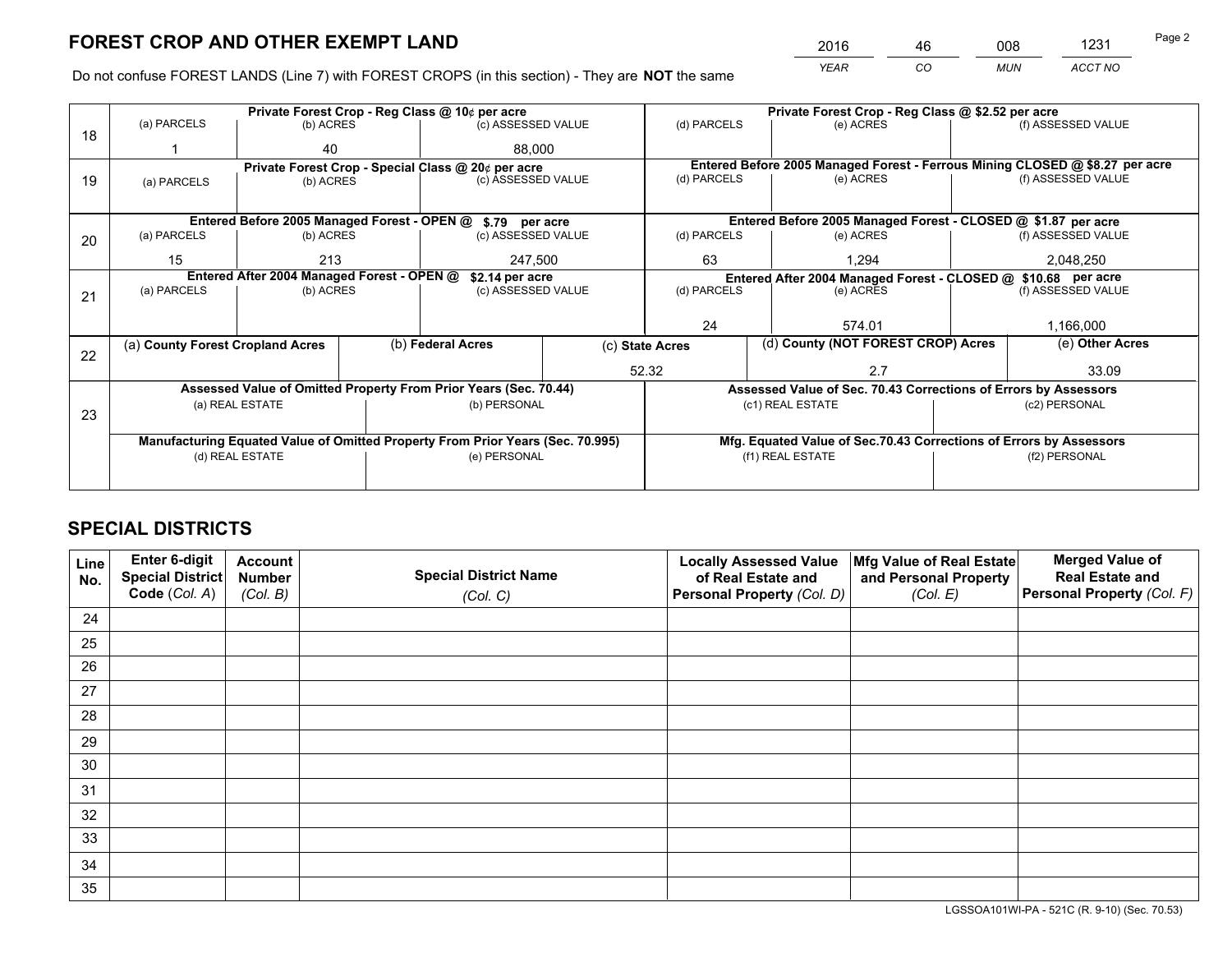|             |                                                                 |                                             |                                                         | <b>YEAR</b>                                                                       | CO<br><b>MUN</b>                                              | ACCT NO                                                                        |
|-------------|-----------------------------------------------------------------|---------------------------------------------|---------------------------------------------------------|-----------------------------------------------------------------------------------|---------------------------------------------------------------|--------------------------------------------------------------------------------|
| Line<br>No. | <b>Enter 6-digit</b><br><b>School District</b><br>Code (Col. A) | <b>Account</b><br><b>Number</b><br>(Col. B) | <b>School District Name</b><br>(Col. C)                 | <b>Locally Assessed Value</b><br>of Real Estate and<br>Personal Property (Col. D) | Mfg Value of Real Estate<br>and Personal Property<br>(Col. E) | <b>Merged Value of</b><br><b>Real Estate and</b><br>Personal Property (Col. F) |
|             | A. SCHOOL DISTRICTS (K-8 and K-12)                              |                                             |                                                         |                                                                                   |                                                               |                                                                                |
| 36          | 461499                                                          | 0278                                        | <b>SCH D OF DURAND</b>                                  | 52,486,670                                                                        | 910,900                                                       | 53,397,570                                                                     |
| 37          |                                                                 |                                             |                                                         |                                                                                   |                                                               |                                                                                |
| 38          |                                                                 |                                             |                                                         |                                                                                   |                                                               |                                                                                |
| 39          |                                                                 |                                             |                                                         |                                                                                   |                                                               |                                                                                |
| 40          |                                                                 |                                             |                                                         |                                                                                   |                                                               |                                                                                |
| 41<br>42    |                                                                 |                                             |                                                         |                                                                                   |                                                               |                                                                                |
| 43          |                                                                 |                                             |                                                         |                                                                                   |                                                               |                                                                                |
|             |                                                                 |                                             |                                                         |                                                                                   |                                                               |                                                                                |
| 44<br>45    |                                                                 |                                             |                                                         |                                                                                   |                                                               |                                                                                |
| 46          |                                                                 |                                             |                                                         |                                                                                   |                                                               |                                                                                |
| 47          |                                                                 |                                             |                                                         |                                                                                   |                                                               |                                                                                |
| 48          |                                                                 |                                             |                                                         |                                                                                   |                                                               |                                                                                |
| 49          |                                                                 |                                             |                                                         |                                                                                   |                                                               |                                                                                |
| 50          |                                                                 |                                             | TOTAL ASSESSED VALUE OF SCHOOL DISTRICTS (K-8 and K-12) | 52,486,670                                                                        | 910,900                                                       | 53,397,570                                                                     |
|             | <b>B.</b><br><b>UNION HIGH SCHOOL DISTRICTS</b>                 |                                             |                                                         |                                                                                   |                                                               |                                                                                |
| 51          |                                                                 |                                             |                                                         |                                                                                   |                                                               |                                                                                |
| 52          |                                                                 |                                             |                                                         |                                                                                   |                                                               |                                                                                |
| 53          |                                                                 |                                             |                                                         |                                                                                   |                                                               |                                                                                |
| 54          |                                                                 |                                             |                                                         |                                                                                   |                                                               |                                                                                |
| 55          |                                                                 |                                             | TOTAL ASSESSED VALUE OF UNION HIGH SCHOOLS              |                                                                                   |                                                               |                                                                                |
|             | C.<br><b>TECHNICAL COLLEGE DISTRICTS</b>                        |                                             |                                                         |                                                                                   |                                                               |                                                                                |
| 56          | 000100                                                          | 0001                                        | CHIPPEWA VALLEY TECHNICAL COLLEGE EAUC                  | 52,486,670                                                                        | 910,900                                                       | 53,397,570                                                                     |
| 57<br>58    |                                                                 |                                             |                                                         |                                                                                   |                                                               |                                                                                |
| 59          |                                                                 |                                             | TOTAL ASSESSED VALUE OF TECHNICAL COLLEGES              | 52,486,670                                                                        | 910,900                                                       | 53,397,570                                                                     |
|             |                                                                 |                                             |                                                         |                                                                                   |                                                               |                                                                                |

 *I hereby certify, to the best of my knowledge and belief, this form is complete and correct.*

| Print name of preparer | Title                    |                | Date (MM / DD / CCYY) |
|------------------------|--------------------------|----------------|-----------------------|
|                        |                          |                |                       |
| Signature of preparer  | Contact Telephone Number | E-mail address |                       |
|                        | $\overline{\phantom{0}}$ |                |                       |

| <b>SCHOOL DISTRICTS</b> |  |
|-------------------------|--|
|-------------------------|--|

201646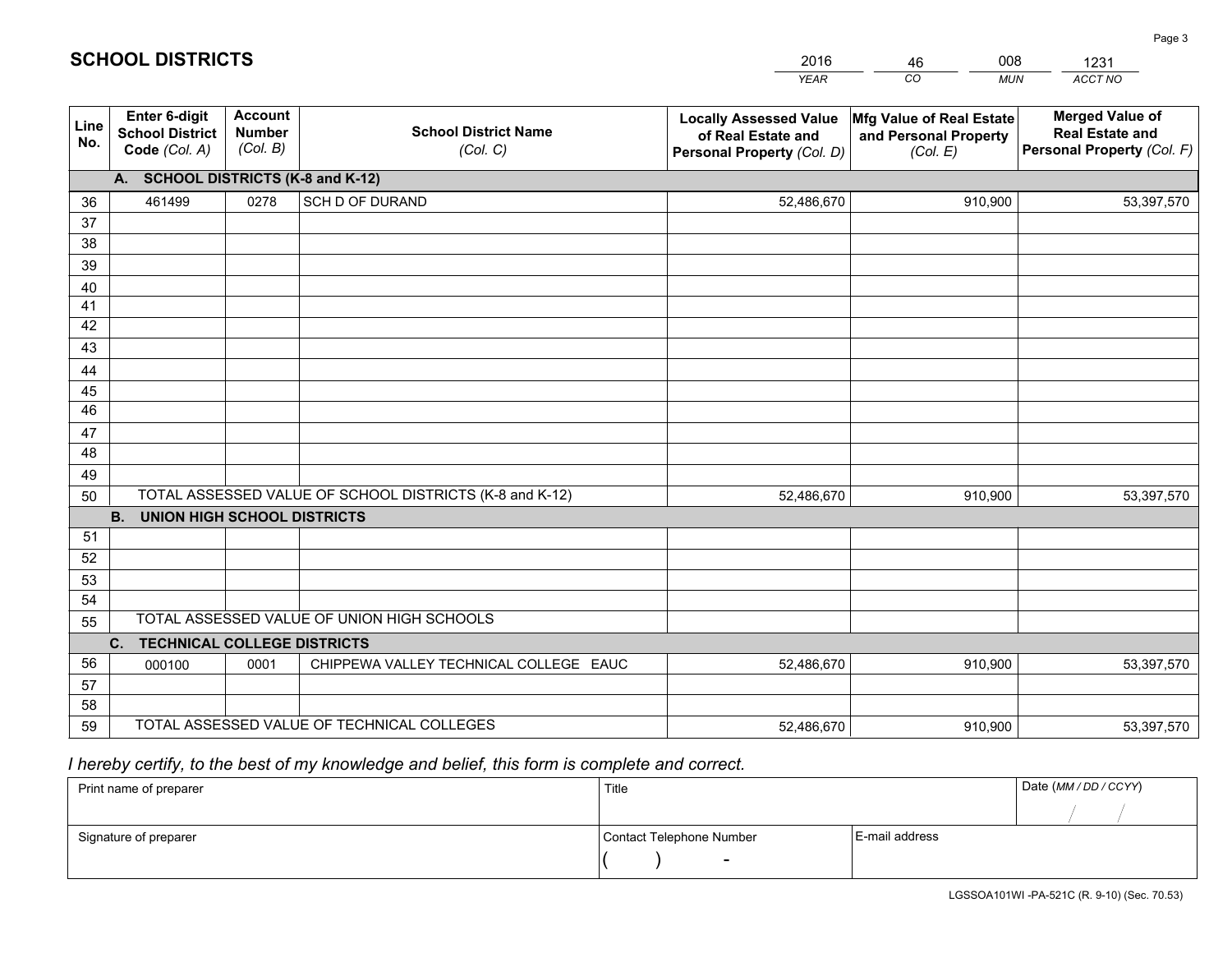## **HIGHLIGHTS**

- 1. Complete the Statement of Assessment after the Board of Review. Reflect any changes made there.
- 2. Use black ink to complete.

**NOTE: Please supply any correction to the name and address.**

NOTE: Please supply any correction to the name and address.

- 3. Line 16 must equal Line 50, Col D.
- 4. Line 55 must equal the total of K-8 schools listed on lines 36-49. Do not include K-12 schools in this comparision.
- 5. Line 59, Col. D must equal Line 16.
- 6. Special District, School District and Technical College District values must include both real estate and personal property. Examples of Special districts are: town sanitary districts, public inland lake protection and rehabilitation districts, and metropolitan sewerage districts.
- 7. DO NOT INCLUDE Manufacturing property values.DOR will print these values on the final SOA.
- 8. Accuracy of this form is very important. The values reported directly affect the equalized value DOR calculates for school and special districts.

### **Page 1:**

 If not prefilled, enter the tax year,county and municipal code,municipal type, municipal name and county name on the top of form.

Check the Amended box, if filing an amended / corrected SOA.

 Report the parcel count, acres and assessed value of taxable general property, total parcel count, (real and personal), total acres, and values from final figures set by the Board of Review.

- A. Real Estate land and improvements (buildings, etc.) is reported on lines 1 8, total line 9.
- B. Personal Property is reported on lines 11 14, Column D, total line 15.
- C. To complete this report, use the computer produced summary of the assessment roll that shows these amounts.
- D. Use whole numbers only.
- E. Add each line across and each column down to verify entries.

## **Page 2:**

- A. Report Special Items (not subject to general property tax).
- 1. Private Forest Croplands and Managed Forest Lands are reported on lines 18,19, 20 and 21. Be sure to report assessed values **NOT** taxes.
- 2. You should have copies of the orders of entry, orders of withdrawal, etc., to update your assessment roll.
	- 3. Show hundredths of acres (e.g. 39.75).
- 4. Tax exempt lands are reported on line 22.
- 5. Omitted property and sec. 70.43, Wis. Stats., corrections of errors by assessor are reported on line 23. Report real estate and personal property separately. These should be for **prior years**, not something found on the current assessment roll after the board of review.
- B. Special District (Lines 24-35) Include the value of both real and personal property.
- The Department of Revenue (DOR) preprints much of the information regarding names and codes for schools, special districts,etc. If a district is not listed, enter the name and value only, DOR will enter the proper code.

## **Page 3 School Districts:**

Include the value of both real and personal property.

Report School District (regular, elementary, union high school, and technical college).

- 1. Regular (K-12) and Elementary (K-8) school values are reported on lines 36-49, total on line 50.
- 2. Union High School (UHS) (use only if elementary schools are listed on lines 36-49) are reported on lines 51-54. UHS total value (line 55) must equal to the total **elementary school** values reported on lines 36-49. Do notinclude K-12 schools in this comparison.
- 3. Technical College values are reported on lines 56-58, total on line 59.
- 4. Use the computer summary that shows these amounts to complete this report.

### **This form is due the second Monday in June. File this report only after your Board of Review is complete.**

 *If you have questions: Return forms to:*

Fax number: (608) 264-6887 PO Box 8971

 Email: lgs@revenue.wi.gov Wisconsin Department of Revenue Call: (608) 261-5341 Local Government Services Section 6-97Madison WI 53708-8971

W3815 FORSTER ROAD W3815 FORSTER ROAD DURAND, WI 54736 LAURIE A. KING<br>TOWN OF LIMA TOWN OF LIMA LAURIE A. KING

DURAND, WI 54736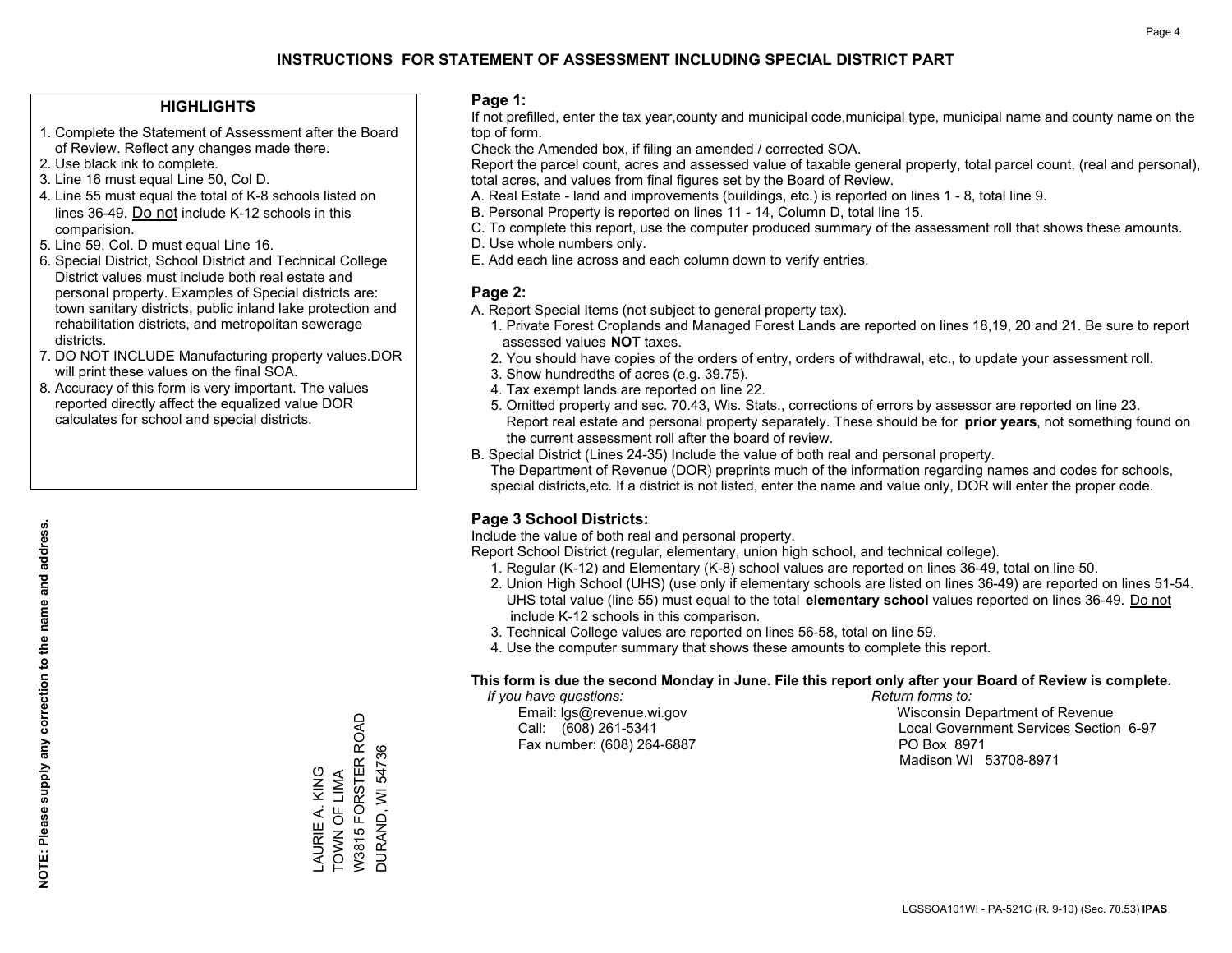**FINAL - EQUATED**

2 Check if this is an Amended Return Page 1

| 46  | 01 O | 1232    |
|-----|------|---------|
| CO. | MUN  | ACCT NO |

|                | <b>FOR</b>                                                                                                                                                                                                 | <b>TOWN OF</b><br>OF                                               | <b>PEPIN</b>                              |          | <b>PEPIN COUNTY</b>                                 |                         |                                        | WHEN COMPLETING THIS DOCUMENT            |  |
|----------------|------------------------------------------------------------------------------------------------------------------------------------------------------------------------------------------------------------|--------------------------------------------------------------------|-------------------------------------------|----------|-----------------------------------------------------|-------------------------|----------------------------------------|------------------------------------------|--|
|                |                                                                                                                                                                                                            | Town - Village - City                                              | <b>Municipality Name</b>                  |          | <b>County Name</b>                                  |                         |                                        | DO NOT WRITE OVER X's OR IN SHADED AREAS |  |
| Line<br>No.    |                                                                                                                                                                                                            | <b>REAL ESTATE</b><br>(See Lines 18 - 22 for<br>other Real Estate) | PARCEL COUNT<br>TOTAL LAND   IMPROVEMENTS |          | NO. OF ACRES<br><b>WHOLE</b><br><b>NUMBERS ONLY</b> | VALUE OF<br><b>LAND</b> | <b>VALUE OF</b><br><b>IMPROVEMENTS</b> | TOTAL VALUE OF LAND<br>AND IMPROVEMENTS  |  |
|                |                                                                                                                                                                                                            |                                                                    | Col. A                                    | Col. B   | Col. C                                              | Col. D                  | Col. E                                 | Col. F                                   |  |
| $\mathbf 1$    |                                                                                                                                                                                                            | <b>RESIDENTIAL - Class 1</b>                                       | 563                                       | 457      | 778                                                 | 17,890,300              | 45,497,400                             | 63,387,700                               |  |
| $\overline{2}$ |                                                                                                                                                                                                            | <b>COMMERCIAL - Class 2</b>                                        | 21                                        | 14       | 53                                                  | 348,500                 | 1,229,300                              | 1,577,800                                |  |
| 3              |                                                                                                                                                                                                            | MANUFACTURING - Class 3                                            |                                           | $\Omega$ | 2                                                   | 7,300                   | 0                                      | 7,300                                    |  |
| 4              |                                                                                                                                                                                                            | <b>AGRICULTURAL - Class 4</b>                                      | 805                                       |          | 12,945                                              | 2,203,600               |                                        | 2,203,600                                |  |
| 5              |                                                                                                                                                                                                            | <b>UNDEVELOPED - Class 5</b>                                       | 361                                       |          | 1,325                                               | 910,600                 |                                        | 910,600                                  |  |
| $6\phantom{1}$ |                                                                                                                                                                                                            | AGRICULTURAL FOREST - Class 5m                                     | 420                                       |          | 4,068                                               | 6,562,700               |                                        | 6,562,700                                |  |
| $\overline{7}$ |                                                                                                                                                                                                            | FOREST LANDS - Class 6                                             | 155                                       |          | 1,703                                               | 4,912,800               |                                        | 4,912,800                                |  |
| $\bf 8$        |                                                                                                                                                                                                            | OTHER - Class 7                                                    | 110                                       | 110      | 214                                                 | 1,070,800               | 8,388,100                              | 9,458,900                                |  |
| 9              |                                                                                                                                                                                                            | TOTAL - ALL COLUMNS                                                | 2,436                                     | 581      | 21,088                                              | 33,906,600              | 55,114,800                             | 89,021,400                               |  |
| 10             |                                                                                                                                                                                                            | NUMBER OF PERSONAL PROPERTY ACCOUNTS IN ROLL                       |                                           |          | 20                                                  | <b>LOCALLY ASSESSED</b> | <b>MANUFACTURING</b>                   | <b>MERGED</b>                            |  |
| 11             |                                                                                                                                                                                                            | BOATS AND OTHER WATERCRAFT NOT EXEMPT - Code 1                     |                                           |          |                                                     | 0                       | $\mathbf{0}$                           | $\overline{0}$                           |  |
| 12             |                                                                                                                                                                                                            | MACHINERY, TOOLS AND PATTERNS - Code 2                             |                                           |          |                                                     | 29,200                  | $\mathbf{0}$                           | 29,200                                   |  |
| 13             |                                                                                                                                                                                                            | FURNITURE, FIXTURES AND EQUIPMENT - Code 3                         |                                           |          |                                                     | 6,700                   | $\mathbf{0}$                           | 6,700                                    |  |
| 14             |                                                                                                                                                                                                            | ALL OTHER PERSONAL PROPERTY NOT EXEMPT - Codes 4A, 4B, 4C          |                                           |          | 77,600                                              | 0                       | 77,600                                 |                                          |  |
| 15             | TOTAL OF PERSONAL PROPERTY NOT EXEMPT (Total of Lines 11-14)<br>113,500<br>$\Omega$                                                                                                                        |                                                                    |                                           |          |                                                     |                         |                                        | 113,500                                  |  |
| 16             | AGGREGATE ASSESSED VALUE OF ALL PROPERTY SUBJECT TO THE GENERAL PROPERTY TAX (Total of Lines 9F and 15F)<br>MUST EQUAL TOTAL VALUE OF THE SCHOOL DISTRICTS (K-12 PLUS K-8) - Line 50, Col. F<br>89,134,900 |                                                                    |                                           |          |                                                     |                         |                                        |                                          |  |
| 17             | Name of Assessor<br>Telephone #<br><b>BOARD OF REVIEW</b><br>DATE OF FINAL ADJOURNMENT<br>05/23/2016<br><b>LISA MEYER</b>                                                                                  |                                                                    |                                           |          |                                                     |                         | (715) 235-1338                         |                                          |  |
|                |                                                                                                                                                                                                            |                                                                    |                                           |          |                                                     |                         |                                        |                                          |  |

REMARKS

The Assessment Ratio to be used in calculating the estimated Fair Market Value on tax bills for this tax district is .943210091

This ratio should be used to convert assessed values to "Calculate Equalized Values" in Step 1 of the Lottery and Gaming Credit Calculations.<br>This ratio should be used in the "Computation of Tax Equivalent" schedule of the Commission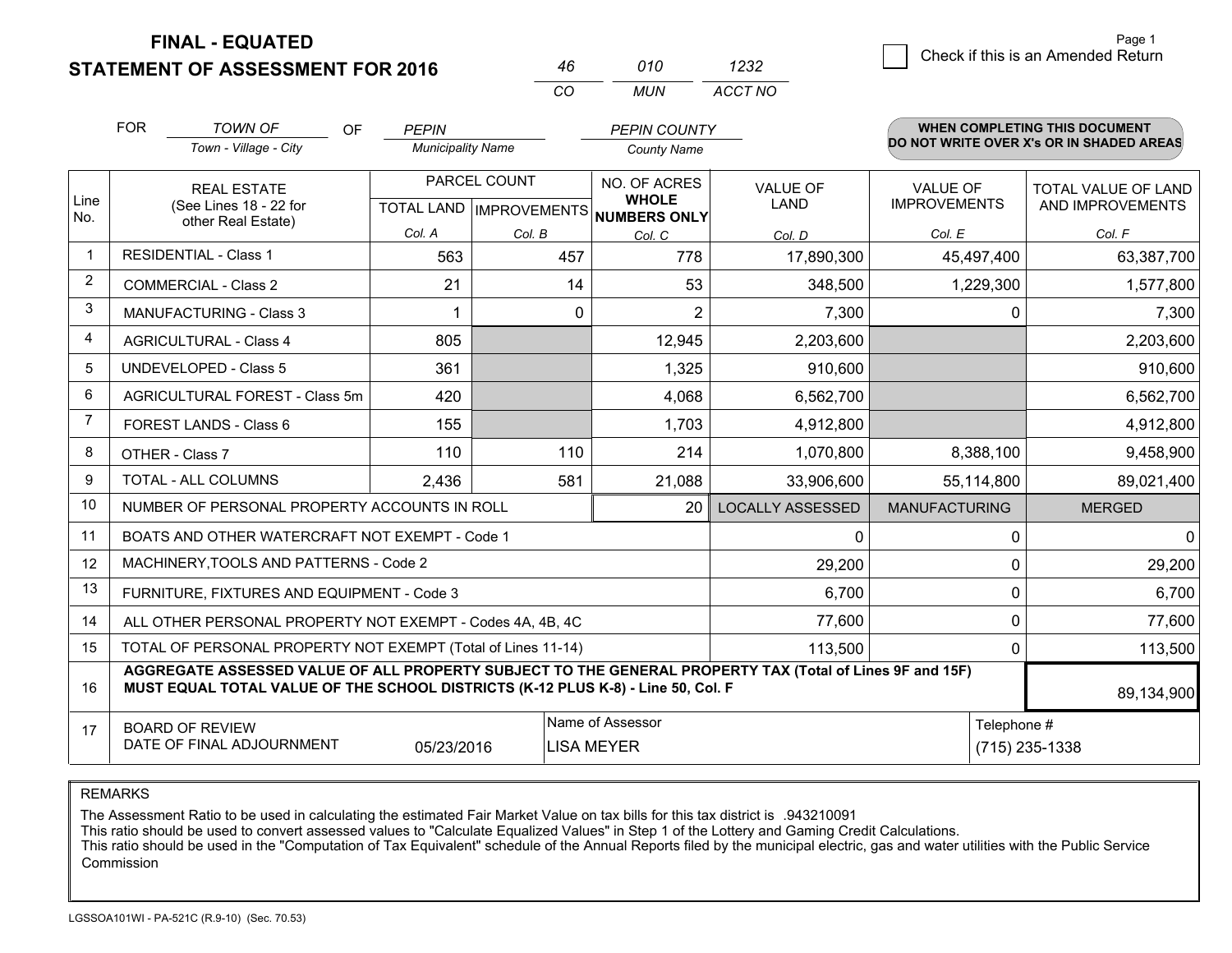*YEAR CO MUN ACCT NO* <sup>2016</sup> <sup>46</sup> <sup>010</sup> <sup>1232</sup>

Do not confuse FOREST LANDS (Line 7) with FOREST CROPS (in this section) - They are **NOT** the same

|    |                                                                  |                                            |  | Private Forest Crop - Reg Class @ 10¢ per acre                                 |  | Private Forest Crop - Reg Class @ \$2.52 per acre             |                                                                    |  |                                                                              |  |
|----|------------------------------------------------------------------|--------------------------------------------|--|--------------------------------------------------------------------------------|--|---------------------------------------------------------------|--------------------------------------------------------------------|--|------------------------------------------------------------------------------|--|
| 18 | (a) PARCELS                                                      | (b) ACRES                                  |  | (c) ASSESSED VALUE                                                             |  | (d) PARCELS                                                   | (e) ACRES                                                          |  | (f) ASSESSED VALUE                                                           |  |
|    |                                                                  |                                            |  | Private Forest Crop - Special Class @ 20¢ per acre                             |  |                                                               |                                                                    |  | Entered Before 2005 Managed Forest - Ferrous Mining CLOSED @ \$8.27 per acre |  |
| 19 | (a) PARCELS                                                      | (b) ACRES                                  |  | (c) ASSESSED VALUE                                                             |  | (d) PARCELS                                                   | (e) ACRES                                                          |  | (f) ASSESSED VALUE                                                           |  |
|    |                                                                  |                                            |  | Entered Before 2005 Managed Forest - OPEN @ \$.79 per acre                     |  |                                                               | Entered Before 2005 Managed Forest - CLOSED @ \$1.87 per acre      |  |                                                                              |  |
| 20 | (a) PARCELS                                                      | (b) ACRES                                  |  | (c) ASSESSED VALUE                                                             |  | (d) PARCELS                                                   | (e) ACRES                                                          |  | (f) ASSESSED VALUE                                                           |  |
|    | 20                                                               | 375                                        |  | 592,300                                                                        |  | 164                                                           | 3.173.75                                                           |  | 6,192,300                                                                    |  |
|    |                                                                  | Entered After 2004 Managed Forest - OPEN @ |  | \$2.14 per acre                                                                |  | Entered After 2004 Managed Forest - CLOSED @ \$10.68 per acre |                                                                    |  |                                                                              |  |
| 21 | (a) PARCELS                                                      | (b) ACRES                                  |  | (c) ASSESSED VALUE                                                             |  | (d) PARCELS                                                   | (e) ACRES                                                          |  | (f) ASSESSED VALUE                                                           |  |
|    |                                                                  |                                            |  |                                                                                |  |                                                               |                                                                    |  |                                                                              |  |
|    |                                                                  | 47                                         |  | 73,500                                                                         |  | 115                                                           | 2,439.06                                                           |  | 4,633,000                                                                    |  |
|    | (a) County Forest Cropland Acres                                 |                                            |  | (b) Federal Acres                                                              |  | (c) State Acres                                               | (d) County (NOT FOREST CROP) Acres                                 |  | (e) Other Acres                                                              |  |
| 22 |                                                                  |                                            |  |                                                                                |  | 1,939.03                                                      | 6.33                                                               |  | 101.58                                                                       |  |
|    | Assessed Value of Omitted Property From Prior Years (Sec. 70.44) |                                            |  |                                                                                |  |                                                               | Assessed Value of Sec. 70.43 Corrections of Errors by Assessors    |  |                                                                              |  |
| 23 |                                                                  | (a) REAL ESTATE                            |  | (b) PERSONAL                                                                   |  |                                                               | (c1) REAL ESTATE                                                   |  | (c2) PERSONAL                                                                |  |
|    |                                                                  |                                            |  |                                                                                |  |                                                               |                                                                    |  |                                                                              |  |
|    |                                                                  |                                            |  | Manufacturing Equated Value of Omitted Property From Prior Years (Sec. 70.995) |  |                                                               | Mfg. Equated Value of Sec.70.43 Corrections of Errors by Assessors |  |                                                                              |  |
|    | (d) REAL ESTATE                                                  |                                            |  | (e) PERSONAL                                                                   |  |                                                               | (f1) REAL ESTATE                                                   |  | (f2) PERSONAL                                                                |  |
|    |                                                                  |                                            |  |                                                                                |  |                                                               |                                                                    |  |                                                                              |  |

## **SPECIAL DISTRICTS**

| Line<br>No. | Enter 6-digit<br><b>Special District</b> | <b>Account</b><br><b>Number</b> | <b>Special District Name</b> | <b>Locally Assessed Value</b><br>of Real Estate and | Mfg Value of Real Estate<br>and Personal Property | <b>Merged Value of</b><br><b>Real Estate and</b> |
|-------------|------------------------------------------|---------------------------------|------------------------------|-----------------------------------------------------|---------------------------------------------------|--------------------------------------------------|
|             | Code (Col. A)                            | (Col. B)                        | (Col. C)                     | Personal Property (Col. D)                          | (Col. E)                                          | Personal Property (Col. F)                       |
| 24          |                                          |                                 |                              |                                                     |                                                   |                                                  |
| 25          |                                          |                                 |                              |                                                     |                                                   |                                                  |
| 26          |                                          |                                 |                              |                                                     |                                                   |                                                  |
| 27          |                                          |                                 |                              |                                                     |                                                   |                                                  |
| 28          |                                          |                                 |                              |                                                     |                                                   |                                                  |
| 29          |                                          |                                 |                              |                                                     |                                                   |                                                  |
| 30          |                                          |                                 |                              |                                                     |                                                   |                                                  |
| 31          |                                          |                                 |                              |                                                     |                                                   |                                                  |
| 32          |                                          |                                 |                              |                                                     |                                                   |                                                  |
| 33          |                                          |                                 |                              |                                                     |                                                   |                                                  |
| 34          |                                          |                                 |                              |                                                     |                                                   |                                                  |
| 35          |                                          |                                 |                              |                                                     |                                                   |                                                  |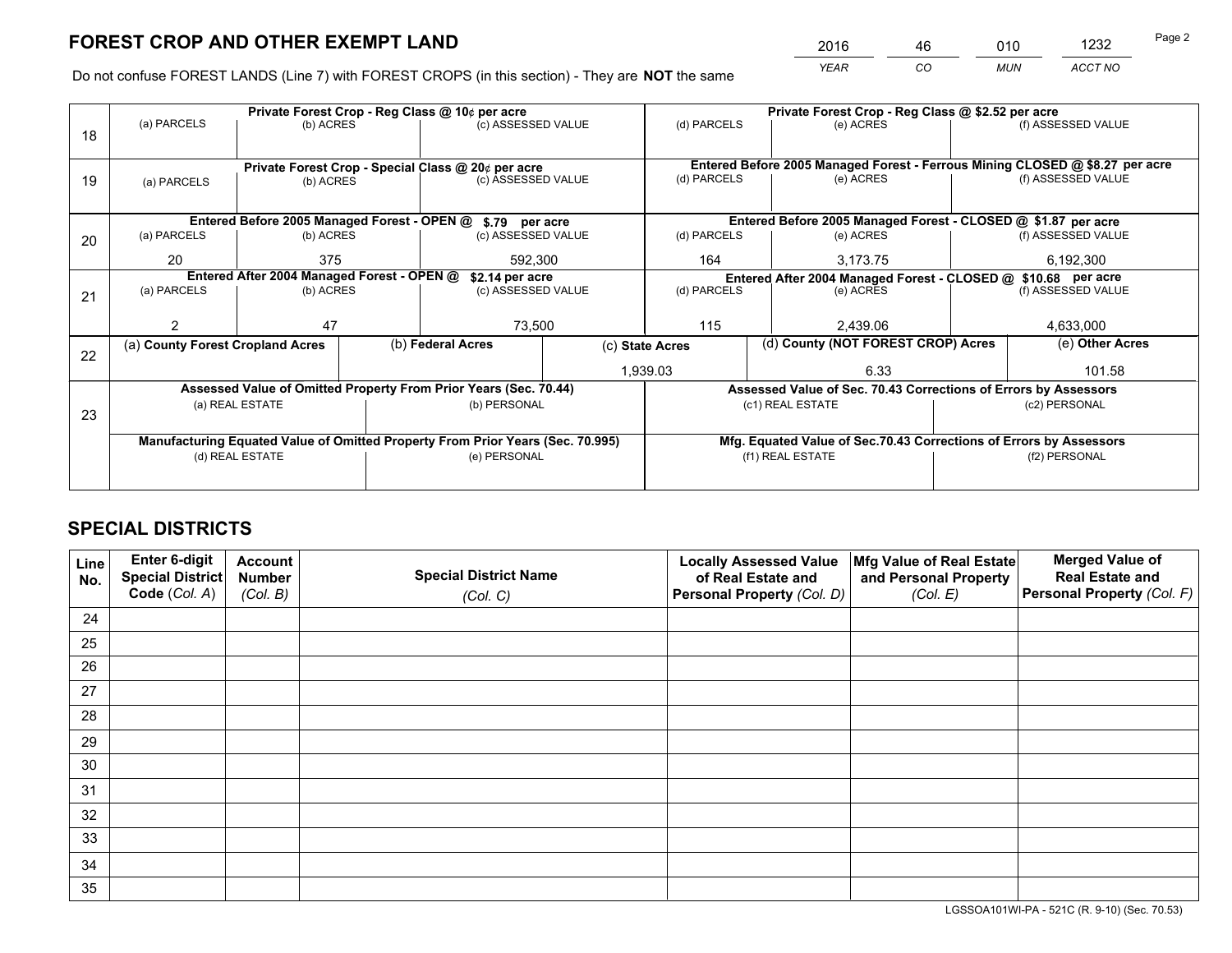|             |                                                                 |                                             |                                                         | <b>YEAR</b>                                                                       | CO<br><b>MUN</b>                                              | ACCT NO                                                                        |
|-------------|-----------------------------------------------------------------|---------------------------------------------|---------------------------------------------------------|-----------------------------------------------------------------------------------|---------------------------------------------------------------|--------------------------------------------------------------------------------|
| Line<br>No. | <b>Enter 6-digit</b><br><b>School District</b><br>Code (Col. A) | <b>Account</b><br><b>Number</b><br>(Col. B) | <b>School District Name</b><br>(Col. C)                 | <b>Locally Assessed Value</b><br>of Real Estate and<br>Personal Property (Col. D) | Mfg Value of Real Estate<br>and Personal Property<br>(Col. E) | <b>Merged Value of</b><br><b>Real Estate and</b><br>Personal Property (Col. F) |
|             | A. SCHOOL DISTRICTS (K-8 and K-12)                              |                                             |                                                         |                                                                                   |                                                               |                                                                                |
| 36          | 464270                                                          | 0279                                        | SCH D OF PEPIN AREA                                     | 89,127,600                                                                        | 7,300                                                         | 89,134,900                                                                     |
| 37          |                                                                 |                                             |                                                         |                                                                                   |                                                               |                                                                                |
| 38          |                                                                 |                                             |                                                         |                                                                                   |                                                               |                                                                                |
| 39          |                                                                 |                                             |                                                         |                                                                                   |                                                               |                                                                                |
| 40          |                                                                 |                                             |                                                         |                                                                                   |                                                               |                                                                                |
| 41<br>42    |                                                                 |                                             |                                                         |                                                                                   |                                                               |                                                                                |
| 43          |                                                                 |                                             |                                                         |                                                                                   |                                                               |                                                                                |
|             |                                                                 |                                             |                                                         |                                                                                   |                                                               |                                                                                |
| 44<br>45    |                                                                 |                                             |                                                         |                                                                                   |                                                               |                                                                                |
| 46          |                                                                 |                                             |                                                         |                                                                                   |                                                               |                                                                                |
| 47          |                                                                 |                                             |                                                         |                                                                                   |                                                               |                                                                                |
| 48          |                                                                 |                                             |                                                         |                                                                                   |                                                               |                                                                                |
| 49          |                                                                 |                                             |                                                         |                                                                                   |                                                               |                                                                                |
| 50          |                                                                 |                                             | TOTAL ASSESSED VALUE OF SCHOOL DISTRICTS (K-8 and K-12) | 89,127,600                                                                        | 7,300                                                         | 89,134,900                                                                     |
|             | <b>B. UNION HIGH SCHOOL DISTRICTS</b>                           |                                             |                                                         |                                                                                   |                                                               |                                                                                |
| 51          |                                                                 |                                             |                                                         |                                                                                   |                                                               |                                                                                |
| 52          |                                                                 |                                             |                                                         |                                                                                   |                                                               |                                                                                |
| 53          |                                                                 |                                             |                                                         |                                                                                   |                                                               |                                                                                |
| 54          |                                                                 |                                             |                                                         |                                                                                   |                                                               |                                                                                |
| 55          |                                                                 |                                             | TOTAL ASSESSED VALUE OF UNION HIGH SCHOOLS              |                                                                                   |                                                               |                                                                                |
|             | C.<br><b>TECHNICAL COLLEGE DISTRICTS</b>                        |                                             |                                                         |                                                                                   |                                                               |                                                                                |
| 56          | 000100                                                          | 0001                                        | CHIPPEWA VALLEY TECHNICAL COLLEGE EAUC                  | 89,127,600                                                                        | 7,300                                                         | 89,134,900                                                                     |
| 57          |                                                                 |                                             |                                                         |                                                                                   |                                                               |                                                                                |
| 58          |                                                                 |                                             |                                                         |                                                                                   |                                                               |                                                                                |
| 59          |                                                                 |                                             | TOTAL ASSESSED VALUE OF TECHNICAL COLLEGES              | 89,127,600                                                                        | 7,300                                                         | 89,134,900                                                                     |

46

010

 *I hereby certify, to the best of my knowledge and belief, this form is complete and correct.*

**SCHOOL DISTRICTS**

| Print name of preparer | Title                    | Date (MM / DD / CCYY) |  |
|------------------------|--------------------------|-----------------------|--|
|                        |                          |                       |  |
| Signature of preparer  | Contact Telephone Number | E-mail address        |  |
|                        | $\sim$                   |                       |  |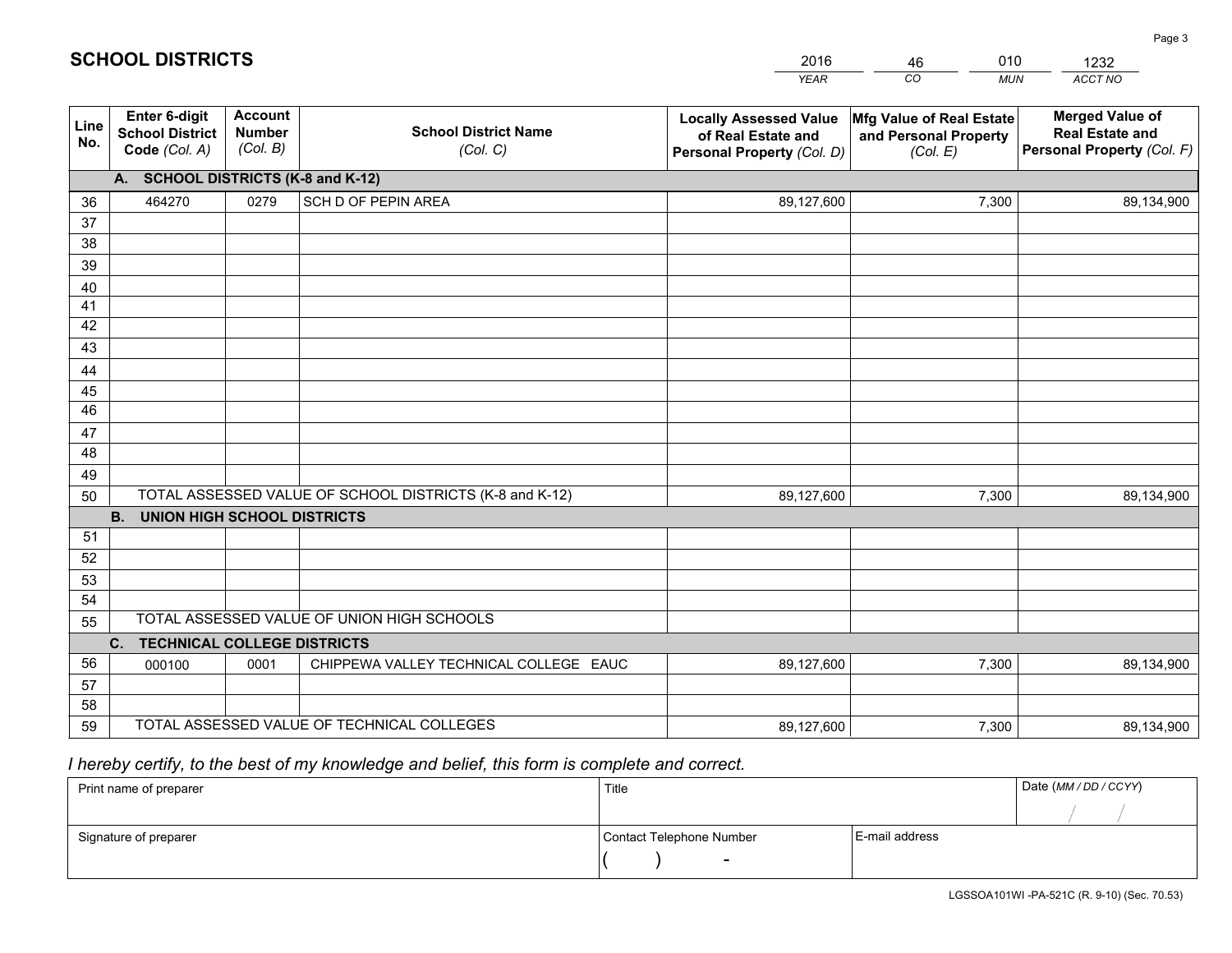## **HIGHLIGHTS**

- 1. Complete the Statement of Assessment after the Board of Review. Reflect any changes made there.
- 2. Use black ink to complete.
- 3. Line 16 must equal Line 50, Col D.
- 4. Line 55 must equal the total of K-8 schools listed on lines 36-49. Do not include K-12 schools in this comparision.
- 5. Line 59, Col. D must equal Line 16.
- 6. Special District, School District and Technical College District values must include both real estate and personal property. Examples of Special districts are: town sanitary districts, public inland lake protection and rehabilitation districts, and metropolitan sewerage districts.
- 7. DO NOT INCLUDE Manufacturing property values.DOR will print these values on the final SOA.

NANCY WOLFE TOWN OF PEPIN N2514 BOGUS ROAD

NANCY WOLFE<br>TOWN OF PEPIN

STOCKHOLM, WI 54769 - 5602

STOCKHOLM, WI 54769 - 5602

N2514 BOGUS ROAD

 8. Accuracy of this form is very important. The values reported directly affect the equalized value DOR calculates for school and special districts.

### **Page 1:**

 If not prefilled, enter the tax year,county and municipal code,municipal type, municipal name and county name on the top of form.

Check the Amended box, if filing an amended / corrected SOA.

 Report the parcel count, acres and assessed value of taxable general property, total parcel count, (real and personal), total acres, and values from final figures set by the Board of Review.

- A. Real Estate land and improvements (buildings, etc.) is reported on lines 1 8, total line 9.
- B. Personal Property is reported on lines 11 14, Column D, total line 15.
- C. To complete this report, use the computer produced summary of the assessment roll that shows these amounts.
- D. Use whole numbers only.
- E. Add each line across and each column down to verify entries.

## **Page 2:**

- A. Report Special Items (not subject to general property tax).
- 1. Private Forest Croplands and Managed Forest Lands are reported on lines 18,19, 20 and 21. Be sure to report assessed values **NOT** taxes.
- 2. You should have copies of the orders of entry, orders of withdrawal, etc., to update your assessment roll.
	- 3. Show hundredths of acres (e.g. 39.75).
- 4. Tax exempt lands are reported on line 22.
- 5. Omitted property and sec. 70.43, Wis. Stats., corrections of errors by assessor are reported on line 23. Report real estate and personal property separately. These should be for **prior years**, not something found on the current assessment roll after the board of review.
- B. Special District (Lines 24-35) Include the value of both real and personal property.
- The Department of Revenue (DOR) preprints much of the information regarding names and codes for schools, special districts,etc. If a district is not listed, enter the name and value only, DOR will enter the proper code.

## **Page 3 School Districts:**

Include the value of both real and personal property.

Report School District (regular, elementary, union high school, and technical college).

- 1. Regular (K-12) and Elementary (K-8) school values are reported on lines 36-49, total on line 50.
- 2. Union High School (UHS) (use only if elementary schools are listed on lines 36-49) are reported on lines 51-54. UHS total value (line 55) must equal to the total **elementary school** values reported on lines 36-49. Do notinclude K-12 schools in this comparison.
- 3. Technical College values are reported on lines 56-58, total on line 59.
- 4. Use the computer summary that shows these amounts to complete this report.

### **This form is due the second Monday in June. File this report only after your Board of Review is complete.**

 *If you have questions: Return forms to:*

Fax number: (608) 264-6887 PO Box 8971

 Email: lgs@revenue.wi.gov Wisconsin Department of Revenue Call: (608) 261-5341 Local Government Services Section 6-97Madison WI 53708-8971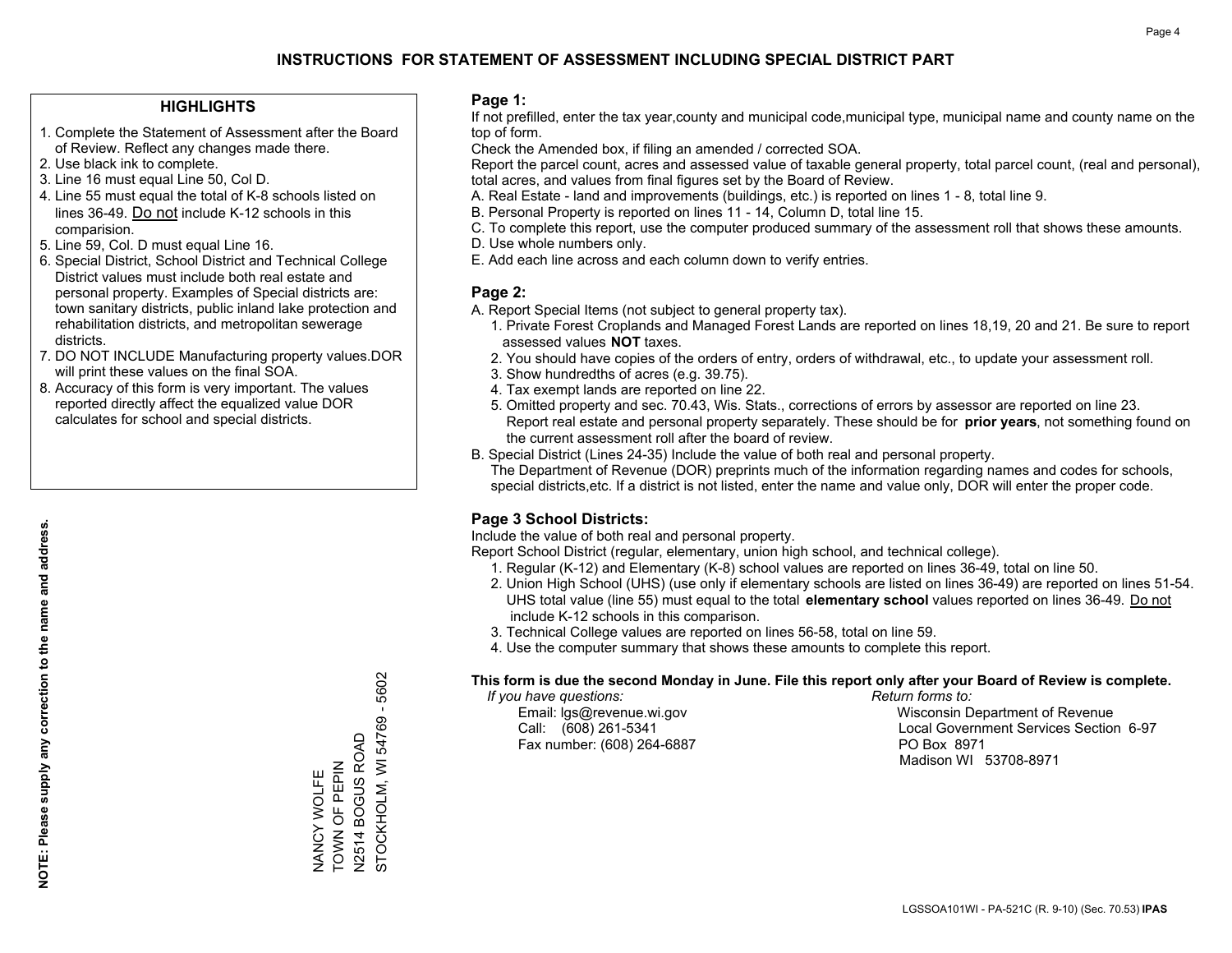**STATEMENT OF ASSESSMENT FOR 2016** 

**FINAL - EQUATED**

| 46  | 012 | 1233    |  |
|-----|-----|---------|--|
| -CO | MUN | ACCT NO |  |

|                | <b>FOR</b>                                                                                                                                                                                                 | <b>TOWN OF</b><br><b>OF</b><br><b>STOCKHOLM</b><br><b>PEPIN COUNTY</b><br>Town - Village - City<br><b>Municipality Name</b><br><b>County Name</b> |                |              |                                      | <b>WHEN COMPLETING THIS DOCUMENT</b><br>DO NOT WRITE OVER X's OR IN SHADED AREAS |                      |                     |
|----------------|------------------------------------------------------------------------------------------------------------------------------------------------------------------------------------------------------------|---------------------------------------------------------------------------------------------------------------------------------------------------|----------------|--------------|--------------------------------------|----------------------------------------------------------------------------------|----------------------|---------------------|
|                |                                                                                                                                                                                                            |                                                                                                                                                   |                |              |                                      |                                                                                  |                      |                     |
| Line           |                                                                                                                                                                                                            | <b>REAL ESTATE</b>                                                                                                                                |                | PARCEL COUNT | NO. OF ACRES<br><b>WHOLE</b>         | <b>VALUE OF</b>                                                                  | <b>VALUE OF</b>      | TOTAL VALUE OF LAND |
| No.            |                                                                                                                                                                                                            | (See Lines 18 - 22 for<br>other Real Estate)                                                                                                      |                |              | TOTAL LAND IMPROVEMENTS NUMBERS ONLY | <b>LAND</b>                                                                      | <b>IMPROVEMENTS</b>  | AND IMPROVEMENTS    |
|                |                                                                                                                                                                                                            |                                                                                                                                                   | Col. A         | Col. B       | Col. C                               | Col. D                                                                           | Col. E               | Col. F              |
| $\mathbf{1}$   |                                                                                                                                                                                                            | <b>RESIDENTIAL - Class 1</b>                                                                                                                      | 118            | 107          | 427                                  | 8,839,200                                                                        | 17,899,600           | 26,738,800          |
| $\overline{2}$ |                                                                                                                                                                                                            | COMMERCIAL - Class 2                                                                                                                              |                |              | $\overline{2}$                       | 24,000                                                                           | 115,300              | 139,300             |
| 3              |                                                                                                                                                                                                            | <b>MANUFACTURING - Class 3</b>                                                                                                                    | $\overline{2}$ | 0            | 17                                   | 46,000                                                                           | 0                    | 46,000              |
| 4              |                                                                                                                                                                                                            | <b>AGRICULTURAL - Class 4</b>                                                                                                                     | 269            |              | 5,452                                | 928,100                                                                          |                      | 928,100             |
| 5              |                                                                                                                                                                                                            | <b>UNDEVELOPED - Class 5</b>                                                                                                                      | 124            |              | 350                                  | 230,400                                                                          |                      | 230,400             |
| 6              |                                                                                                                                                                                                            | AGRICULTURAL FOREST - Class 5m                                                                                                                    | 127            |              | 1,341                                | 1,912,000                                                                        |                      | 1,912,000           |
| $\overline{7}$ |                                                                                                                                                                                                            | FOREST LANDS - Class 6                                                                                                                            | 41             |              | 424                                  | 1,271,600                                                                        |                      | 1,271,600           |
| 8              |                                                                                                                                                                                                            | OTHER - Class 7                                                                                                                                   | 25             | 26           | 60                                   | 409,500                                                                          | 3,073,400            | 3,482,900           |
| 9              |                                                                                                                                                                                                            | TOTAL - ALL COLUMNS                                                                                                                               | 707            | 134          | 8,073                                | 13,660,800                                                                       | 21,088,300           | 34,749,100          |
| 10             |                                                                                                                                                                                                            | NUMBER OF PERSONAL PROPERTY ACCOUNTS IN ROLL                                                                                                      |                |              | 7                                    | <b>LOCALLY ASSESSED</b>                                                          | <b>MANUFACTURING</b> | <b>MERGED</b>       |
| 11             |                                                                                                                                                                                                            | BOATS AND OTHER WATERCRAFT NOT EXEMPT - Code 1                                                                                                    |                |              |                                      | 0                                                                                | 0                    | $\Omega$            |
| 12             |                                                                                                                                                                                                            | MACHINERY, TOOLS AND PATTERNS - Code 2                                                                                                            |                |              |                                      | 50,884                                                                           | 0                    | 50,884              |
| 13             |                                                                                                                                                                                                            | FURNITURE, FIXTURES AND EQUIPMENT - Code 3                                                                                                        |                |              |                                      | 1,543                                                                            | 0                    | 1,543               |
| 14             | 76,030<br>ALL OTHER PERSONAL PROPERTY NOT EXEMPT - Codes 4A, 4B, 4C                                                                                                                                        |                                                                                                                                                   |                |              |                                      |                                                                                  |                      | 76,030              |
| 15             | TOTAL OF PERSONAL PROPERTY NOT EXEMPT (Total of Lines 11-14)<br>128,457<br>0                                                                                                                               |                                                                                                                                                   |                |              |                                      |                                                                                  | 128,457              |                     |
| 16             | AGGREGATE ASSESSED VALUE OF ALL PROPERTY SUBJECT TO THE GENERAL PROPERTY TAX (Total of Lines 9F and 15F)<br>MUST EQUAL TOTAL VALUE OF THE SCHOOL DISTRICTS (K-12 PLUS K-8) - Line 50, Col. F<br>34,877,557 |                                                                                                                                                   |                |              |                                      |                                                                                  |                      |                     |
| 17             | <b>BOARD OF REVIEW</b>                                                                                                                                                                                     |                                                                                                                                                   |                |              | Name of Assessor                     |                                                                                  | Telephone #          |                     |
|                |                                                                                                                                                                                                            | DATE OF FINAL ADJOURNMENT                                                                                                                         | 06/20/2016     |              | <b>GALEN SEIPEL</b>                  |                                                                                  |                      | (715) 262-5777      |

REMARKS

The Assessment Ratio to be used in calculating the estimated Fair Market Value on tax bills for this tax district is 1.00798005

This ratio should be used to convert assessed values to "Calculate Equalized Values" in Step 1 of the Lottery and Gaming Credit Calculations.

 This ratio should be used in the "Computation of Tax Equivalent" schedule of the Annual Reports filed by the municipal electric, gas and water utilities with the Public Service Commission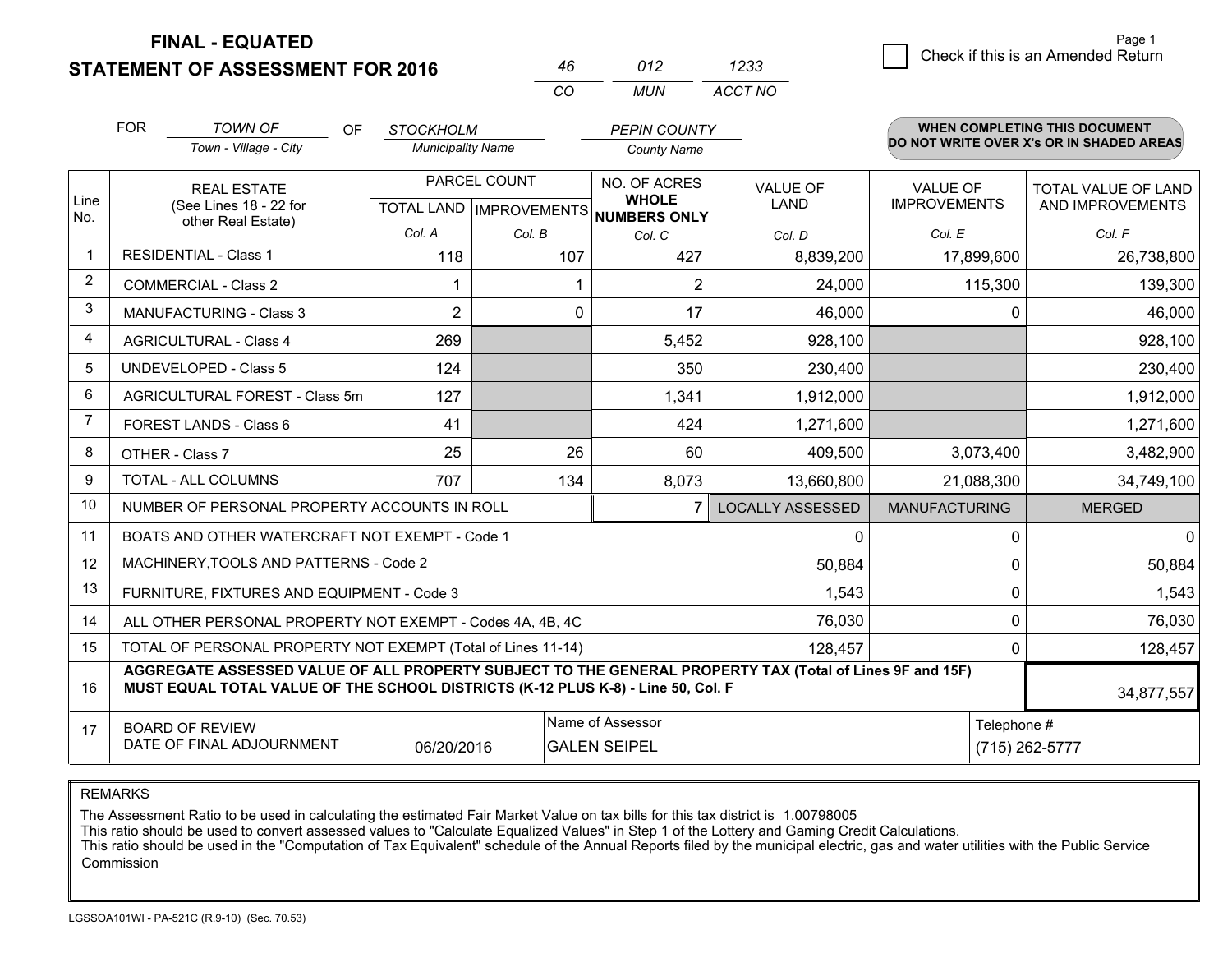*YEAR CO MUN ACCT NO* <sup>2016</sup> <sup>46</sup> <sup>012</sup> <sup>1233</sup>

Do not confuse FOREST LANDS (Line 7) with FOREST CROPS (in this section) - They are **NOT** the same

|    | Private Forest Crop - Reg Class @ 10¢ per acre |                                            |                 |                                                                                |                                                               |                  | Private Forest Crop - Reg Class @ \$2.52 per acre                            |               |                    |  |
|----|------------------------------------------------|--------------------------------------------|-----------------|--------------------------------------------------------------------------------|---------------------------------------------------------------|------------------|------------------------------------------------------------------------------|---------------|--------------------|--|
| 18 | (a) PARCELS<br>(b) ACRES                       |                                            |                 | (c) ASSESSED VALUE                                                             |                                                               | (d) PARCELS      | (e) ACRES                                                                    |               | (f) ASSESSED VALUE |  |
|    |                                                |                                            |                 |                                                                                |                                                               |                  |                                                                              |               |                    |  |
|    |                                                |                                            |                 | Private Forest Crop - Special Class @ 20¢ per acre                             |                                                               |                  | Entered Before 2005 Managed Forest - Ferrous Mining CLOSED @ \$8.27 per acre |               |                    |  |
| 19 | (a) PARCELS                                    | (b) ACRES                                  |                 | (c) ASSESSED VALUE                                                             |                                                               | (d) PARCELS      | (e) ACRES                                                                    |               | (f) ASSESSED VALUE |  |
|    |                                                |                                            |                 |                                                                                |                                                               |                  |                                                                              |               |                    |  |
|    |                                                |                                            |                 | Entered Before 2005 Managed Forest - OPEN @ \$.79 per acre                     |                                                               |                  | Entered Before 2005 Managed Forest - CLOSED @ \$1.87 per acre                |               |                    |  |
| 20 | (a) PARCELS                                    | (b) ACRES                                  |                 | (c) ASSESSED VALUE                                                             |                                                               | (d) PARCELS      | (e) ACRES                                                                    |               | (f) ASSESSED VALUE |  |
|    | 9                                              | 166                                        |                 | 296.000                                                                        |                                                               | 36               | 649                                                                          |               | 1,096,700          |  |
|    |                                                | Entered After 2004 Managed Forest - OPEN @ | \$2.14 per acre |                                                                                | Entered After 2004 Managed Forest - CLOSED @ \$10.68 per acre |                  |                                                                              |               |                    |  |
| 21 | (a) PARCELS                                    | (b) ACRES                                  |                 |                                                                                | (c) ASSESSED VALUE                                            |                  | (e) ACRES                                                                    |               | (f) ASSESSED VALUE |  |
|    |                                                |                                            |                 |                                                                                |                                                               |                  |                                                                              |               |                    |  |
|    |                                                | 39.97                                      |                 | 99,900                                                                         |                                                               | 13               | 269.07                                                                       |               | 706,100            |  |
| 22 |                                                | (a) County Forest Cropland Acres           |                 |                                                                                | (b) Federal Acres<br>(c) State Acres                          |                  | (d) County (NOT FOREST CROP) Acres                                           |               | (e) Other Acres    |  |
|    |                                                |                                            |                 |                                                                                | 200.82                                                        |                  | 5.67                                                                         |               | 287.58             |  |
|    |                                                |                                            |                 | Assessed Value of Omitted Property From Prior Years (Sec. 70.44)               |                                                               |                  | Assessed Value of Sec. 70.43 Corrections of Errors by Assessors              |               |                    |  |
| 23 |                                                | (a) REAL ESTATE                            |                 | (b) PERSONAL                                                                   |                                                               | (c1) REAL ESTATE |                                                                              | (c2) PERSONAL |                    |  |
|    |                                                |                                            |                 |                                                                                |                                                               |                  |                                                                              |               |                    |  |
|    |                                                |                                            |                 | Manufacturing Equated Value of Omitted Property From Prior Years (Sec. 70.995) |                                                               |                  | Mfg. Equated Value of Sec.70.43 Corrections of Errors by Assessors           |               |                    |  |
|    | (d) REAL ESTATE                                |                                            |                 | (e) PERSONAL                                                                   |                                                               |                  | (f1) REAL ESTATE                                                             |               | (f2) PERSONAL      |  |
|    |                                                |                                            |                 |                                                                                |                                                               |                  |                                                                              |               |                    |  |

## **SPECIAL DISTRICTS**

| Line<br>No. | Enter 6-digit<br>Special District<br>Code (Col. A) | <b>Account</b><br><b>Number</b> | <b>Special District Name</b> | <b>Locally Assessed Value</b><br>of Real Estate and | Mfg Value of Real Estate<br>and Personal Property | <b>Merged Value of</b><br><b>Real Estate and</b><br>Personal Property (Col. F) |
|-------------|----------------------------------------------------|---------------------------------|------------------------------|-----------------------------------------------------|---------------------------------------------------|--------------------------------------------------------------------------------|
|             |                                                    | (Col. B)                        | (Col. C)                     | Personal Property (Col. D)                          | (Col. E)                                          |                                                                                |
| 24          |                                                    |                                 |                              |                                                     |                                                   |                                                                                |
| 25          |                                                    |                                 |                              |                                                     |                                                   |                                                                                |
| 26          |                                                    |                                 |                              |                                                     |                                                   |                                                                                |
| 27          |                                                    |                                 |                              |                                                     |                                                   |                                                                                |
| 28          |                                                    |                                 |                              |                                                     |                                                   |                                                                                |
| 29          |                                                    |                                 |                              |                                                     |                                                   |                                                                                |
| 30          |                                                    |                                 |                              |                                                     |                                                   |                                                                                |
| 31          |                                                    |                                 |                              |                                                     |                                                   |                                                                                |
| 32          |                                                    |                                 |                              |                                                     |                                                   |                                                                                |
| 33          |                                                    |                                 |                              |                                                     |                                                   |                                                                                |
| 34          |                                                    |                                 |                              |                                                     |                                                   |                                                                                |
| 35          |                                                    |                                 |                              |                                                     |                                                   |                                                                                |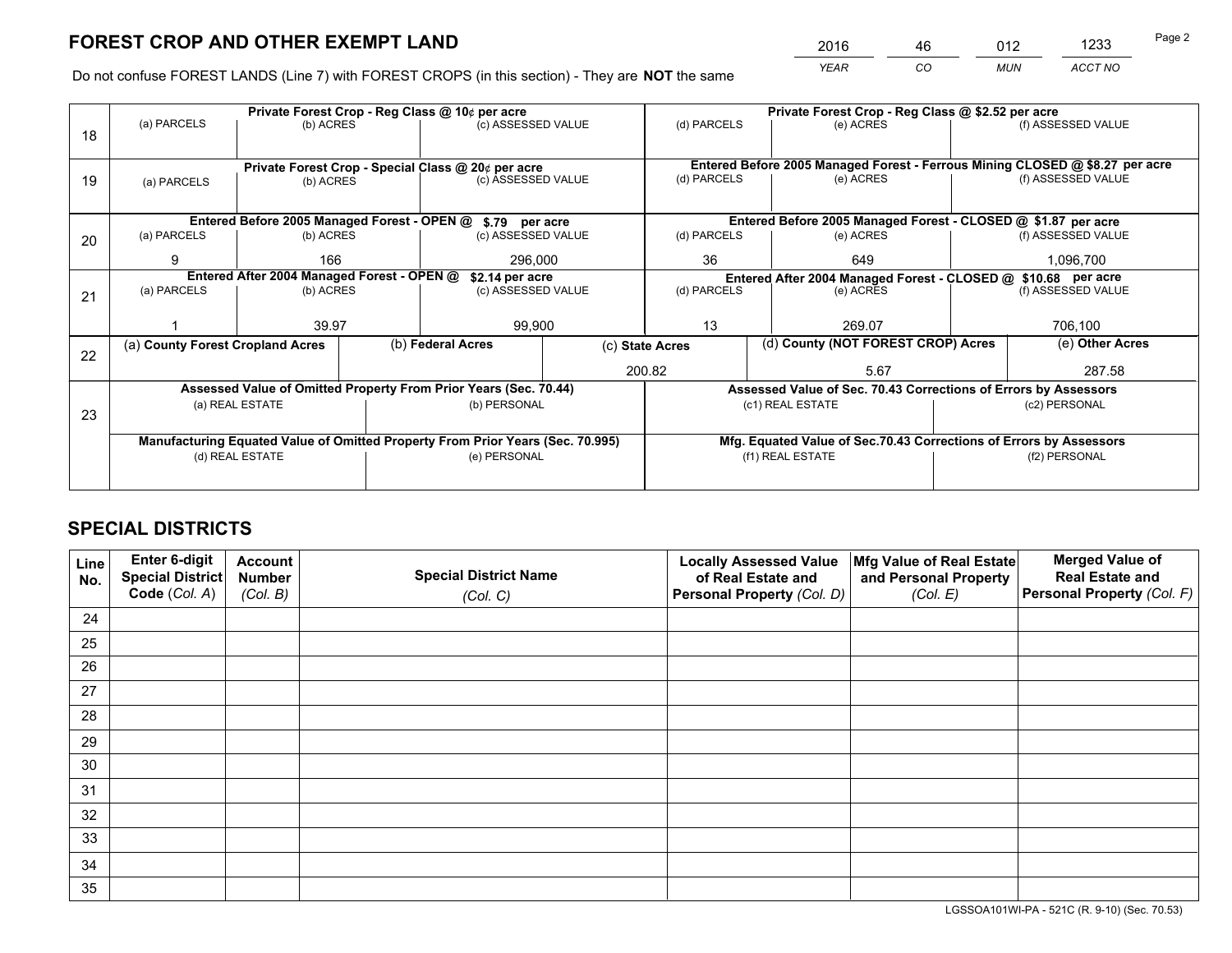|             |                                                                 |                                             |                                                         | <b>YEAR</b>                                                                       | CO<br><b>MUN</b>                                              | ACCT NO                                                                        |  |  |  |  |  |
|-------------|-----------------------------------------------------------------|---------------------------------------------|---------------------------------------------------------|-----------------------------------------------------------------------------------|---------------------------------------------------------------|--------------------------------------------------------------------------------|--|--|--|--|--|
| Line<br>No. | <b>Enter 6-digit</b><br><b>School District</b><br>Code (Col. A) | <b>Account</b><br><b>Number</b><br>(Col. B) | <b>School District Name</b><br>(Col. C)                 | <b>Locally Assessed Value</b><br>of Real Estate and<br>Personal Property (Col. D) | Mfg Value of Real Estate<br>and Personal Property<br>(Col. E) | <b>Merged Value of</b><br><b>Real Estate and</b><br>Personal Property (Col. F) |  |  |  |  |  |
|             | A. SCHOOL DISTRICTS (K-8 and K-12)                              |                                             |                                                         |                                                                                   |                                                               |                                                                                |  |  |  |  |  |
| 36          | 464270                                                          | 0279                                        | SCH D OF PEPIN AREA                                     | 34,831,557                                                                        | 46.000                                                        | 34,877,557                                                                     |  |  |  |  |  |
| 37          |                                                                 |                                             |                                                         |                                                                                   |                                                               |                                                                                |  |  |  |  |  |
| 38          |                                                                 |                                             |                                                         |                                                                                   |                                                               |                                                                                |  |  |  |  |  |
| 39          |                                                                 |                                             |                                                         |                                                                                   |                                                               |                                                                                |  |  |  |  |  |
| 40          |                                                                 |                                             |                                                         |                                                                                   |                                                               |                                                                                |  |  |  |  |  |
| 41<br>42    |                                                                 |                                             |                                                         |                                                                                   |                                                               |                                                                                |  |  |  |  |  |
| 43          |                                                                 |                                             |                                                         |                                                                                   |                                                               |                                                                                |  |  |  |  |  |
|             |                                                                 |                                             |                                                         |                                                                                   |                                                               |                                                                                |  |  |  |  |  |
| 44<br>45    |                                                                 |                                             |                                                         |                                                                                   |                                                               |                                                                                |  |  |  |  |  |
| 46          |                                                                 |                                             |                                                         |                                                                                   |                                                               |                                                                                |  |  |  |  |  |
| 47          |                                                                 |                                             |                                                         |                                                                                   |                                                               |                                                                                |  |  |  |  |  |
| 48          |                                                                 |                                             |                                                         |                                                                                   |                                                               |                                                                                |  |  |  |  |  |
| 49          |                                                                 |                                             |                                                         |                                                                                   |                                                               |                                                                                |  |  |  |  |  |
| 50          |                                                                 |                                             | TOTAL ASSESSED VALUE OF SCHOOL DISTRICTS (K-8 and K-12) | 34,831,557                                                                        | 46,000                                                        | 34,877,557                                                                     |  |  |  |  |  |
|             | <b>B. UNION HIGH SCHOOL DISTRICTS</b>                           |                                             |                                                         |                                                                                   |                                                               |                                                                                |  |  |  |  |  |
| 51          |                                                                 |                                             |                                                         |                                                                                   |                                                               |                                                                                |  |  |  |  |  |
| 52          |                                                                 |                                             |                                                         |                                                                                   |                                                               |                                                                                |  |  |  |  |  |
| 53          |                                                                 |                                             |                                                         |                                                                                   |                                                               |                                                                                |  |  |  |  |  |
| 54          |                                                                 |                                             |                                                         |                                                                                   |                                                               |                                                                                |  |  |  |  |  |
| 55          |                                                                 |                                             | TOTAL ASSESSED VALUE OF UNION HIGH SCHOOLS              |                                                                                   |                                                               |                                                                                |  |  |  |  |  |
|             | C.<br><b>TECHNICAL COLLEGE DISTRICTS</b>                        |                                             |                                                         |                                                                                   |                                                               |                                                                                |  |  |  |  |  |
| 56          | 000100                                                          | 0001                                        | CHIPPEWA VALLEY TECHNICAL COLLEGE EAUC                  | 34,831,557                                                                        | 46,000                                                        | 34,877,557                                                                     |  |  |  |  |  |
| 57<br>58    |                                                                 |                                             |                                                         |                                                                                   |                                                               |                                                                                |  |  |  |  |  |
| 59          |                                                                 |                                             | TOTAL ASSESSED VALUE OF TECHNICAL COLLEGES              | 34,831,557                                                                        | 46,000                                                        | 34,877,557                                                                     |  |  |  |  |  |
|             |                                                                 |                                             |                                                         |                                                                                   |                                                               |                                                                                |  |  |  |  |  |

46

012

 *I hereby certify, to the best of my knowledge and belief, this form is complete and correct.*

**SCHOOL DISTRICTS**

| Print name of preparer | Title                    | Date (MM / DD / CCYY) |  |
|------------------------|--------------------------|-----------------------|--|
|                        |                          |                       |  |
| Signature of preparer  | Contact Telephone Number | E-mail address        |  |
|                        | $\overline{\phantom{a}}$ |                       |  |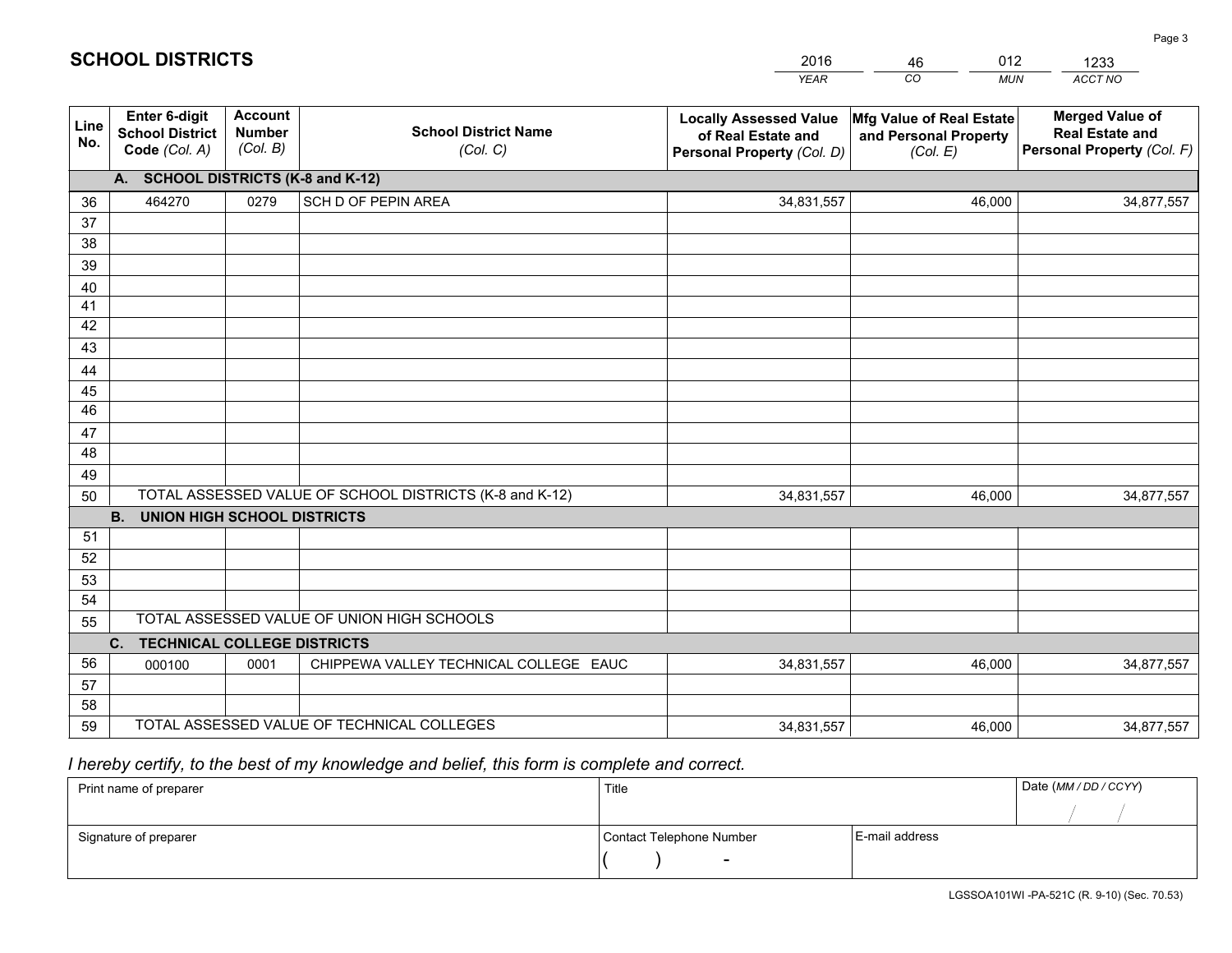## **HIGHLIGHTS**

- 1. Complete the Statement of Assessment after the Board of Review. Reflect any changes made there.
- 2. Use black ink to complete.
- 3. Line 16 must equal Line 50, Col D.
- 4. Line 55 must equal the total of K-8 schools listed on lines 36-49. Do not include K-12 schools in this comparision.
- 5. Line 59, Col. D must equal Line 16.
- 6. Special District, School District and Technical College District values must include both real estate and personal property. Examples of Special districts are: town sanitary districts, public inland lake protection and rehabilitation districts, and metropolitan sewerage districts.
- 7. DO NOT INCLUDE Manufacturing property values.DOR will print these values on the final SOA.

PATRICIA SCHARR TOWN OF STOCKHOLM N2494 COUNTY RD JJ STOCKHOLM, WI 54769

PATRICIA SCHARR<br>TOWN OF STOCKHOLM

STOCKHOLM, WI 54769 LU ON LANDO P6572N<br>PS AJNNO P6572N

 8. Accuracy of this form is very important. The values reported directly affect the equalized value DOR calculates for school and special districts.

### **Page 1:**

 If not prefilled, enter the tax year,county and municipal code,municipal type, municipal name and county name on the top of form.

Check the Amended box, if filing an amended / corrected SOA.

 Report the parcel count, acres and assessed value of taxable general property, total parcel count, (real and personal), total acres, and values from final figures set by the Board of Review.

- A. Real Estate land and improvements (buildings, etc.) is reported on lines 1 8, total line 9.
- B. Personal Property is reported on lines 11 14, Column D, total line 15.
- C. To complete this report, use the computer produced summary of the assessment roll that shows these amounts.
- D. Use whole numbers only.
- E. Add each line across and each column down to verify entries.

### **Page 2:**

- A. Report Special Items (not subject to general property tax).
- 1. Private Forest Croplands and Managed Forest Lands are reported on lines 18,19, 20 and 21. Be sure to report assessed values **NOT** taxes.
- 2. You should have copies of the orders of entry, orders of withdrawal, etc., to update your assessment roll.
	- 3. Show hundredths of acres (e.g. 39.75).
- 4. Tax exempt lands are reported on line 22.
- 5. Omitted property and sec. 70.43, Wis. Stats., corrections of errors by assessor are reported on line 23. Report real estate and personal property separately. These should be for **prior years**, not something found on the current assessment roll after the board of review.
- B. Special District (Lines 24-35) Include the value of both real and personal property.
- The Department of Revenue (DOR) preprints much of the information regarding names and codes for schools, special districts,etc. If a district is not listed, enter the name and value only, DOR will enter the proper code.

## **Page 3 School Districts:**

Include the value of both real and personal property.

Report School District (regular, elementary, union high school, and technical college).

- 1. Regular (K-12) and Elementary (K-8) school values are reported on lines 36-49, total on line 50.
- 2. Union High School (UHS) (use only if elementary schools are listed on lines 36-49) are reported on lines 51-54. UHS total value (line 55) must equal to the total **elementary school** values reported on lines 36-49. Do notinclude K-12 schools in this comparison.
- 3. Technical College values are reported on lines 56-58, total on line 59.
- 4. Use the computer summary that shows these amounts to complete this report.

### **This form is due the second Monday in June. File this report only after your Board of Review is complete.**

 *If you have questions: Return forms to:*

Fax number: (608) 264-6887 PO Box 8971

 Email: lgs@revenue.wi.gov Wisconsin Department of Revenue Call: (608) 261-5341 Local Government Services Section 6-97Madison WI 53708-8971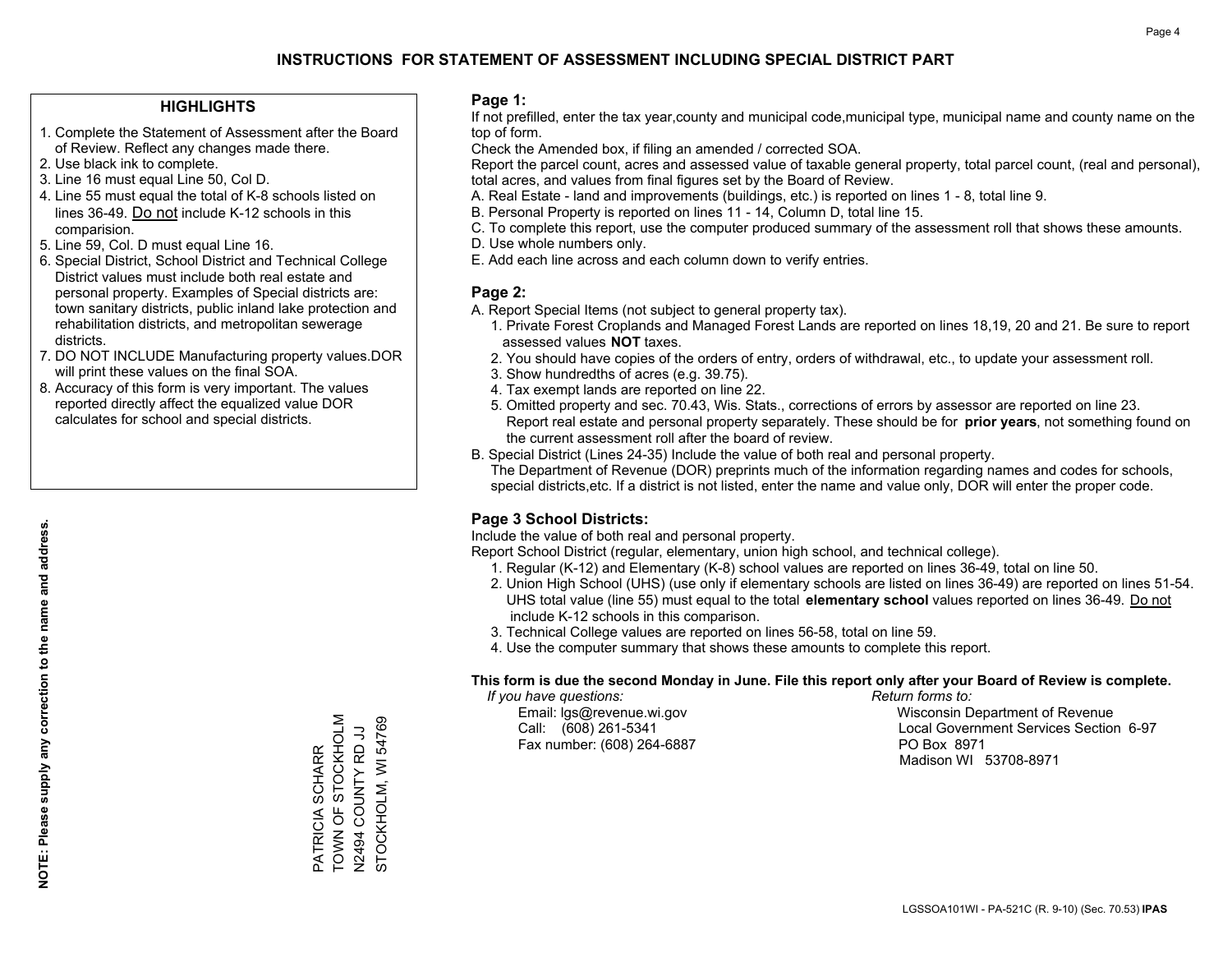**STATEMENT OF ASSESSMENT FOR 2016 FINAL - EQUATED**

|                | <b>FOR</b>                                   | <b>TOWN OF</b><br><b>OF</b>                                                                                                                                                                  | <b>WATERVILLE</b>        |                           | <b>PEPIN COUNTY</b>          |                         |                      | WHEN COMPLETING THIS DOCUMENT            |
|----------------|----------------------------------------------|----------------------------------------------------------------------------------------------------------------------------------------------------------------------------------------------|--------------------------|---------------------------|------------------------------|-------------------------|----------------------|------------------------------------------|
|                |                                              | Town - Village - City                                                                                                                                                                        | <b>Municipality Name</b> |                           | <b>County Name</b>           |                         |                      | DO NOT WRITE OVER X's OR IN SHADED AREAS |
|                |                                              | <b>REAL ESTATE</b>                                                                                                                                                                           |                          | PARCEL COUNT              | NO. OF ACRES<br><b>WHOLE</b> | <b>VALUE OF</b>         | VALUE OF             | TOTAL VALUE OF LAND                      |
| Line<br>No.    | (See Lines 18 - 22 for<br>other Real Estate) |                                                                                                                                                                                              |                          | TOTAL LAND   IMPROVEMENTS | <b>NUMBERS ONLY</b>          | <b>LAND</b>             | <b>IMPROVEMENTS</b>  | AND IMPROVEMENTS                         |
|                |                                              |                                                                                                                                                                                              | Col. A                   | Col. B                    | Col. C                       | Col. D                  | Col. E               | Col. F                                   |
| $\mathbf{1}$   |                                              | <b>RESIDENTIAL - Class 1</b>                                                                                                                                                                 | 300                      | 274                       | 286                          | 3,176,700               | 26,310,200           | 29,486,900                               |
| $\overline{2}$ |                                              | <b>COMMERCIAL - Class 2</b>                                                                                                                                                                  | 20                       | 15                        | 35                           | 127,700                 | 560,000              | 687,700                                  |
| 3              |                                              | <b>MANUFACTURING - Class 3</b>                                                                                                                                                               | $\overline{2}$           |                           |                              | 9,900                   | 32,000               | 41,900                                   |
| 4              |                                              | <b>AGRICULTURAL - Class 4</b>                                                                                                                                                                | 679                      |                           | 13,235                       | 2,199,950               |                      | 2,199,950                                |
| 5              |                                              | <b>UNDEVELOPED - Class 5</b>                                                                                                                                                                 | 343                      |                           | 1,240                        | 701,500                 |                      | 701,500                                  |
| 6              |                                              | AGRICULTURAL FOREST - Class 5m                                                                                                                                                               | 333                      |                           | 3,407                        | 4,135,500               |                      | 4,135,500                                |
| $\overline{7}$ |                                              | FOREST LANDS - Class 6                                                                                                                                                                       | 110                      |                           | 1,040                        | 2,519,000               |                      | 2,519,000                                |
| 8              |                                              | OTHER - Class 7                                                                                                                                                                              | 134                      | 140                       | 244                          | 1,489,000               | 13,218,100           | 14,707,100                               |
| 9              |                                              | <b>TOTAL - ALL COLUMNS</b>                                                                                                                                                                   | 1,921                    | 430                       | 19,488                       | 14,359,250              | 40,120,300           | 54,479,550                               |
| 10             |                                              | NUMBER OF PERSONAL PROPERTY ACCOUNTS IN ROLL                                                                                                                                                 |                          |                           | 21                           | <b>LOCALLY ASSESSED</b> | <b>MANUFACTURING</b> | <b>MERGED</b>                            |
| 11             |                                              | BOATS AND OTHER WATERCRAFT NOT EXEMPT - Code 1                                                                                                                                               |                          |                           |                              | 0                       | 0                    | $\mathbf 0$                              |
| 12             |                                              | MACHINERY, TOOLS AND PATTERNS - Code 2                                                                                                                                                       |                          |                           |                              | 845,200                 | 1,100                | 846,300                                  |
| 13             |                                              | FURNITURE, FIXTURES AND EQUIPMENT - Code 3                                                                                                                                                   |                          |                           |                              | 18,800                  | 0                    | 18,800                                   |
| 14             |                                              | ALL OTHER PERSONAL PROPERTY NOT EXEMPT - Codes 4A, 4B, 4C                                                                                                                                    |                          |                           |                              | 66,600                  | $\Omega$             | 66,600                                   |
| 15             |                                              | TOTAL OF PERSONAL PROPERTY NOT EXEMPT (Total of Lines 11-14)                                                                                                                                 |                          |                           |                              | 930,600                 | 1,100                | 931,700                                  |
| 16             |                                              | AGGREGATE ASSESSED VALUE OF ALL PROPERTY SUBJECT TO THE GENERAL PROPERTY TAX (Total of Lines 9F and 15F)<br>MUST EQUAL TOTAL VALUE OF THE SCHOOL DISTRICTS (K-12 PLUS K-8) - Line 50, Col. F |                          |                           |                              |                         |                      | 55,411,250                               |
| 17             |                                              | <b>BOARD OF REVIEW</b>                                                                                                                                                                       |                          |                           | Name of Assessor             |                         | Telephone #          |                                          |
|                |                                              | DATE OF FINAL ADJOURNMENT                                                                                                                                                                    | 05/23/2016               |                           | <b>ERIC KLEVEN</b>           |                         |                      | (715) 598-4599                           |

*CO*

*MUN*

*ACCT NO1234*

*<sup>46</sup> <sup>014</sup>*

REMARKS

The Assessment Ratio to be used in calculating the estimated Fair Market Value on tax bills for this tax district is .91532444<br>This ratio should be used to convert assessed values to "Calculate Equalized Values" in Step 1 Commission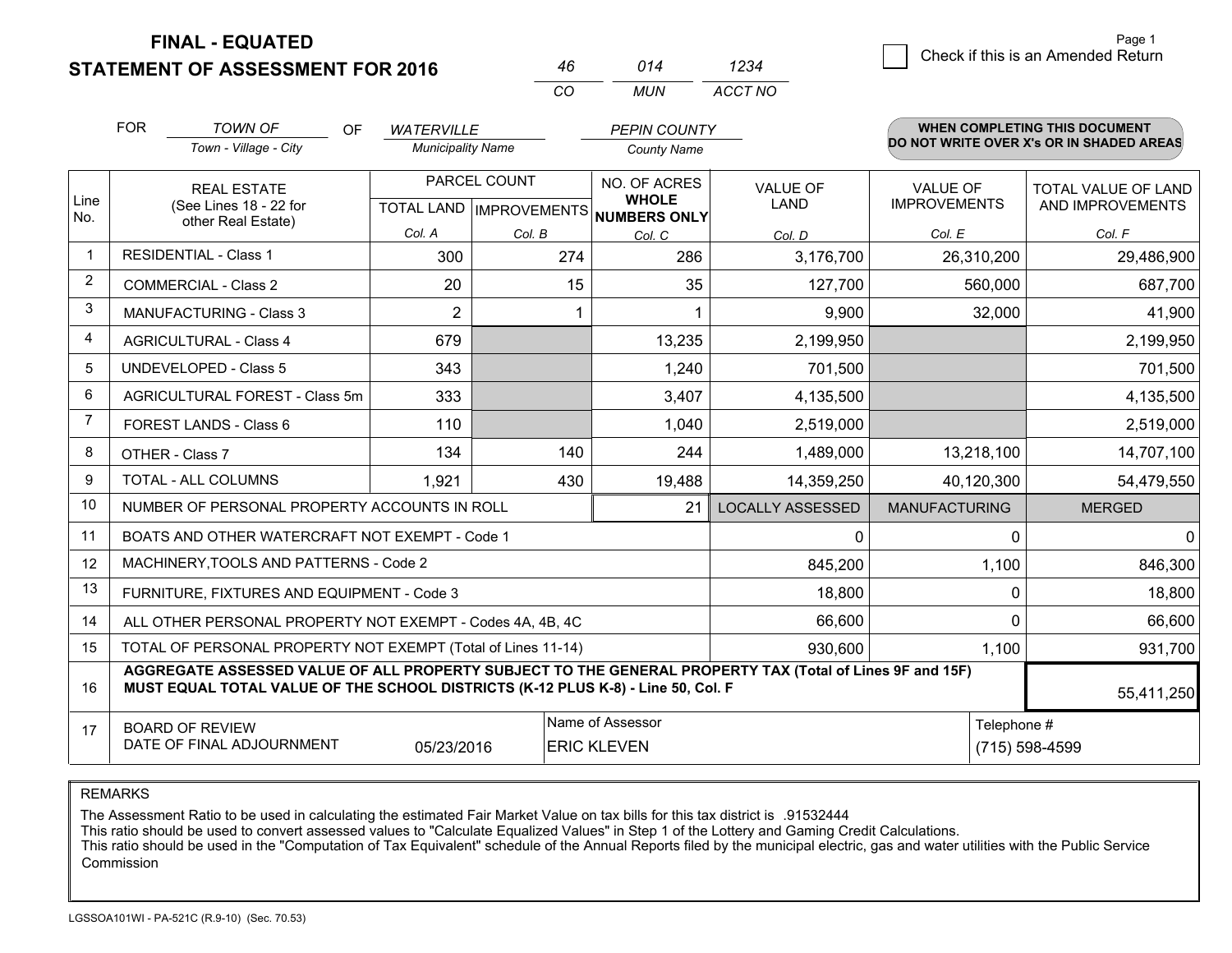*YEAR CO MUN ACCT NO* <sup>2016</sup> <sup>46</sup> <sup>014</sup> <sup>1234</sup>

Do not confuse FOREST LANDS (Line 7) with FOREST CROPS (in this section) - They are **NOT** the same

|    |                                                               |                 |  | Private Forest Crop - Reg Class @ 10¢ per acre                                 |                                   |                  | Private Forest Crop - Reg Class @ \$2.52 per acre                            |  |                    |  |
|----|---------------------------------------------------------------|-----------------|--|--------------------------------------------------------------------------------|-----------------------------------|------------------|------------------------------------------------------------------------------|--|--------------------|--|
| 18 | (a) PARCELS                                                   | (b) ACRES       |  | (c) ASSESSED VALUE                                                             |                                   | (d) PARCELS      | (e) ACRES                                                                    |  | (f) ASSESSED VALUE |  |
|    |                                                               |                 |  | Private Forest Crop - Special Class @ 20¢ per acre                             |                                   |                  | Entered Before 2005 Managed Forest - Ferrous Mining CLOSED @ \$8.27 per acre |  |                    |  |
| 19 | (a) PARCELS                                                   | (b) ACRES       |  | (c) ASSESSED VALUE                                                             |                                   | (d) PARCELS      | (e) ACRES                                                                    |  | (f) ASSESSED VALUE |  |
|    |                                                               |                 |  | Entered Before 2005 Managed Forest - OPEN @ \$.79 per acre                     |                                   |                  | Entered Before 2005 Managed Forest - CLOSED @ \$1.87 per acre                |  |                    |  |
| 20 | (a) PARCELS                                                   | (b) ACRES       |  | (c) ASSESSED VALUE                                                             |                                   | (d) PARCELS      | (e) ACRES                                                                    |  | (f) ASSESSED VALUE |  |
|    | 15                                                            | 244.8           |  | 468.700                                                                        |                                   | 98<br>1.867.72   |                                                                              |  | 3,060,200          |  |
|    | Entered After 2004 Managed Forest - OPEN @<br>\$2.14 per acre |                 |  |                                                                                |                                   |                  | Entered After 2004 Managed Forest - CLOSED @ \$10.68 per acre                |  |                    |  |
| 21 | (a) PARCELS                                                   | (b) ACRES       |  |                                                                                | (d) PARCELS<br>(c) ASSESSED VALUE |                  | (e) ACRES                                                                    |  | (f) ASSESSED VALUE |  |
|    |                                                               |                 |  |                                                                                |                                   |                  |                                                                              |  |                    |  |
|    |                                                               | 40              |  | 96,000                                                                         |                                   | 18<br>383.37     |                                                                              |  | 683,700            |  |
| 22 | (a) County Forest Cropland Acres                              |                 |  | (b) Federal Acres                                                              |                                   | (c) State Acres  | (d) County (NOT FOREST CROP) Acres                                           |  | (e) Other Acres    |  |
|    |                                                               |                 |  |                                                                                |                                   | 734.77           | 127.43                                                                       |  | 74.06              |  |
|    |                                                               |                 |  | Assessed Value of Omitted Property From Prior Years (Sec. 70.44)               |                                   |                  | Assessed Value of Sec. 70.43 Corrections of Errors by Assessors              |  |                    |  |
| 23 |                                                               | (a) REAL ESTATE |  | (b) PERSONAL                                                                   |                                   |                  | (c1) REAL ESTATE                                                             |  | (c2) PERSONAL      |  |
|    |                                                               |                 |  |                                                                                |                                   |                  |                                                                              |  |                    |  |
|    |                                                               |                 |  | Manufacturing Equated Value of Omitted Property From Prior Years (Sec. 70.995) |                                   |                  | Mfg. Equated Value of Sec.70.43 Corrections of Errors by Assessors           |  |                    |  |
|    |                                                               | (d) REAL ESTATE |  | (e) PERSONAL                                                                   |                                   | (f1) REAL ESTATE |                                                                              |  | (f2) PERSONAL      |  |
|    |                                                               |                 |  |                                                                                |                                   |                  |                                                                              |  |                    |  |

## **SPECIAL DISTRICTS**

| Line<br>No. | <b>Enter 6-digit</b><br><b>Special District</b><br>Code (Col. A) | <b>Account</b><br><b>Number</b><br>(Col. B) | <b>Special District Name</b><br>(Col. C) | <b>Locally Assessed Value</b><br>of Real Estate and<br>Personal Property (Col. D) | Mfg Value of Real Estate<br>and Personal Property<br>(Col. E) | <b>Merged Value of</b><br><b>Real Estate and</b><br>Personal Property (Col. F) |
|-------------|------------------------------------------------------------------|---------------------------------------------|------------------------------------------|-----------------------------------------------------------------------------------|---------------------------------------------------------------|--------------------------------------------------------------------------------|
| 24          | 467020                                                           | 0280                                        | ARKANSAW SANITARY DISTRICT #1            | 8,879,500                                                                         |                                                               | 8,879,500                                                                      |
| 25          |                                                                  |                                             |                                          |                                                                                   |                                                               |                                                                                |
| 26          |                                                                  |                                             |                                          |                                                                                   |                                                               |                                                                                |
| 27          |                                                                  |                                             |                                          |                                                                                   |                                                               |                                                                                |
| 28          |                                                                  |                                             |                                          |                                                                                   |                                                               |                                                                                |
| 29          |                                                                  |                                             |                                          |                                                                                   |                                                               |                                                                                |
| 30          |                                                                  |                                             |                                          |                                                                                   |                                                               |                                                                                |
| 31          |                                                                  |                                             |                                          |                                                                                   |                                                               |                                                                                |
| 32          |                                                                  |                                             |                                          |                                                                                   |                                                               |                                                                                |
| 33          |                                                                  |                                             |                                          |                                                                                   |                                                               |                                                                                |
| 34          |                                                                  |                                             |                                          |                                                                                   |                                                               |                                                                                |
| 35          |                                                                  |                                             |                                          |                                                                                   |                                                               |                                                                                |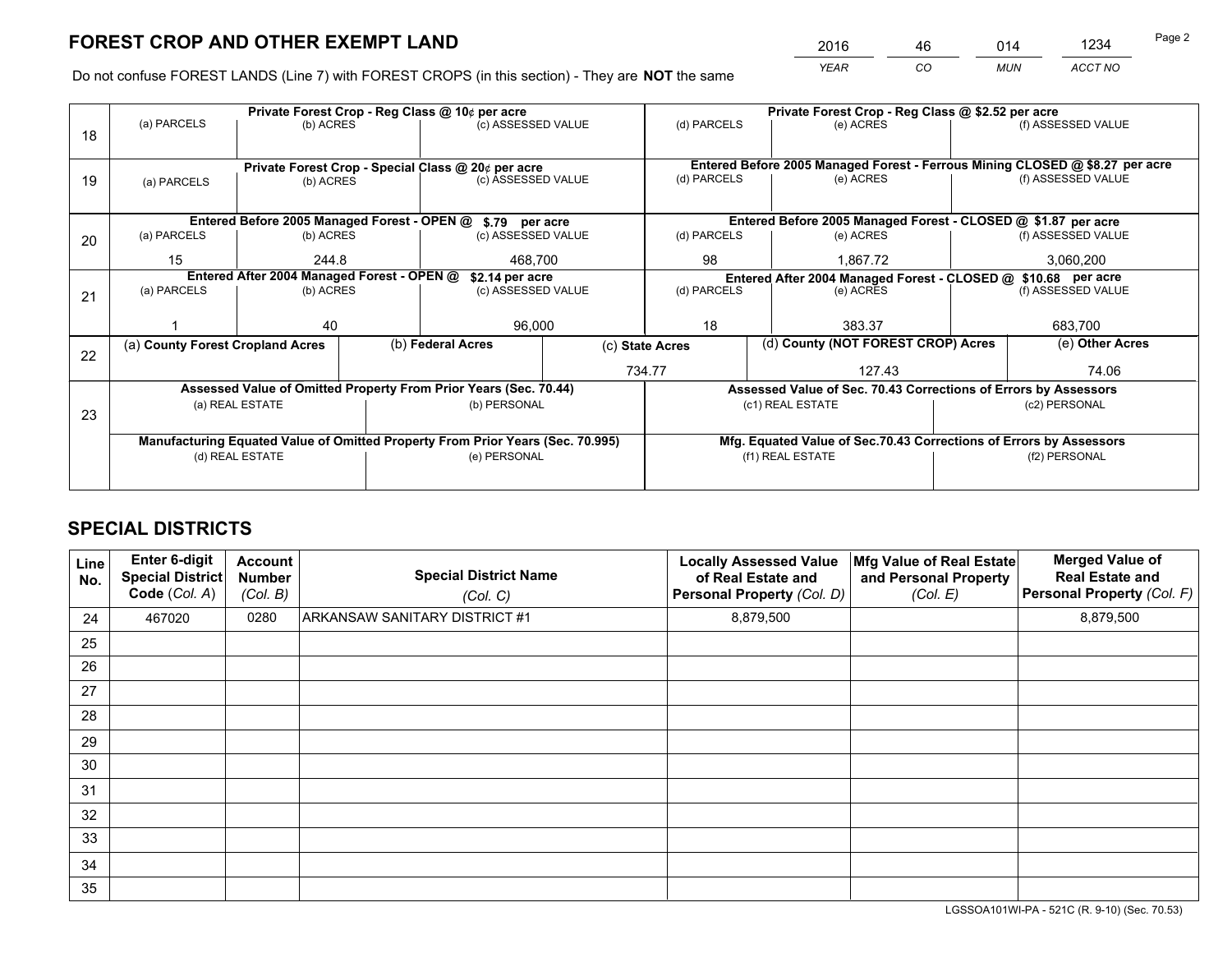|             |                                                                 |                                             |                                                         | <b>YEAR</b>                                                                       | CO<br><b>MUN</b>                                              | ACCT NO                                                                        |
|-------------|-----------------------------------------------------------------|---------------------------------------------|---------------------------------------------------------|-----------------------------------------------------------------------------------|---------------------------------------------------------------|--------------------------------------------------------------------------------|
| Line<br>No. | <b>Enter 6-digit</b><br><b>School District</b><br>Code (Col. A) | <b>Account</b><br><b>Number</b><br>(Col. B) | <b>School District Name</b><br>(Col. C)                 | <b>Locally Assessed Value</b><br>of Real Estate and<br>Personal Property (Col. D) | Mfg Value of Real Estate<br>and Personal Property<br>(Col. E) | <b>Merged Value of</b><br><b>Real Estate and</b><br>Personal Property (Col. F) |
|             | A. SCHOOL DISTRICTS (K-8 and K-12)                              |                                             |                                                         |                                                                                   |                                                               |                                                                                |
| 36          | 461499                                                          | 0278                                        | SCH D OF DURAND                                         | 54,026,350                                                                        | 43,000                                                        | 54,069,350                                                                     |
| 37          | 474459                                                          | 0282                                        | SCH D OF PLUM CITY                                      | 1,341,900                                                                         |                                                               | 1,341,900                                                                      |
| 38          |                                                                 |                                             |                                                         |                                                                                   |                                                               |                                                                                |
| 39          |                                                                 |                                             |                                                         |                                                                                   |                                                               |                                                                                |
| 40          |                                                                 |                                             |                                                         |                                                                                   |                                                               |                                                                                |
| 41          |                                                                 |                                             |                                                         |                                                                                   |                                                               |                                                                                |
| 42          |                                                                 |                                             |                                                         |                                                                                   |                                                               |                                                                                |
| 43          |                                                                 |                                             |                                                         |                                                                                   |                                                               |                                                                                |
| 44          |                                                                 |                                             |                                                         |                                                                                   |                                                               |                                                                                |
| 45<br>46    |                                                                 |                                             |                                                         |                                                                                   |                                                               |                                                                                |
|             |                                                                 |                                             |                                                         |                                                                                   |                                                               |                                                                                |
| 47<br>48    |                                                                 |                                             |                                                         |                                                                                   |                                                               |                                                                                |
| 49          |                                                                 |                                             |                                                         |                                                                                   |                                                               |                                                                                |
| 50          |                                                                 |                                             | TOTAL ASSESSED VALUE OF SCHOOL DISTRICTS (K-8 and K-12) | 55,368,250                                                                        | 43,000                                                        | 55,411,250                                                                     |
|             | <b>B.</b><br><b>UNION HIGH SCHOOL DISTRICTS</b>                 |                                             |                                                         |                                                                                   |                                                               |                                                                                |
| 51          |                                                                 |                                             |                                                         |                                                                                   |                                                               |                                                                                |
| 52          |                                                                 |                                             |                                                         |                                                                                   |                                                               |                                                                                |
| 53          |                                                                 |                                             |                                                         |                                                                                   |                                                               |                                                                                |
| 54          |                                                                 |                                             |                                                         |                                                                                   |                                                               |                                                                                |
| 55          |                                                                 |                                             | TOTAL ASSESSED VALUE OF UNION HIGH SCHOOLS              |                                                                                   |                                                               |                                                                                |
|             | C.<br><b>TECHNICAL COLLEGE DISTRICTS</b>                        |                                             |                                                         |                                                                                   |                                                               |                                                                                |
| 56          | 000100                                                          | 0001                                        | CHIPPEWA VALLEY TECHNICAL COLLEGE EAUC                  | 55,368,250                                                                        | 43,000                                                        | 55,411,250                                                                     |
| 57          |                                                                 |                                             |                                                         |                                                                                   |                                                               |                                                                                |
| 58          |                                                                 |                                             |                                                         |                                                                                   |                                                               |                                                                                |
| 59          |                                                                 |                                             | TOTAL ASSESSED VALUE OF TECHNICAL COLLEGES              | 55,368,250                                                                        | 43,000                                                        | 55,411,250                                                                     |

46

014

 *I hereby certify, to the best of my knowledge and belief, this form is complete and correct.*

**SCHOOL DISTRICTS**

| Print name of preparer | Title                    |                | Date (MM / DD / CCYY) |
|------------------------|--------------------------|----------------|-----------------------|
|                        |                          |                |                       |
| Signature of preparer  | Contact Telephone Number | E-mail address |                       |
|                        | $\sim$                   |                |                       |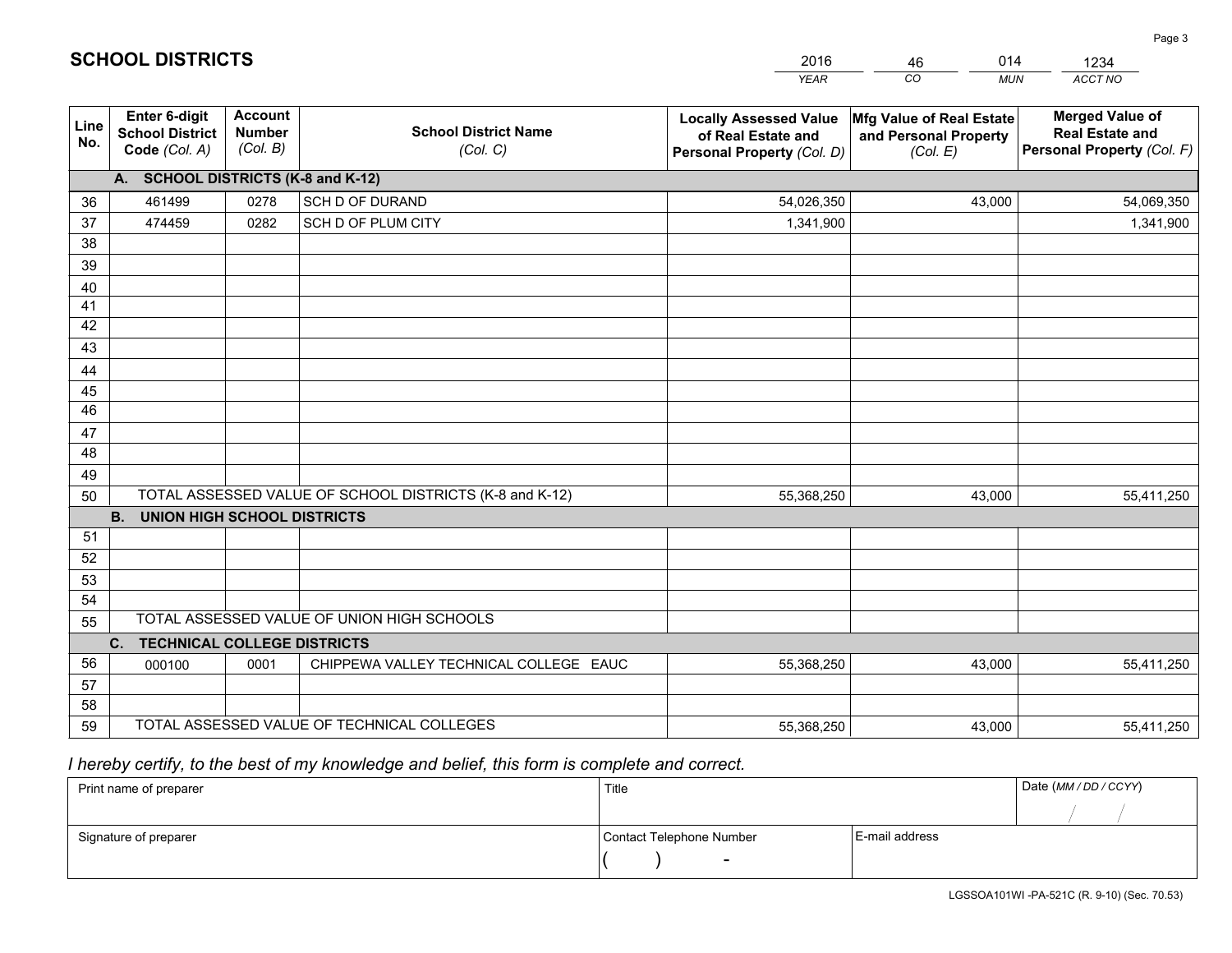## **HIGHLIGHTS**

- 1. Complete the Statement of Assessment after the Board of Review. Reflect any changes made there.
- 2. Use black ink to complete.
- 3. Line 16 must equal Line 50, Col D.
- 4. Line 55 must equal the total of K-8 schools listed on lines 36-49. Do not include K-12 schools in this comparision.
- 5. Line 59, Col. D must equal Line 16.
- 6. Special District, School District and Technical College District values must include both real estate and personal property. Examples of Special districts are: town sanitary districts, public inland lake protection and rehabilitation districts, and metropolitan sewerage districts.
- 7. DO NOT INCLUDE Manufacturing property values.DOR will print these values on the final SOA.

DIANE HOYT

TOWN OF WATERVILLE N6272 KITE HILL LANE ARKANSAW, WI 54721

DIANE HOYT<br>TOWN OF WATERVILLE N6272 KITE HILL LANE ARKANSAW, WI 54721

 8. Accuracy of this form is very important. The values reported directly affect the equalized value DOR calculates for school and special districts.

### **Page 1:**

 If not prefilled, enter the tax year,county and municipal code,municipal type, municipal name and county name on the top of form.

Check the Amended box, if filing an amended / corrected SOA.

 Report the parcel count, acres and assessed value of taxable general property, total parcel count, (real and personal), total acres, and values from final figures set by the Board of Review.

- A. Real Estate land and improvements (buildings, etc.) is reported on lines 1 8, total line 9.
- B. Personal Property is reported on lines 11 14, Column D, total line 15.
- C. To complete this report, use the computer produced summary of the assessment roll that shows these amounts.
- D. Use whole numbers only.
- E. Add each line across and each column down to verify entries.

## **Page 2:**

- A. Report Special Items (not subject to general property tax).
- 1. Private Forest Croplands and Managed Forest Lands are reported on lines 18,19, 20 and 21. Be sure to report assessed values **NOT** taxes.
- 2. You should have copies of the orders of entry, orders of withdrawal, etc., to update your assessment roll.
	- 3. Show hundredths of acres (e.g. 39.75).
- 4. Tax exempt lands are reported on line 22.
- 5. Omitted property and sec. 70.43, Wis. Stats., corrections of errors by assessor are reported on line 23. Report real estate and personal property separately. These should be for **prior years**, not something found on the current assessment roll after the board of review.
- B. Special District (Lines 24-35) Include the value of both real and personal property.

 The Department of Revenue (DOR) preprints much of the information regarding names and codes for schools, special districts,etc. If a district is not listed, enter the name and value only, DOR will enter the proper code.

## **Page 3 School Districts:**

Include the value of both real and personal property.

Report School District (regular, elementary, union high school, and technical college).

- 1. Regular (K-12) and Elementary (K-8) school values are reported on lines 36-49, total on line 50.
- 2. Union High School (UHS) (use only if elementary schools are listed on lines 36-49) are reported on lines 51-54. UHS total value (line 55) must equal to the total **elementary school** values reported on lines 36-49. Do notinclude K-12 schools in this comparison.
- 3. Technical College values are reported on lines 56-58, total on line 59.
- 4. Use the computer summary that shows these amounts to complete this report.

### **This form is due the second Monday in June. File this report only after your Board of Review is complete.**

 *If you have questions: Return forms to:*

Fax number: (608) 264-6887 PO Box 8971

 Email: lgs@revenue.wi.gov Wisconsin Department of Revenue Call: (608) 261-5341 Local Government Services Section 6-97Madison WI 53708-8971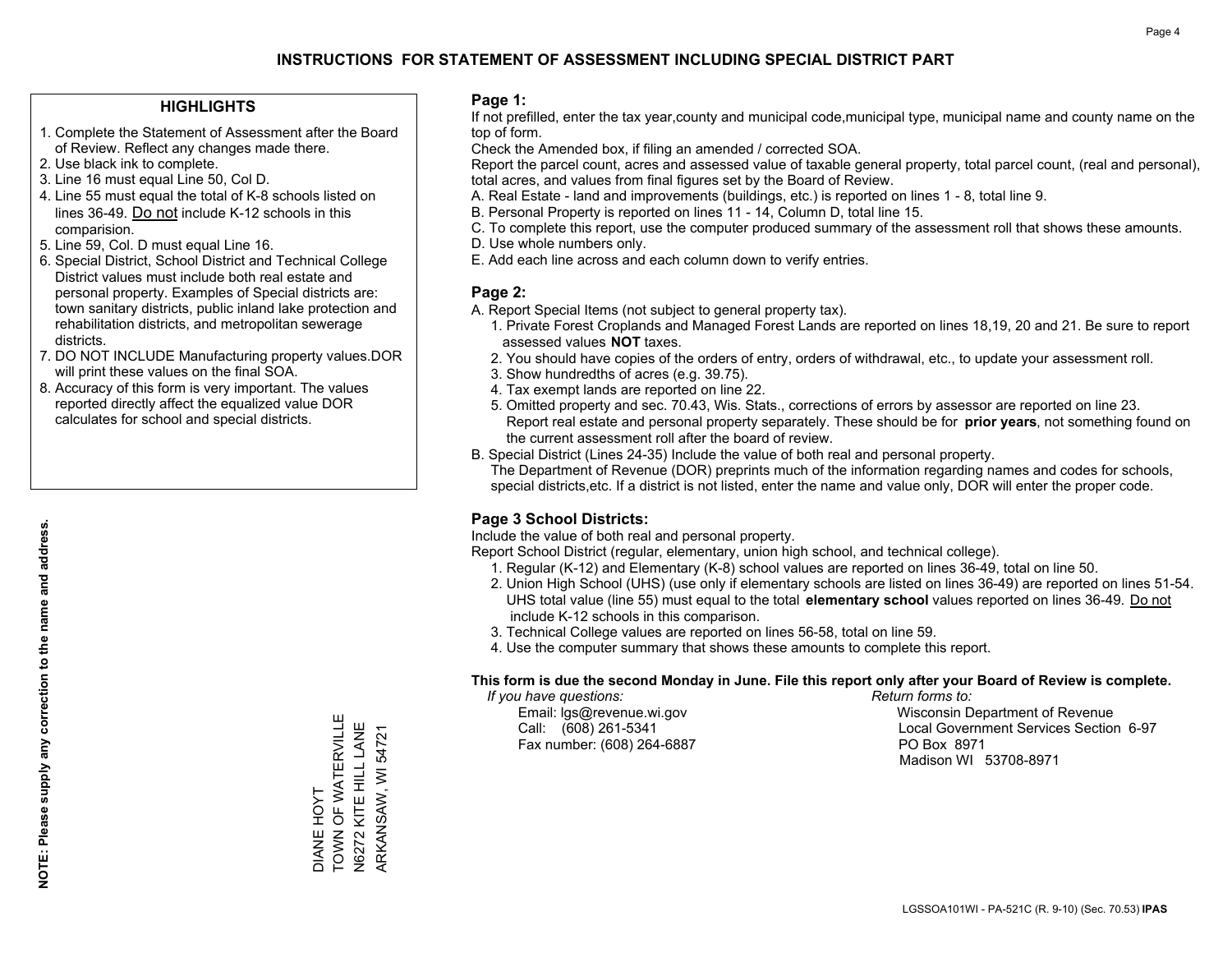**STATEMENT OF ASSESSMENT FOR 2016 FINAL - EQUATED**

 $\overline{5}$  Check if this is an Amended Return Page 1

|                | <b>FOR</b>                                                                                                                | <b>TOWN OF</b><br><b>OF</b><br>Town - Village - City                                                                                                                                         | <b>WAUBEEK</b><br><b>Municipality Name</b> |                                | <b>PEPIN COUNTY</b><br><b>County Name</b> |                                         |                      | WHEN COMPLETING THIS DOCUMENT<br>DO NOT WRITE OVER X's OR IN SHADED AREAS |
|----------------|---------------------------------------------------------------------------------------------------------------------------|----------------------------------------------------------------------------------------------------------------------------------------------------------------------------------------------|--------------------------------------------|--------------------------------|-------------------------------------------|-----------------------------------------|----------------------|---------------------------------------------------------------------------|
| Line<br>No.    | PARCEL COUNT<br><b>REAL ESTATE</b><br>(See Lines 18 - 22 for<br>TOTAL LAND   IMPROVEMENTS   NUMBERS ONLY                  |                                                                                                                                                                                              | NO. OF ACRES<br><b>WHOLE</b>               | <b>VALUE OF</b><br><b>LAND</b> | <b>VALUE OF</b><br><b>IMPROVEMENTS</b>    | TOTAL VALUE OF LAND<br>AND IMPROVEMENTS |                      |                                                                           |
|                |                                                                                                                           | other Real Estate)                                                                                                                                                                           | Col. A                                     | Col. B                         | Col. C                                    | Col. D                                  | Col. E               | Col. F                                                                    |
|                |                                                                                                                           | <b>RESIDENTIAL - Class 1</b>                                                                                                                                                                 | 193                                        | 161                            | 335                                       | 2,541,300                               | 20,175,200           | 22,716,500                                                                |
| $\overline{2}$ |                                                                                                                           | <b>COMMERCIAL - Class 2</b>                                                                                                                                                                  | 45                                         | 31                             | 170                                       | 1,258,800                               | 4,969,700            | 6,228,500                                                                 |
| 3              |                                                                                                                           | <b>MANUFACTURING - Class 3</b>                                                                                                                                                               | 3                                          |                                | $\overline{2}$<br>77                      | 242,800                                 | 1,424,500            | 1,667,300                                                                 |
| 4              |                                                                                                                           | <b>AGRICULTURAL - Class 4</b>                                                                                                                                                                | 171                                        |                                | 3,063                                     | 509,700                                 |                      | 509,700                                                                   |
| 5              |                                                                                                                           | <b>UNDEVELOPED - Class 5</b>                                                                                                                                                                 | 88                                         |                                | 358                                       | 172,900                                 |                      | 172,900                                                                   |
| 6              |                                                                                                                           | AGRICULTURAL FOREST - Class 5m                                                                                                                                                               | 88                                         |                                | 1,001                                     | 1,407,300                               |                      | 1,407,300                                                                 |
| 7              |                                                                                                                           | FOREST LANDS - Class 6                                                                                                                                                                       | 66                                         |                                | 675                                       | 1,790,000                               |                      | 1,790,000                                                                 |
| 8              |                                                                                                                           | OTHER - Class 7                                                                                                                                                                              | 16                                         | 26                             | 28                                        | 138,800                                 | 1,130,000            | 1,268,800                                                                 |
| 9              |                                                                                                                           | TOTAL - ALL COLUMNS                                                                                                                                                                          | 670                                        | 220                            | 5,707                                     | 8,061,600                               | 27,699,400           | 35,761,000                                                                |
| 10             |                                                                                                                           | NUMBER OF PERSONAL PROPERTY ACCOUNTS IN ROLL                                                                                                                                                 |                                            |                                | 30                                        | <b>LOCALLY ASSESSED</b>                 | <b>MANUFACTURING</b> | <b>MERGED</b>                                                             |
| 11             |                                                                                                                           | BOATS AND OTHER WATERCRAFT NOT EXEMPT - Code 1                                                                                                                                               |                                            |                                |                                           | $\Omega$                                | $\Omega$             | $\Omega$                                                                  |
| 12             |                                                                                                                           | MACHINERY, TOOLS AND PATTERNS - Code 2                                                                                                                                                       |                                            |                                |                                           | 676,200                                 | 245,700              | 921,900                                                                   |
| 13             |                                                                                                                           | FURNITURE, FIXTURES AND EQUIPMENT - Code 3                                                                                                                                                   |                                            |                                |                                           | 146,500                                 | 17,700               | 164,200                                                                   |
| 14             |                                                                                                                           | ALL OTHER PERSONAL PROPERTY NOT EXEMPT - Codes 4A, 4B, 4C                                                                                                                                    |                                            |                                |                                           | 414,000                                 | 171,200              | 585,200                                                                   |
| 15             |                                                                                                                           | TOTAL OF PERSONAL PROPERTY NOT EXEMPT (Total of Lines 11-14)                                                                                                                                 |                                            |                                |                                           | 1,236,700                               | 434,600              | 1,671,300                                                                 |
| 16             |                                                                                                                           | AGGREGATE ASSESSED VALUE OF ALL PROPERTY SUBJECT TO THE GENERAL PROPERTY TAX (Total of Lines 9F and 15F)<br>MUST EQUAL TOTAL VALUE OF THE SCHOOL DISTRICTS (K-12 PLUS K-8) - Line 50, Col. F |                                            |                                |                                           |                                         |                      | 37,432,300                                                                |
| 17             | Name of Assessor<br>Telephone #<br><b>BOARD OF REVIEW</b><br>DATE OF FINAL ADJOURNMENT<br>05/24/2016<br><b>LISA MEYER</b> |                                                                                                                                                                                              |                                            |                                |                                           |                                         | (715) 235-1338       |                                                                           |

*CO*

*MUN*

*ACCT NO1235*

*<sup>46</sup> <sup>016</sup>*

REMARKS

The Assessment Ratio to be used in calculating the estimated Fair Market Value on tax bills for this tax district is .936184871<br>This ratio should be used to convert assessed values to "Calculate Equalized Values" in Step 1 Commission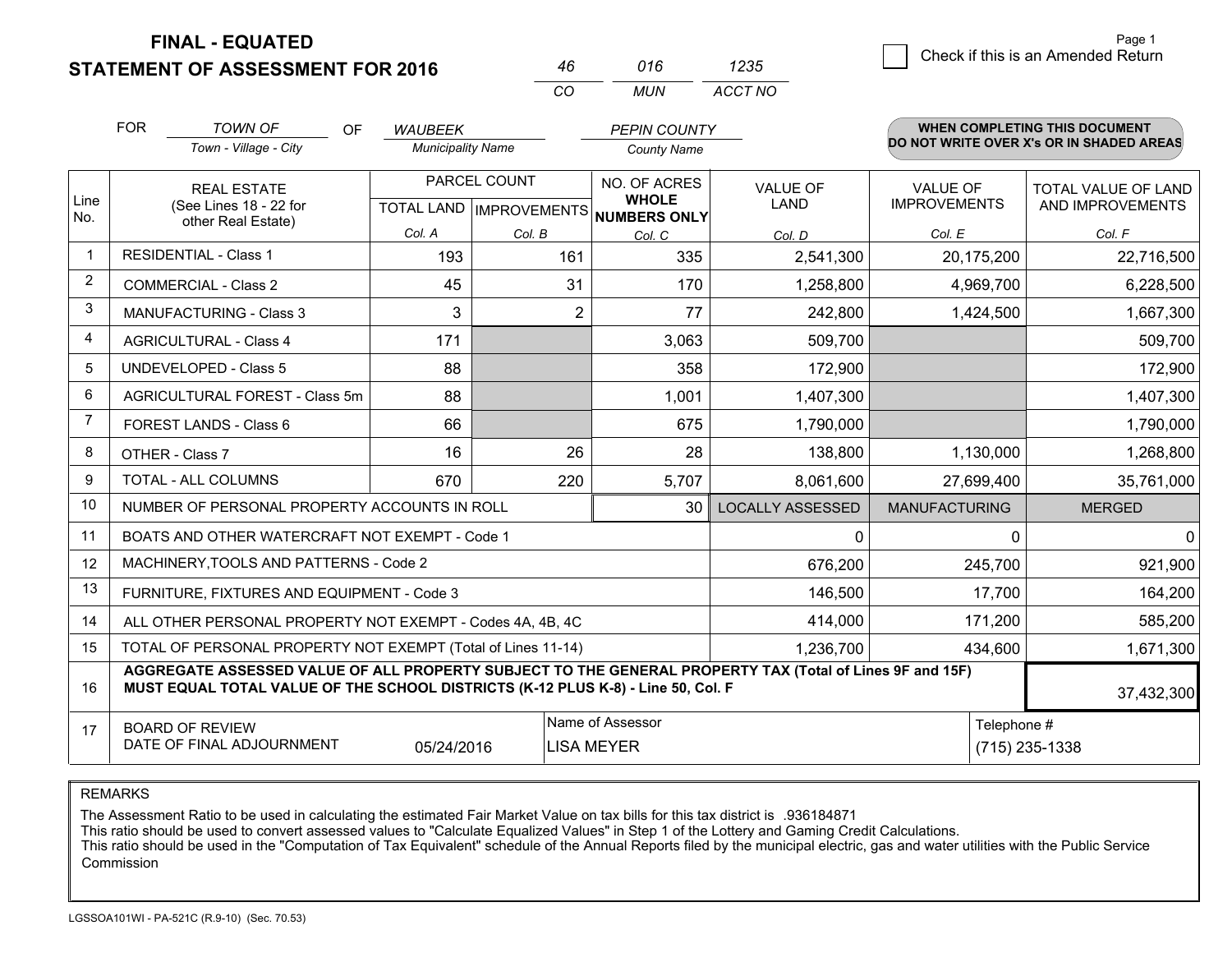*YEAR CO MUN ACCT NO* <sup>2016</sup> <sup>46</sup> <sup>016</sup> <sup>1235</sup>

Do not confuse FOREST LANDS (Line 7) with FOREST CROPS (in this section) - They are **NOT** the same

|    |                                                               |                                 |  | Private Forest Crop - Reg Class @ 10¢ per acre                                 |             |                                                               | Private Forest Crop - Reg Class @ \$2.52 per acre                            |                    |                    |  |
|----|---------------------------------------------------------------|---------------------------------|--|--------------------------------------------------------------------------------|-------------|---------------------------------------------------------------|------------------------------------------------------------------------------|--------------------|--------------------|--|
| 18 | (a) PARCELS                                                   | (b) ACRES                       |  | (c) ASSESSED VALUE                                                             |             | (d) PARCELS                                                   | (e) ACRES                                                                    |                    | (f) ASSESSED VALUE |  |
|    |                                                               | 46.59                           |  | 74.500                                                                         |             |                                                               |                                                                              |                    |                    |  |
|    | Private Forest Crop - Special Class @ 20¢ per acre            |                                 |  |                                                                                |             |                                                               | Entered Before 2005 Managed Forest - Ferrous Mining CLOSED @ \$8.27 per acre |                    |                    |  |
| 19 | (a) PARCELS                                                   | (c) ASSESSED VALUE<br>(b) ACRES |  |                                                                                | (d) PARCELS | (e) ACRES                                                     |                                                                              | (f) ASSESSED VALUE |                    |  |
|    |                                                               |                                 |  |                                                                                |             |                                                               |                                                                              |                    |                    |  |
|    |                                                               |                                 |  | Entered Before 2005 Managed Forest - OPEN @ \$.79 per acre                     |             | Entered Before 2005 Managed Forest - CLOSED @ \$1.87 per acre |                                                                              |                    |                    |  |
| 20 | (a) PARCELS                                                   | (b) ACRES                       |  | (c) ASSESSED VALUE                                                             |             | (d) PARCELS                                                   | (e) ACRES                                                                    |                    | (f) ASSESSED VALUE |  |
|    |                                                               | 206.5                           |  | 342.000                                                                        |             | 27<br>645.45                                                  |                                                                              |                    | 1,311,200          |  |
|    | Entered After 2004 Managed Forest - OPEN @<br>\$2.14 per acre |                                 |  |                                                                                |             |                                                               | Entered After 2004 Managed Forest - CLOSED @ \$10.68 per acre                |                    |                    |  |
| 21 | (a) PARCELS                                                   | (b) ACRES                       |  | (c) ASSESSED VALUE                                                             | (d) PARCELS |                                                               | (e) ACRES                                                                    |                    | (f) ASSESSED VALUE |  |
|    |                                                               |                                 |  |                                                                                |             |                                                               |                                                                              |                    |                    |  |
|    | 2                                                             | 40                              |  | 67,200                                                                         |             | 10                                                            | 252.2                                                                        |                    | 355,100            |  |
| 22 | (a) County Forest Cropland Acres                              |                                 |  | (b) Federal Acres                                                              |             | (d) County (NOT FOREST CROP) Acres<br>(c) State Acres         |                                                                              |                    | (e) Other Acres    |  |
|    |                                                               |                                 |  |                                                                                |             | 709.69                                                        | 3.92                                                                         |                    | 67.89              |  |
|    |                                                               |                                 |  | Assessed Value of Omitted Property From Prior Years (Sec. 70.44)               |             |                                                               | Assessed Value of Sec. 70.43 Corrections of Errors by Assessors              |                    |                    |  |
|    |                                                               | (a) REAL ESTATE                 |  | (b) PERSONAL                                                                   |             |                                                               | (c1) REAL ESTATE                                                             |                    | (c2) PERSONAL      |  |
| 23 |                                                               |                                 |  |                                                                                |             |                                                               |                                                                              |                    |                    |  |
|    |                                                               |                                 |  | Manufacturing Equated Value of Omitted Property From Prior Years (Sec. 70.995) |             |                                                               | Mfg. Equated Value of Sec.70.43 Corrections of Errors by Assessors           |                    |                    |  |
|    |                                                               | (d) REAL ESTATE                 |  | (e) PERSONAL                                                                   |             | (f1) REAL ESTATE                                              |                                                                              | (f2) PERSONAL      |                    |  |
|    |                                                               |                                 |  |                                                                                |             |                                                               |                                                                              |                    |                    |  |

## **SPECIAL DISTRICTS**

| Line<br>No. | Enter 6-digit<br>Special District<br>Code (Col. A) | <b>Account</b><br><b>Number</b> | <b>Special District Name</b> | <b>Locally Assessed Value</b><br>of Real Estate and | Mfg Value of Real Estate<br>and Personal Property | <b>Merged Value of</b><br><b>Real Estate and</b><br>Personal Property (Col. F) |
|-------------|----------------------------------------------------|---------------------------------|------------------------------|-----------------------------------------------------|---------------------------------------------------|--------------------------------------------------------------------------------|
|             |                                                    | (Col. B)                        | (Col. C)                     | Personal Property (Col. D)                          | (Col. E)                                          |                                                                                |
| 24          |                                                    |                                 |                              |                                                     |                                                   |                                                                                |
| 25          |                                                    |                                 |                              |                                                     |                                                   |                                                                                |
| 26          |                                                    |                                 |                              |                                                     |                                                   |                                                                                |
| 27          |                                                    |                                 |                              |                                                     |                                                   |                                                                                |
| 28          |                                                    |                                 |                              |                                                     |                                                   |                                                                                |
| 29          |                                                    |                                 |                              |                                                     |                                                   |                                                                                |
| 30          |                                                    |                                 |                              |                                                     |                                                   |                                                                                |
| 31          |                                                    |                                 |                              |                                                     |                                                   |                                                                                |
| 32          |                                                    |                                 |                              |                                                     |                                                   |                                                                                |
| 33          |                                                    |                                 |                              |                                                     |                                                   |                                                                                |
| 34          |                                                    |                                 |                              |                                                     |                                                   |                                                                                |
| 35          |                                                    |                                 |                              |                                                     |                                                   |                                                                                |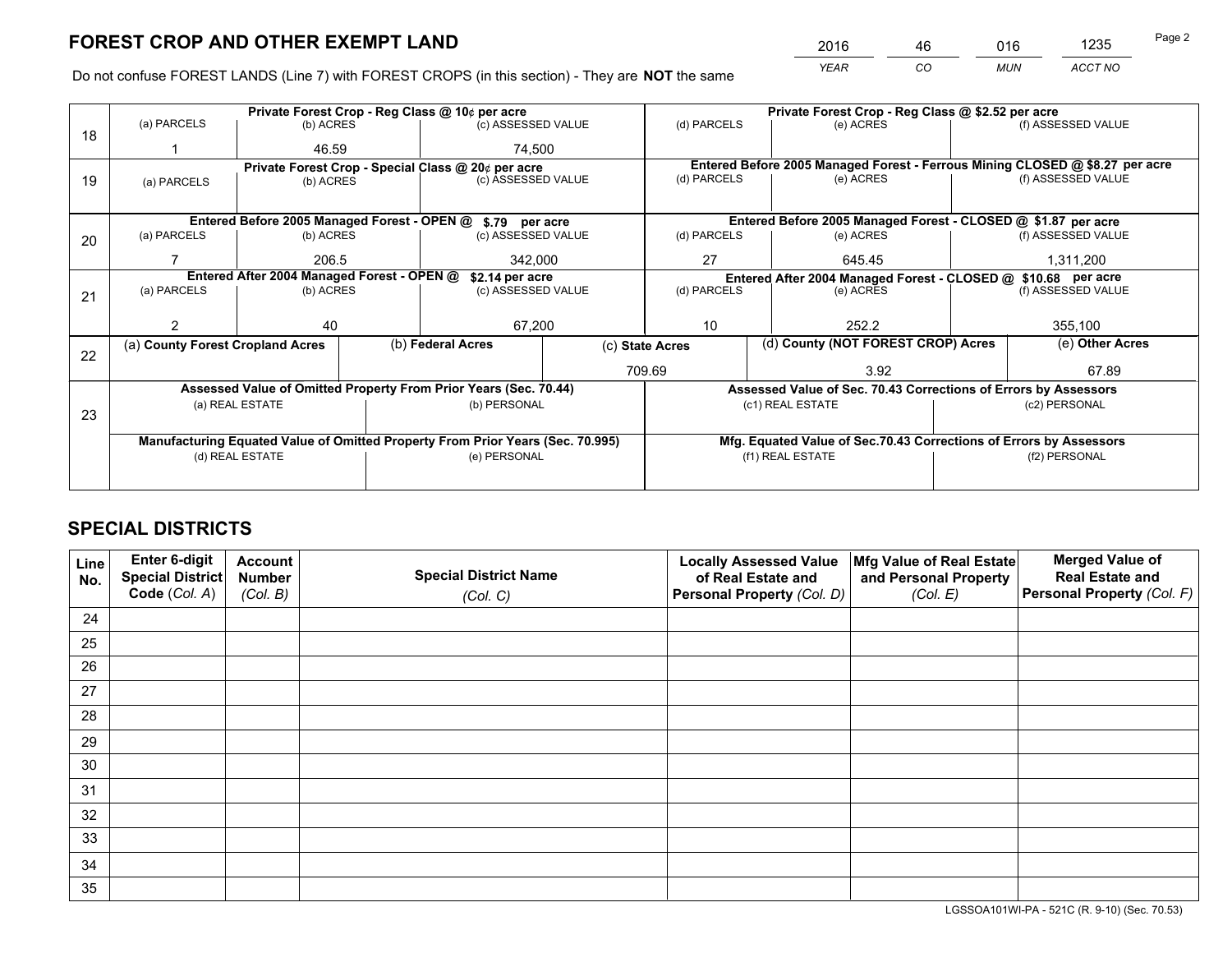|             |                                                                 |                                             |                                                         | <b>YEAR</b>                                                                       | CO<br><b>MUN</b>                                              | ACCT NO                                                                        |  |  |  |  |  |
|-------------|-----------------------------------------------------------------|---------------------------------------------|---------------------------------------------------------|-----------------------------------------------------------------------------------|---------------------------------------------------------------|--------------------------------------------------------------------------------|--|--|--|--|--|
| Line<br>No. | <b>Enter 6-digit</b><br><b>School District</b><br>Code (Col. A) | <b>Account</b><br><b>Number</b><br>(Col. B) | <b>School District Name</b><br>(Col. C)                 | <b>Locally Assessed Value</b><br>of Real Estate and<br>Personal Property (Col. D) | Mfg Value of Real Estate<br>and Personal Property<br>(Col. E) | <b>Merged Value of</b><br><b>Real Estate and</b><br>Personal Property (Col. F) |  |  |  |  |  |
|             | A. SCHOOL DISTRICTS (K-8 and K-12)                              |                                             |                                                         |                                                                                   |                                                               |                                                                                |  |  |  |  |  |
| 36          | 461499                                                          | 0278                                        | SCH D OF DURAND                                         | 35,330,400                                                                        | 2,101,900                                                     | 37,432,300                                                                     |  |  |  |  |  |
| 37          |                                                                 |                                             |                                                         |                                                                                   |                                                               |                                                                                |  |  |  |  |  |
| 38          |                                                                 |                                             |                                                         |                                                                                   |                                                               |                                                                                |  |  |  |  |  |
| 39          |                                                                 |                                             |                                                         |                                                                                   |                                                               |                                                                                |  |  |  |  |  |
| 40          |                                                                 |                                             |                                                         |                                                                                   |                                                               |                                                                                |  |  |  |  |  |
| 41<br>42    |                                                                 |                                             |                                                         |                                                                                   |                                                               |                                                                                |  |  |  |  |  |
| 43          |                                                                 |                                             |                                                         |                                                                                   |                                                               |                                                                                |  |  |  |  |  |
|             |                                                                 |                                             |                                                         |                                                                                   |                                                               |                                                                                |  |  |  |  |  |
| 44<br>45    |                                                                 |                                             |                                                         |                                                                                   |                                                               |                                                                                |  |  |  |  |  |
| 46          |                                                                 |                                             |                                                         |                                                                                   |                                                               |                                                                                |  |  |  |  |  |
| 47          |                                                                 |                                             |                                                         |                                                                                   |                                                               |                                                                                |  |  |  |  |  |
| 48          |                                                                 |                                             |                                                         |                                                                                   |                                                               |                                                                                |  |  |  |  |  |
| 49          |                                                                 |                                             |                                                         |                                                                                   |                                                               |                                                                                |  |  |  |  |  |
| 50          |                                                                 |                                             | TOTAL ASSESSED VALUE OF SCHOOL DISTRICTS (K-8 and K-12) | 35,330,400                                                                        | 2,101,900                                                     | 37,432,300                                                                     |  |  |  |  |  |
|             | <b>B.</b><br>UNION HIGH SCHOOL DISTRICTS                        |                                             |                                                         |                                                                                   |                                                               |                                                                                |  |  |  |  |  |
| 51          |                                                                 |                                             |                                                         |                                                                                   |                                                               |                                                                                |  |  |  |  |  |
| 52          |                                                                 |                                             |                                                         |                                                                                   |                                                               |                                                                                |  |  |  |  |  |
| 53          |                                                                 |                                             |                                                         |                                                                                   |                                                               |                                                                                |  |  |  |  |  |
| 54          |                                                                 |                                             |                                                         |                                                                                   |                                                               |                                                                                |  |  |  |  |  |
| 55          |                                                                 |                                             | TOTAL ASSESSED VALUE OF UNION HIGH SCHOOLS              |                                                                                   |                                                               |                                                                                |  |  |  |  |  |
|             | C.<br><b>TECHNICAL COLLEGE DISTRICTS</b>                        |                                             |                                                         |                                                                                   |                                                               |                                                                                |  |  |  |  |  |
| 56          | 000100                                                          | 0001                                        | CHIPPEWA VALLEY TECHNICAL COLLEGE EAUC                  | 35,330,400                                                                        | 2,101,900                                                     | 37,432,300                                                                     |  |  |  |  |  |
| 57<br>58    |                                                                 |                                             |                                                         |                                                                                   |                                                               |                                                                                |  |  |  |  |  |
| 59          |                                                                 |                                             | TOTAL ASSESSED VALUE OF TECHNICAL COLLEGES              | 35,330,400                                                                        | 2,101,900                                                     | 37,432,300                                                                     |  |  |  |  |  |
|             |                                                                 |                                             |                                                         |                                                                                   |                                                               |                                                                                |  |  |  |  |  |

46

016

 *I hereby certify, to the best of my knowledge and belief, this form is complete and correct.*

**SCHOOL DISTRICTS**

| Print name of preparer | Title                    |                | Date (MM / DD / CCYY) |
|------------------------|--------------------------|----------------|-----------------------|
|                        |                          |                |                       |
| Signature of preparer  | Contact Telephone Number | E-mail address |                       |
|                        | $\overline{\phantom{0}}$ |                |                       |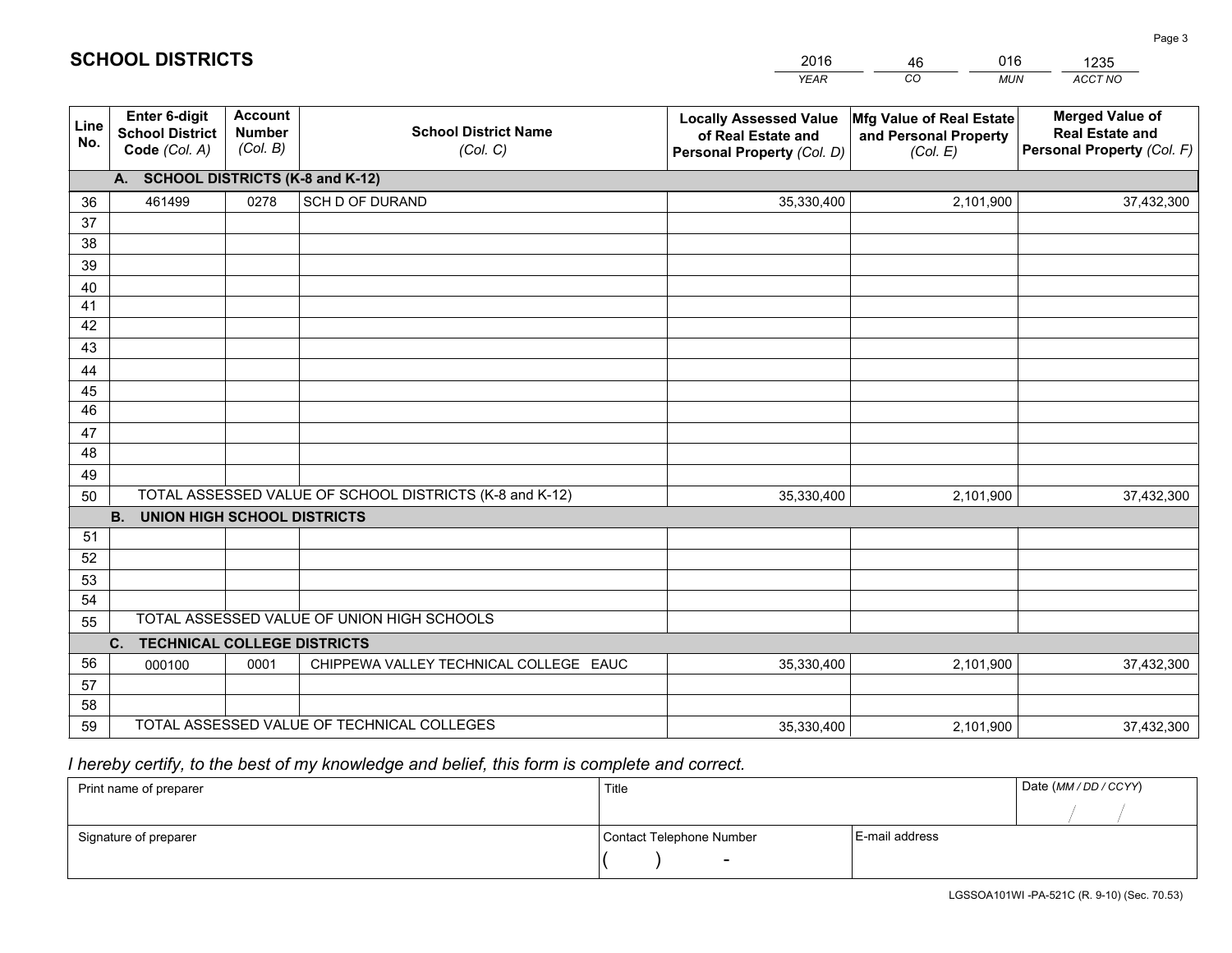## **HIGHLIGHTS**

- 1. Complete the Statement of Assessment after the Board of Review. Reflect any changes made there.
- 2. Use black ink to complete.
- 3. Line 16 must equal Line 50, Col D.
- 4. Line 55 must equal the total of K-8 schools listed on lines 36-49. Do not include K-12 schools in this comparision.
- 5. Line 59, Col. D must equal Line 16.
- 6. Special District, School District and Technical College District values must include both real estate and personal property. Examples of Special districts are: town sanitary districts, public inland lake protection and rehabilitation districts, and metropolitan sewerage districts.
- 7. DO NOT INCLUDE Manufacturing property values.DOR will print these values on the final SOA.

SHELLY ANDERSON TOWN OF WAUBEEK W7077 US HIGHWAY 10 ARKANSAW, WI 54721

SHELLY ANDERSON<br>TOWN OF WAUBEEK<br>W7077 US HIGHWAY 10

ARKANSAW, WI 54721

 8. Accuracy of this form is very important. The values reported directly affect the equalized value DOR calculates for school and special districts.

### **Page 1:**

 If not prefilled, enter the tax year,county and municipal code,municipal type, municipal name and county name on the top of form.

Check the Amended box, if filing an amended / corrected SOA.

 Report the parcel count, acres and assessed value of taxable general property, total parcel count, (real and personal), total acres, and values from final figures set by the Board of Review.

- A. Real Estate land and improvements (buildings, etc.) is reported on lines 1 8, total line 9.
- B. Personal Property is reported on lines 11 14, Column D, total line 15.
- C. To complete this report, use the computer produced summary of the assessment roll that shows these amounts.
- D. Use whole numbers only.
- E. Add each line across and each column down to verify entries.

## **Page 2:**

- A. Report Special Items (not subject to general property tax).
- 1. Private Forest Croplands and Managed Forest Lands are reported on lines 18,19, 20 and 21. Be sure to report assessed values **NOT** taxes.
- 2. You should have copies of the orders of entry, orders of withdrawal, etc., to update your assessment roll.
	- 3. Show hundredths of acres (e.g. 39.75).
- 4. Tax exempt lands are reported on line 22.
- 5. Omitted property and sec. 70.43, Wis. Stats., corrections of errors by assessor are reported on line 23. Report real estate and personal property separately. These should be for **prior years**, not something found on the current assessment roll after the board of review.
- B. Special District (Lines 24-35) Include the value of both real and personal property.
- The Department of Revenue (DOR) preprints much of the information regarding names and codes for schools, special districts,etc. If a district is not listed, enter the name and value only, DOR will enter the proper code.

## **Page 3 School Districts:**

Include the value of both real and personal property.

Report School District (regular, elementary, union high school, and technical college).

- 1. Regular (K-12) and Elementary (K-8) school values are reported on lines 36-49, total on line 50.
- 2. Union High School (UHS) (use only if elementary schools are listed on lines 36-49) are reported on lines 51-54. UHS total value (line 55) must equal to the total **elementary school** values reported on lines 36-49. Do notinclude K-12 schools in this comparison.
- 3. Technical College values are reported on lines 56-58, total on line 59.
- 4. Use the computer summary that shows these amounts to complete this report.

### **This form is due the second Monday in June. File this report only after your Board of Review is complete.**

 *If you have questions: Return forms to:*

Fax number: (608) 264-6887 PO Box 8971

 Email: lgs@revenue.wi.gov Wisconsin Department of Revenue Call: (608) 261-5341 Local Government Services Section 6-97Madison WI 53708-8971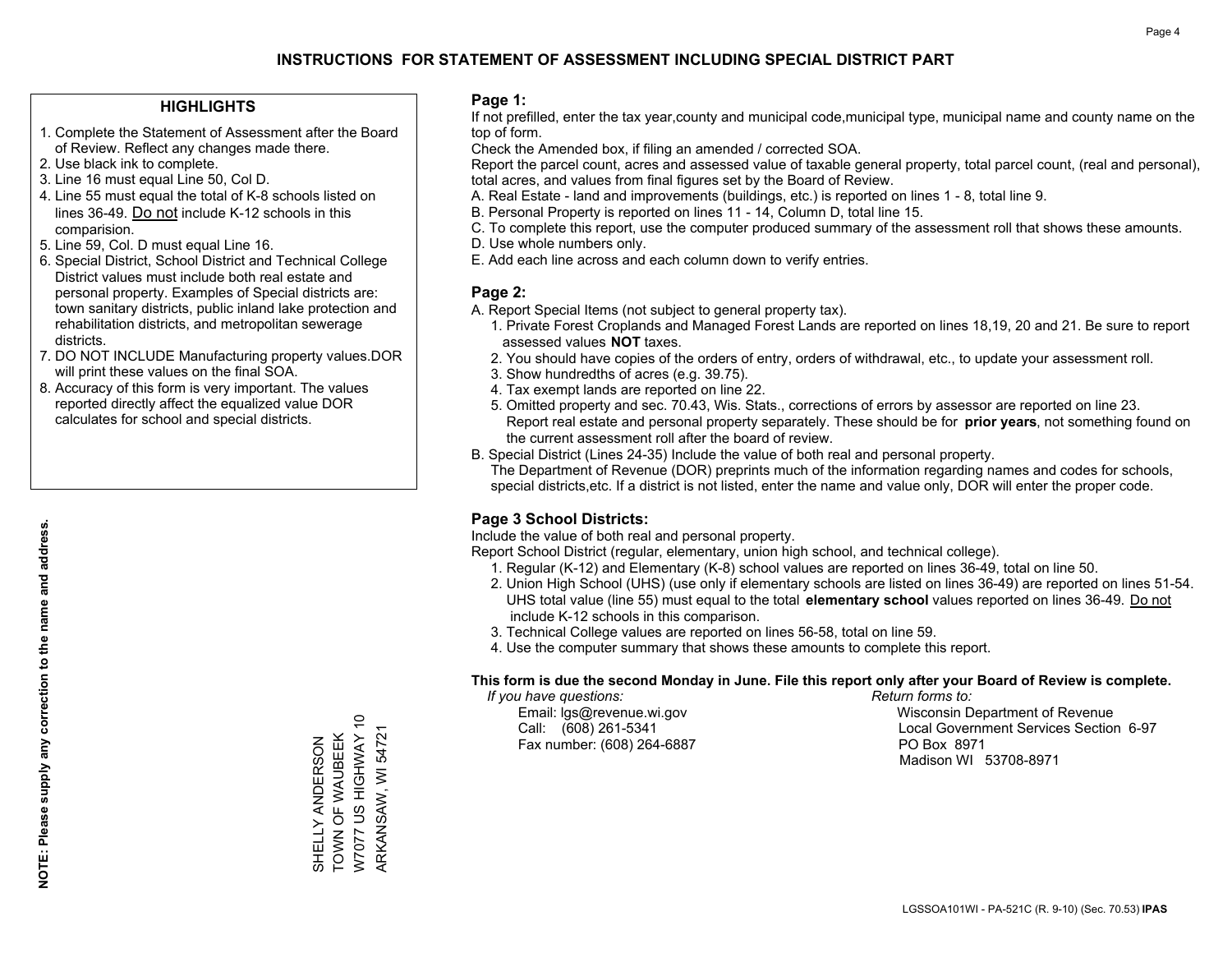**STATEMENT OF ASSESSMENT FOR 2016** 

**FINAL - EQUATED**

 $\overline{6}$  Check if this is an Amended Return Page 1

|                | <b>FOR</b>                                                                         | <b>VILLAGE OF</b><br><b>OF</b>                                                                                                                                                               | <b>PEPIN</b>             |              | <b>PEPIN COUNTY</b>                                  |                         |                      | WHEN COMPLETING THIS DOCUMENT            |
|----------------|------------------------------------------------------------------------------------|----------------------------------------------------------------------------------------------------------------------------------------------------------------------------------------------|--------------------------|--------------|------------------------------------------------------|-------------------------|----------------------|------------------------------------------|
|                |                                                                                    | Town - Village - City                                                                                                                                                                        | <b>Municipality Name</b> |              | <b>County Name</b>                                   |                         |                      | DO NOT WRITE OVER X's OR IN SHADED AREAS |
|                |                                                                                    | <b>REAL ESTATE</b>                                                                                                                                                                           |                          | PARCEL COUNT | NO. OF ACRES                                         | <b>VALUE OF</b>         | <b>VALUE OF</b>      | TOTAL VALUE OF LAND                      |
| Line<br>No.    |                                                                                    | (See Lines 18 - 22 for<br>other Real Estate)                                                                                                                                                 |                          |              | <b>WHOLE</b><br>TOTAL LAND IMPROVEMENTS NUMBERS ONLY | <b>LAND</b>             | <b>IMPROVEMENTS</b>  | AND IMPROVEMENTS                         |
|                |                                                                                    |                                                                                                                                                                                              | Col. A                   | Col. B       | Col. C                                               | Col. D                  | Col. E               | Col. F                                   |
| $\mathbf 1$    |                                                                                    | <b>RESIDENTIAL - Class 1</b>                                                                                                                                                                 | 482                      | 385          | 33                                                   | 11,943,600              | 42,195,700           | 54,139,300                               |
| $\overline{2}$ |                                                                                    | <b>COMMERCIAL - Class 2</b>                                                                                                                                                                  | 73                       | 54           | 27                                                   | 2,346,400               | 11,305,000           | 13,651,400                               |
| 3              |                                                                                    | <b>MANUFACTURING - Class 3</b>                                                                                                                                                               | 4                        |              | $\overline{2}$<br>5                                  | 76,500                  | 191,600              | 268,100                                  |
| 4              |                                                                                    | <b>AGRICULTURAL - Class 4</b>                                                                                                                                                                | 4                        |              | 45                                                   | 7,800                   |                      | 7,800                                    |
| 5              |                                                                                    | <b>UNDEVELOPED - Class 5</b>                                                                                                                                                                 | 0                        |              | 0                                                    | 0                       |                      | 0                                        |
| 6              |                                                                                    | AGRICULTURAL FOREST - Class 5m                                                                                                                                                               | 0                        |              | 0                                                    | 0                       |                      | 0                                        |
| $\overline{7}$ |                                                                                    | FOREST LANDS - Class 6                                                                                                                                                                       | 3                        |              | 19                                                   | 147,500                 |                      | 147,500                                  |
| 8              |                                                                                    | OTHER - Class 7                                                                                                                                                                              | $\Omega$                 |              | 0<br>0                                               | $\Omega$                | $\Omega$             |                                          |
| 9              |                                                                                    | TOTAL - ALL COLUMNS                                                                                                                                                                          | 566                      | 441          | 129                                                  | 14,521,800              | 53,692,300           | 68,214,100                               |
| 10             |                                                                                    | NUMBER OF PERSONAL PROPERTY ACCOUNTS IN ROLL                                                                                                                                                 |                          |              | 61                                                   | <b>LOCALLY ASSESSED</b> | <b>MANUFACTURING</b> | <b>MERGED</b>                            |
| 11             |                                                                                    | BOATS AND OTHER WATERCRAFT NOT EXEMPT - Code 1                                                                                                                                               |                          |              |                                                      | 600                     | $\Omega$             | 600                                      |
| 12             |                                                                                    | MACHINERY, TOOLS AND PATTERNS - Code 2                                                                                                                                                       |                          |              |                                                      | 229,500                 | 8,800                | 238,300                                  |
| 13             |                                                                                    | FURNITURE, FIXTURES AND EQUIPMENT - Code 3                                                                                                                                                   |                          |              |                                                      | 478,800                 | 4,000                | 482,800                                  |
| 14             |                                                                                    | ALL OTHER PERSONAL PROPERTY NOT EXEMPT - Codes 4A, 4B, 4C                                                                                                                                    |                          |              |                                                      | 59,200                  | 400                  | 59,600                                   |
| 15             |                                                                                    | TOTAL OF PERSONAL PROPERTY NOT EXEMPT (Total of Lines 11-14)                                                                                                                                 |                          |              |                                                      | 768,100                 | 13,200               | 781,300                                  |
| 16             |                                                                                    | AGGREGATE ASSESSED VALUE OF ALL PROPERTY SUBJECT TO THE GENERAL PROPERTY TAX (Total of Lines 9F and 15F)<br>MUST EQUAL TOTAL VALUE OF THE SCHOOL DISTRICTS (K-12 PLUS K-8) - Line 50, Col. F |                          |              |                                                      |                         |                      | 68,995,400                               |
| 17             |                                                                                    | <b>BOARD OF REVIEW</b>                                                                                                                                                                       |                          |              | Name of Assessor                                     | Telephone #             |                      |                                          |
|                | DATE OF FINAL ADJOURNMENT<br><b>WILLIAM BRIGGS</b><br>(715) 834-1361<br>06/01/2016 |                                                                                                                                                                                              |                          |              |                                                      |                         |                      |                                          |

*CO*

*MUN*

*ACCT NO1236*

*<sup>46</sup> <sup>171</sup>*

REMARKS

The Assessment Ratio to be used in calculating the estimated Fair Market Value on tax bills for this tax district is 1.07607225<br>This ratio should be used to convert assessed values to "Calculate Equalized Values" in Step 1 Commission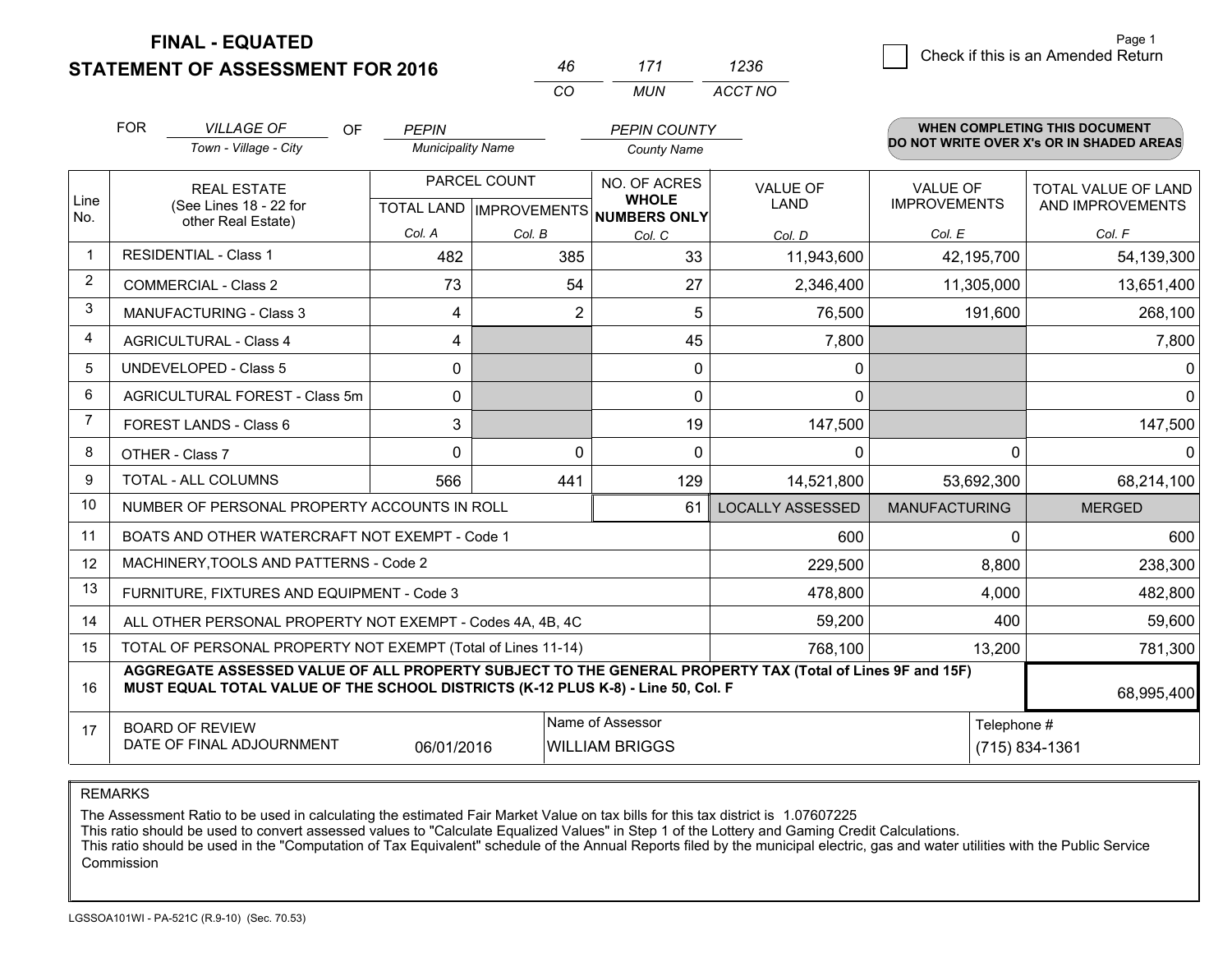*YEAR CO MUN ACCT NO* <sup>2016</sup> <sup>46</sup> <sup>171</sup> <sup>1236</sup>

Do not confuse FOREST LANDS (Line 7) with FOREST CROPS (in this section) - They are **NOT** the same

|    |                                                                        | Private Forest Crop - Reg Class @ 10¢ per acre                                 |  |                                                    |                    | Private Forest Crop - Reg Class @ \$2.52 per acre                            |                                                                            |  |                    |  |
|----|------------------------------------------------------------------------|--------------------------------------------------------------------------------|--|----------------------------------------------------|--------------------|------------------------------------------------------------------------------|----------------------------------------------------------------------------|--|--------------------|--|
| 18 | (a) PARCELS                                                            | (b) ACRES                                                                      |  | (c) ASSESSED VALUE                                 |                    | (d) PARCELS                                                                  | (e) ACRES                                                                  |  | (f) ASSESSED VALUE |  |
|    |                                                                        |                                                                                |  | Private Forest Crop - Special Class @ 20¢ per acre |                    | Entered Before 2005 Managed Forest - Ferrous Mining CLOSED @ \$8.27 per acre |                                                                            |  |                    |  |
| 19 | (a) PARCELS                                                            | (b) ACRES                                                                      |  |                                                    | (c) ASSESSED VALUE |                                                                              | (e) ACRES                                                                  |  | (f) ASSESSED VALUE |  |
|    |                                                                        | Entered Before 2005 Managed Forest - OPEN @                                    |  |                                                    |                    |                                                                              | Entered Before 2005 Managed Forest - CLOSED @ \$1.87 per acre              |  |                    |  |
| 20 | (a) PARCELS<br>(b) ACRES                                               |                                                                                |  | \$.79 per acre<br>(c) ASSESSED VALUE               |                    | (d) PARCELS<br>(e) ACRES                                                     |                                                                            |  | (f) ASSESSED VALUE |  |
|    |                                                                        |                                                                                |  | \$2.14 per acre                                    |                    |                                                                              |                                                                            |  |                    |  |
| 21 | Entered After 2004 Managed Forest - OPEN @<br>(a) PARCELS<br>(b) ACRES |                                                                                |  | (c) ASSESSED VALUE                                 |                    | (d) PARCELS                                                                  | Entered After 2004 Managed Forest - CLOSED @ \$10.68 per acre<br>(e) ACRES |  |                    |  |
|    |                                                                        |                                                                                |  |                                                    |                    |                                                                              |                                                                            |  |                    |  |
| 22 |                                                                        | (a) County Forest Cropland Acres                                               |  | (b) Federal Acres                                  |                    | (d) County (NOT FOREST CROP) Acres<br>(c) State Acres                        |                                                                            |  | (e) Other Acres    |  |
|    |                                                                        |                                                                                |  |                                                    |                    |                                                                              |                                                                            |  | 3.18               |  |
|    |                                                                        | Assessed Value of Omitted Property From Prior Years (Sec. 70.44)               |  |                                                    |                    |                                                                              | Assessed Value of Sec. 70.43 Corrections of Errors by Assessors            |  |                    |  |
| 23 |                                                                        | (a) REAL ESTATE                                                                |  | (b) PERSONAL                                       |                    | (c1) REAL ESTATE                                                             |                                                                            |  | (c2) PERSONAL      |  |
|    |                                                                        | Manufacturing Equated Value of Omitted Property From Prior Years (Sec. 70.995) |  |                                                    |                    |                                                                              | Mfg. Equated Value of Sec.70.43 Corrections of Errors by Assessors         |  |                    |  |
|    |                                                                        | (d) REAL ESTATE                                                                |  | (e) PERSONAL                                       |                    |                                                                              | (f1) REAL ESTATE                                                           |  | (f2) PERSONAL      |  |
|    |                                                                        |                                                                                |  |                                                    |                    |                                                                              |                                                                            |  |                    |  |

## **SPECIAL DISTRICTS**

| Line<br>No. | Enter 6-digit<br><b>Special District</b> | <b>Account</b><br><b>Number</b> | <b>Special District Name</b> | <b>Locally Assessed Value</b><br>of Real Estate and | Mfg Value of Real Estate<br>and Personal Property | <b>Merged Value of</b><br><b>Real Estate and</b> |
|-------------|------------------------------------------|---------------------------------|------------------------------|-----------------------------------------------------|---------------------------------------------------|--------------------------------------------------|
|             | Code (Col. A)                            | (Col. B)                        | (Col. C)                     | Personal Property (Col. D)                          | (Col. E)                                          | Personal Property (Col. F)                       |
| 24          |                                          |                                 |                              |                                                     |                                                   |                                                  |
| 25          |                                          |                                 |                              |                                                     |                                                   |                                                  |
| 26          |                                          |                                 |                              |                                                     |                                                   |                                                  |
| 27          |                                          |                                 |                              |                                                     |                                                   |                                                  |
| 28          |                                          |                                 |                              |                                                     |                                                   |                                                  |
| 29          |                                          |                                 |                              |                                                     |                                                   |                                                  |
| 30          |                                          |                                 |                              |                                                     |                                                   |                                                  |
| 31          |                                          |                                 |                              |                                                     |                                                   |                                                  |
| 32          |                                          |                                 |                              |                                                     |                                                   |                                                  |
| 33          |                                          |                                 |                              |                                                     |                                                   |                                                  |
| 34          |                                          |                                 |                              |                                                     |                                                   |                                                  |
| 35          |                                          |                                 |                              |                                                     |                                                   |                                                  |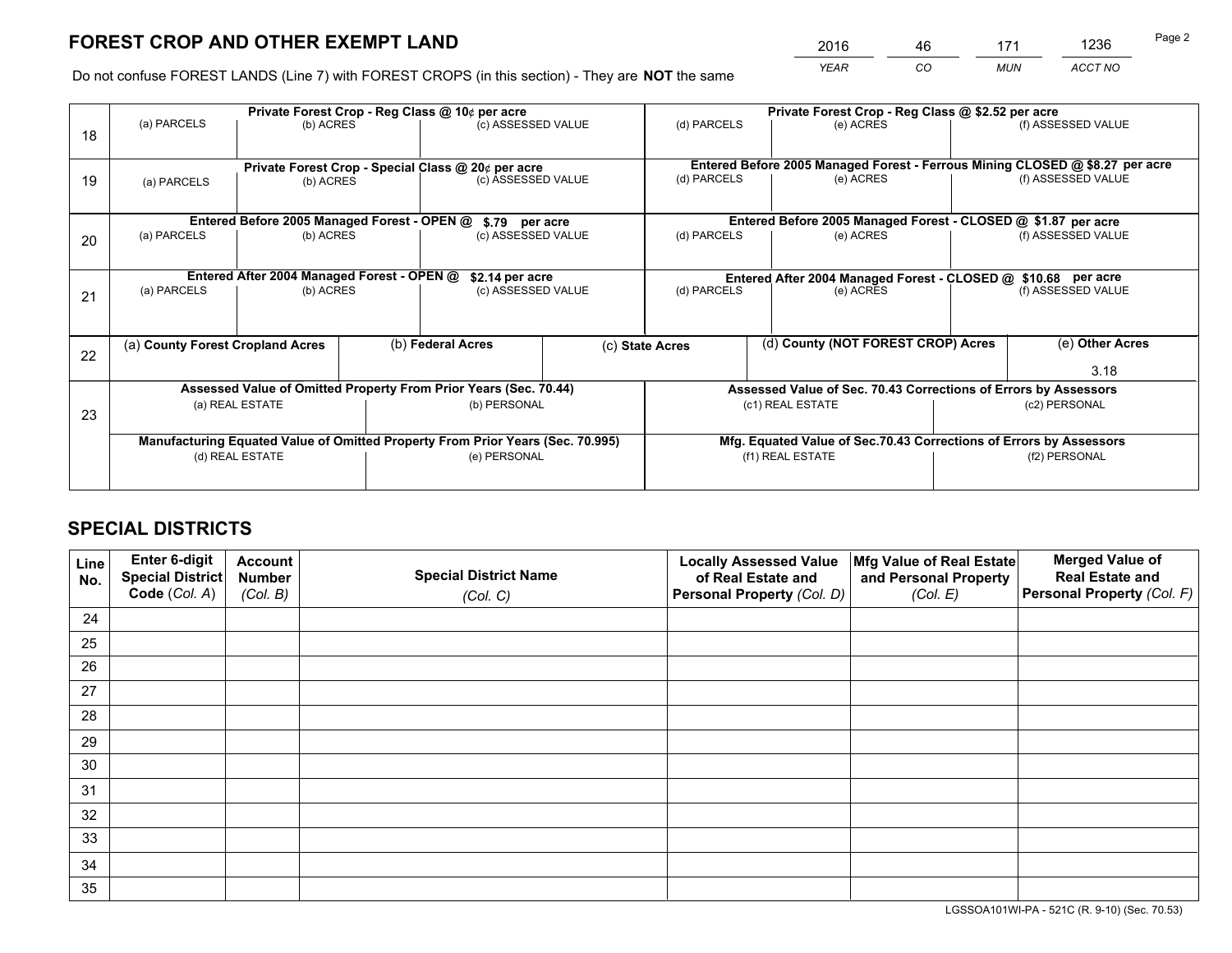|             |                                                                 |                                             |                                                         | <b>YEAR</b>                                                                       | CO<br><b>MUN</b>                                              | ACCT NO                                                                        |
|-------------|-----------------------------------------------------------------|---------------------------------------------|---------------------------------------------------------|-----------------------------------------------------------------------------------|---------------------------------------------------------------|--------------------------------------------------------------------------------|
| Line<br>No. | <b>Enter 6-digit</b><br><b>School District</b><br>Code (Col. A) | <b>Account</b><br><b>Number</b><br>(Col. B) | <b>School District Name</b><br>(Col. C)                 | <b>Locally Assessed Value</b><br>of Real Estate and<br>Personal Property (Col. D) | Mfg Value of Real Estate<br>and Personal Property<br>(Col. E) | <b>Merged Value of</b><br><b>Real Estate and</b><br>Personal Property (Col. F) |
|             | A. SCHOOL DISTRICTS (K-8 and K-12)                              |                                             |                                                         |                                                                                   |                                                               |                                                                                |
| 36          | 464270                                                          | 0279                                        | SCH D OF PEPIN AREA                                     | 68,714,100                                                                        | 281,300                                                       | 68,995,400                                                                     |
| 37          |                                                                 |                                             |                                                         |                                                                                   |                                                               |                                                                                |
| 38          |                                                                 |                                             |                                                         |                                                                                   |                                                               |                                                                                |
| 39          |                                                                 |                                             |                                                         |                                                                                   |                                                               |                                                                                |
| 40          |                                                                 |                                             |                                                         |                                                                                   |                                                               |                                                                                |
| 41<br>42    |                                                                 |                                             |                                                         |                                                                                   |                                                               |                                                                                |
| 43          |                                                                 |                                             |                                                         |                                                                                   |                                                               |                                                                                |
| 44          |                                                                 |                                             |                                                         |                                                                                   |                                                               |                                                                                |
| 45          |                                                                 |                                             |                                                         |                                                                                   |                                                               |                                                                                |
| 46          |                                                                 |                                             |                                                         |                                                                                   |                                                               |                                                                                |
| 47          |                                                                 |                                             |                                                         |                                                                                   |                                                               |                                                                                |
| 48          |                                                                 |                                             |                                                         |                                                                                   |                                                               |                                                                                |
| 49          |                                                                 |                                             |                                                         |                                                                                   |                                                               |                                                                                |
| 50          |                                                                 |                                             | TOTAL ASSESSED VALUE OF SCHOOL DISTRICTS (K-8 and K-12) | 68,714,100                                                                        | 281,300                                                       | 68,995,400                                                                     |
|             | <b>B. UNION HIGH SCHOOL DISTRICTS</b>                           |                                             |                                                         |                                                                                   |                                                               |                                                                                |
| 51          |                                                                 |                                             |                                                         |                                                                                   |                                                               |                                                                                |
| 52          |                                                                 |                                             |                                                         |                                                                                   |                                                               |                                                                                |
| 53<br>54    |                                                                 |                                             |                                                         |                                                                                   |                                                               |                                                                                |
| 55          |                                                                 |                                             | TOTAL ASSESSED VALUE OF UNION HIGH SCHOOLS              |                                                                                   |                                                               |                                                                                |
|             | C.<br><b>TECHNICAL COLLEGE DISTRICTS</b>                        |                                             |                                                         |                                                                                   |                                                               |                                                                                |
| 56          | 000100                                                          | 0001                                        | CHIPPEWA VALLEY TECHNICAL COLLEGE EAUC                  | 68,714,100                                                                        | 281,300                                                       | 68,995,400                                                                     |
| 57          |                                                                 |                                             |                                                         |                                                                                   |                                                               |                                                                                |
| 58          |                                                                 |                                             |                                                         |                                                                                   |                                                               |                                                                                |
| 59          |                                                                 |                                             | TOTAL ASSESSED VALUE OF TECHNICAL COLLEGES              | 68,714,100                                                                        | 281,300                                                       | 68,995,400                                                                     |

46

171

 *I hereby certify, to the best of my knowledge and belief, this form is complete and correct.*

**SCHOOL DISTRICTS**

| Print name of preparer | Title                    |                | Date (MM / DD / CCYY) |
|------------------------|--------------------------|----------------|-----------------------|
|                        |                          |                |                       |
| Signature of preparer  | Contact Telephone Number | E-mail address |                       |
|                        | $\sim$                   |                |                       |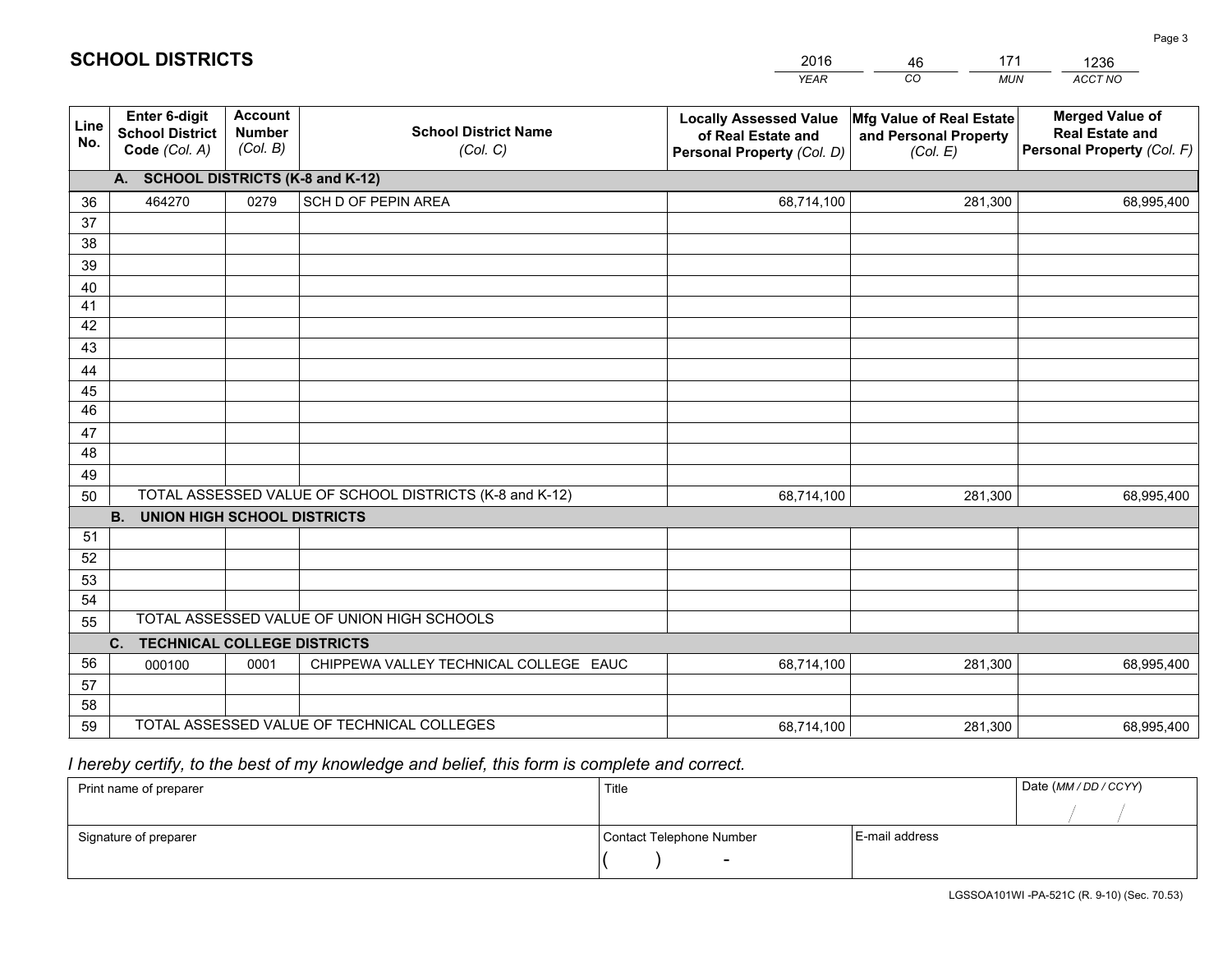## **HIGHLIGHTS**

- 1. Complete the Statement of Assessment after the Board of Review. Reflect any changes made there.
- 2. Use black ink to complete.
- 3. Line 16 must equal Line 50, Col D.
- 4. Line 55 must equal the total of K-8 schools listed on lines 36-49. Do not include K-12 schools in this comparision.
- 5. Line 59, Col. D must equal Line 16.
- 6. Special District, School District and Technical College District values must include both real estate and personal property. Examples of Special districts are: town sanitary districts, public inland lake protection and rehabilitation districts, and metropolitan sewerage districts.
- 7. DO NOT INCLUDE Manufacturing property values.DOR will print these values on the final SOA.

CINDY FAYERWEATHER VILLAGE OF PEPIN

CINDY FAYERWEATHER<br>VILLAGE OF PEPIN

PO BOX 277

PO BOX 277

PEPIN, WI 54759 - 0277

PEPIN, WI 54759 - 0277

 8. Accuracy of this form is very important. The values reported directly affect the equalized value DOR calculates for school and special districts.

### **Page 1:**

 If not prefilled, enter the tax year,county and municipal code,municipal type, municipal name and county name on the top of form.

Check the Amended box, if filing an amended / corrected SOA.

 Report the parcel count, acres and assessed value of taxable general property, total parcel count, (real and personal), total acres, and values from final figures set by the Board of Review.

- A. Real Estate land and improvements (buildings, etc.) is reported on lines 1 8, total line 9.
- B. Personal Property is reported on lines 11 14, Column D, total line 15.
- C. To complete this report, use the computer produced summary of the assessment roll that shows these amounts.
- D. Use whole numbers only.
- E. Add each line across and each column down to verify entries.

### **Page 2:**

- A. Report Special Items (not subject to general property tax).
- 1. Private Forest Croplands and Managed Forest Lands are reported on lines 18,19, 20 and 21. Be sure to report assessed values **NOT** taxes.
- 2. You should have copies of the orders of entry, orders of withdrawal, etc., to update your assessment roll.
	- 3. Show hundredths of acres (e.g. 39.75).
- 4. Tax exempt lands are reported on line 22.
- 5. Omitted property and sec. 70.43, Wis. Stats., corrections of errors by assessor are reported on line 23. Report real estate and personal property separately. These should be for **prior years**, not something found on the current assessment roll after the board of review.
- B. Special District (Lines 24-35) Include the value of both real and personal property.
- The Department of Revenue (DOR) preprints much of the information regarding names and codes for schools, special districts,etc. If a district is not listed, enter the name and value only, DOR will enter the proper code.

## **Page 3 School Districts:**

Include the value of both real and personal property.

Report School District (regular, elementary, union high school, and technical college).

- 1. Regular (K-12) and Elementary (K-8) school values are reported on lines 36-49, total on line 50.
- 2. Union High School (UHS) (use only if elementary schools are listed on lines 36-49) are reported on lines 51-54. UHS total value (line 55) must equal to the total **elementary school** values reported on lines 36-49. Do notinclude K-12 schools in this comparison.
- 3. Technical College values are reported on lines 56-58, total on line 59.
- 4. Use the computer summary that shows these amounts to complete this report.

### **This form is due the second Monday in June. File this report only after your Board of Review is complete.**

 *If you have questions: Return forms to:*

Fax number: (608) 264-6887 PO Box 8971

 Email: lgs@revenue.wi.gov Wisconsin Department of Revenue Call: (608) 261-5341 Local Government Services Section 6-97Madison WI 53708-8971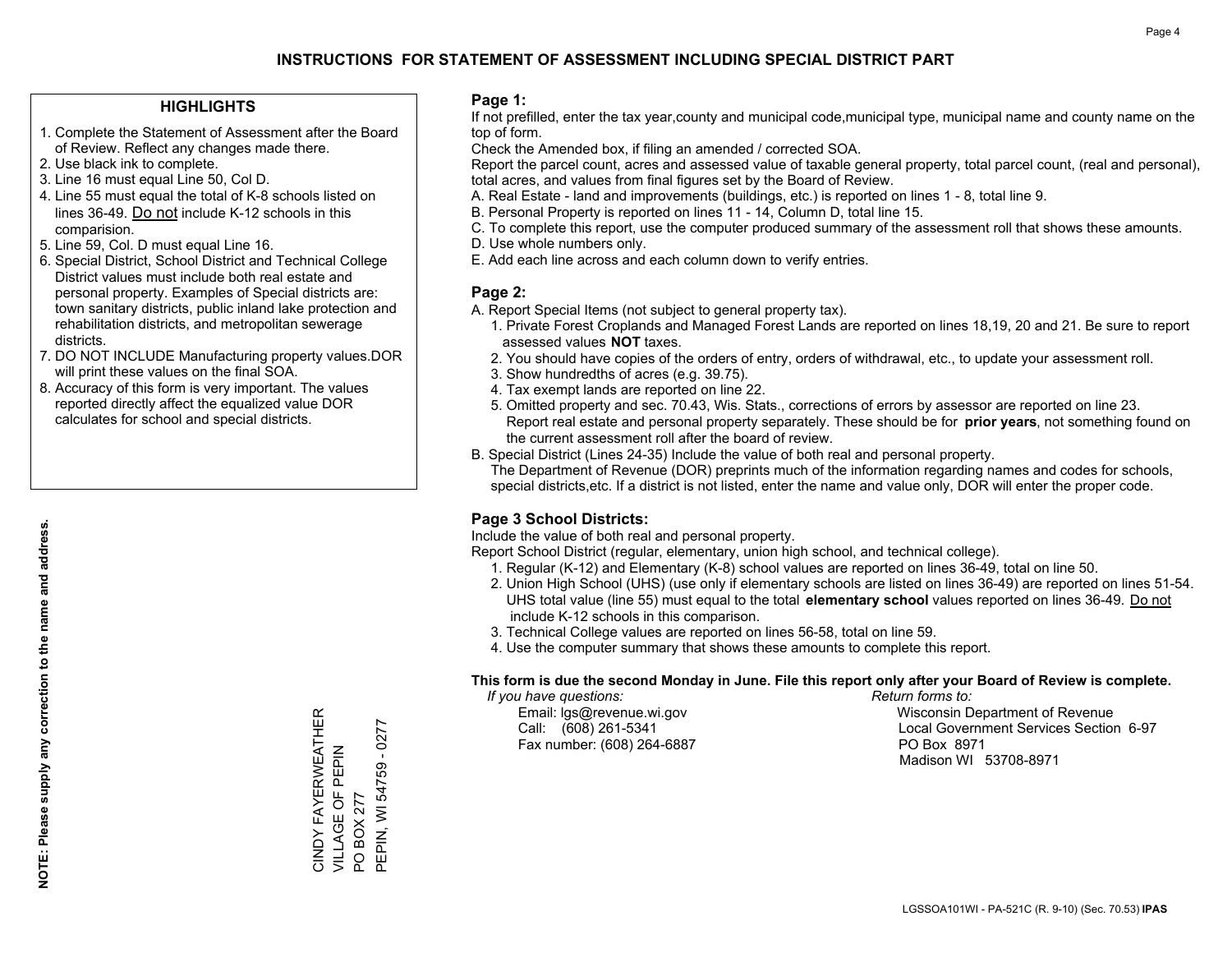**STATEMENT OF ASSESSMENT FOR 2016** 

**FINAL - EQUATED**

|                | <b>FOR</b>                     | <b>VILLAGE OF</b><br>OF.                                                                                                                                                                     | <b>STOCKHOLM</b>         |              | <b>PEPIN COUNTY</b>                                  |                         |                      | WHEN COMPLETING THIS DOCUMENT            |  |
|----------------|--------------------------------|----------------------------------------------------------------------------------------------------------------------------------------------------------------------------------------------|--------------------------|--------------|------------------------------------------------------|-------------------------|----------------------|------------------------------------------|--|
|                |                                | Town - Village - City                                                                                                                                                                        | <b>Municipality Name</b> |              | <b>County Name</b>                                   |                         |                      | DO NOT WRITE OVER X's OR IN SHADED AREAS |  |
|                |                                | <b>REAL ESTATE</b>                                                                                                                                                                           |                          | PARCEL COUNT | NO. OF ACRES                                         | <b>VALUE OF</b>         | <b>VALUE OF</b>      | <b>TOTAL VALUE OF LAND</b>               |  |
| Line<br>No.    |                                | (See Lines 18 - 22 for<br>other Real Estate)                                                                                                                                                 |                          |              | <b>WHOLE</b><br>TOTAL LAND IMPROVEMENTS NUMBERS ONLY | LAND                    | <b>IMPROVEMENTS</b>  | AND IMPROVEMENTS                         |  |
|                |                                |                                                                                                                                                                                              | Col. A                   | Col. B       | Col. C                                               | Col. D                  | Col. E               | Col. F                                   |  |
| $\mathbf 1$    |                                | <b>RESIDENTIAL - Class 1</b>                                                                                                                                                                 | 116                      | 94           | 57                                                   | 4,942,800               | 8,981,700            | 13,924,500                               |  |
| 2              | <b>COMMERCIAL - Class 2</b>    |                                                                                                                                                                                              | 19                       | 19           | 1                                                    | 590,700                 | 1,950,500            | 2,541,200                                |  |
| 3              | <b>MANUFACTURING - Class 3</b> |                                                                                                                                                                                              | 0                        | 0            | 0                                                    | 0                       | 0                    | $\Omega$                                 |  |
| 4              | <b>AGRICULTURAL - Class 4</b>  |                                                                                                                                                                                              | 3                        |              | 14                                                   | 2,700                   |                      | 2,700                                    |  |
| 5              | <b>UNDEVELOPED - Class 5</b>   |                                                                                                                                                                                              | 10                       |              | 72                                                   | 111,800                 |                      | 111,800                                  |  |
| 6              | AGRICULTURAL FOREST - Class 5m |                                                                                                                                                                                              | 1                        |              | 6                                                    | 16,900                  |                      | 16,900                                   |  |
| $\overline{7}$ | FOREST LANDS - Class 6         |                                                                                                                                                                                              | 32                       |              | 248                                                  | 1,003,500               |                      | 1,003,500                                |  |
| 8              |                                | OTHER - Class 7                                                                                                                                                                              | $\Omega$                 | 0            | $\mathbf 0$                                          | 0                       | $\Omega$             | $\Omega$                                 |  |
| 9              |                                | TOTAL - ALL COLUMNS                                                                                                                                                                          | 181                      | 113          | 398                                                  | 6,668,400               | 10,932,200           | 17,600,600                               |  |
| 10             |                                | NUMBER OF PERSONAL PROPERTY ACCOUNTS IN ROLL                                                                                                                                                 |                          |              | 14                                                   | <b>LOCALLY ASSESSED</b> | <b>MANUFACTURING</b> | <b>MERGED</b>                            |  |
| 11             |                                | BOATS AND OTHER WATERCRAFT NOT EXEMPT - Code 1                                                                                                                                               |                          |              |                                                      | $\Omega$                | $\Omega$             | $\Omega$                                 |  |
| 12             |                                | MACHINERY, TOOLS AND PATTERNS - Code 2                                                                                                                                                       |                          |              |                                                      | 920                     | 0                    | 920                                      |  |
| 13             |                                | FURNITURE, FIXTURES AND EQUIPMENT - Code 3                                                                                                                                                   |                          |              |                                                      | 21,050                  | $\Omega$             | 21,050                                   |  |
| 14             |                                | ALL OTHER PERSONAL PROPERTY NOT EXEMPT - Codes 4A, 4B, 4C                                                                                                                                    |                          |              |                                                      | 1,375                   | 0                    | 1,375                                    |  |
| 15             |                                | TOTAL OF PERSONAL PROPERTY NOT EXEMPT (Total of Lines 11-14)                                                                                                                                 |                          |              |                                                      | 23,345                  | 0                    | 23,345                                   |  |
| 16             |                                | AGGREGATE ASSESSED VALUE OF ALL PROPERTY SUBJECT TO THE GENERAL PROPERTY TAX (Total of Lines 9F and 15F)<br>MUST EQUAL TOTAL VALUE OF THE SCHOOL DISTRICTS (K-12 PLUS K-8) - Line 50, Col. F |                          |              |                                                      |                         |                      | 17,623,945                               |  |
| 17             |                                | <b>BOARD OF REVIEW</b>                                                                                                                                                                       |                          |              | Name of Assessor                                     |                         | Telephone #          |                                          |  |
|                |                                | DATE OF FINAL ADJOURNMENT                                                                                                                                                                    | 06/02/2016               |              | <b>GALEN SEIPEL</b>                                  |                         |                      | (715) 262-5777                           |  |

*CO*

*MUN*

*ACCT NO1237*

*<sup>46</sup> <sup>181</sup>*

REMARKS

The Assessment Ratio to be used in calculating the estimated Fair Market Value on tax bills for this tax district is .915643769<br>This ratio should be used to convert assessed values to "Calculate Equalized Values" in Step 1 Commission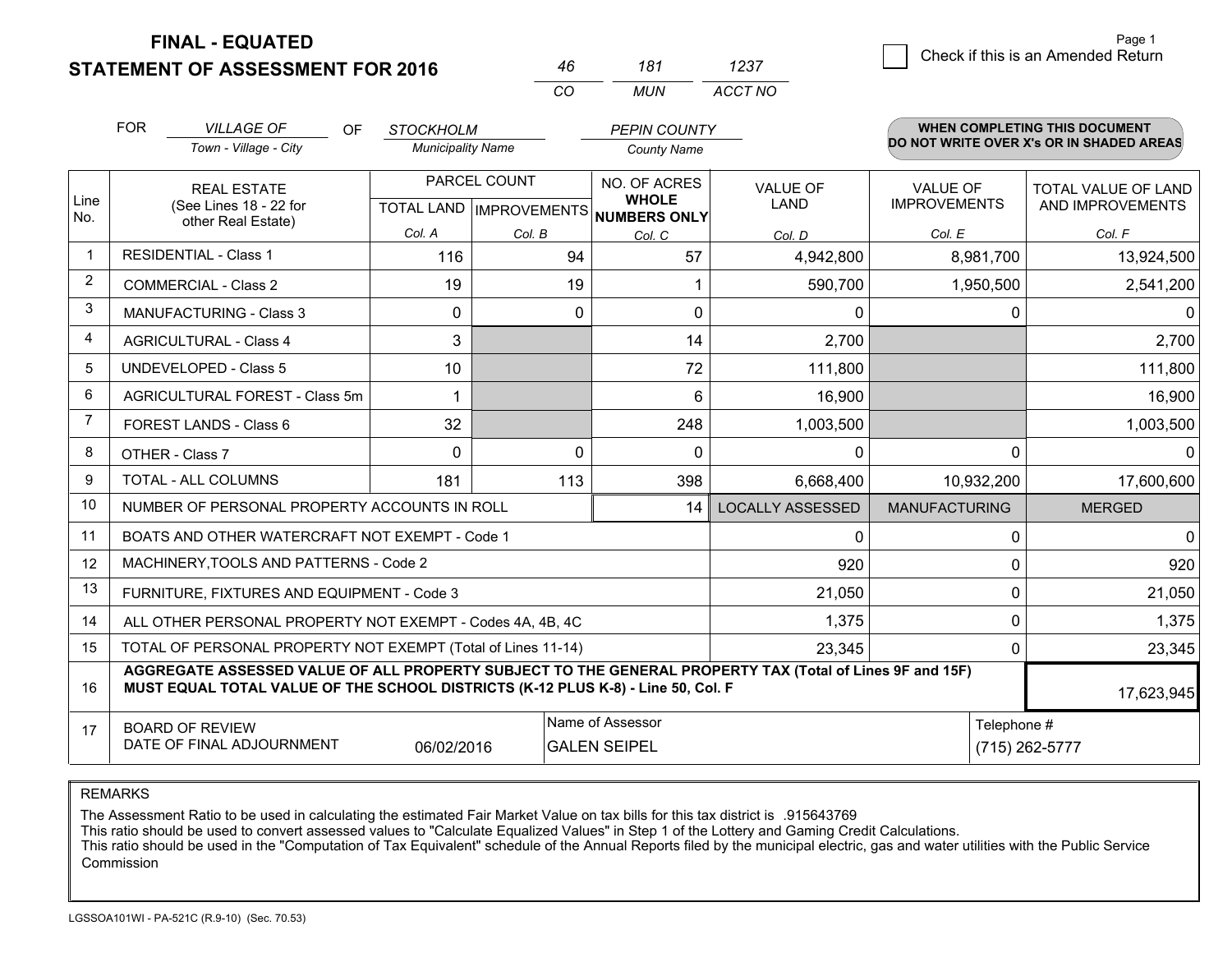*YEAR CO MUN ACCT NO* <sup>2016</sup> <sup>46</sup> <sup>181</sup> <sup>1237</sup>

Do not confuse FOREST LANDS (Line 7) with FOREST CROPS (in this section) - They are **NOT** the same

|    |                                                                         |                                            |  | Private Forest Crop - Reg Class @ 10¢ per acre                                 |                                                                                 |                          | Private Forest Crop - Reg Class @ \$2.52 per acre                            |  |                                                                 |  |
|----|-------------------------------------------------------------------------|--------------------------------------------|--|--------------------------------------------------------------------------------|---------------------------------------------------------------------------------|--------------------------|------------------------------------------------------------------------------|--|-----------------------------------------------------------------|--|
| 18 | (a) PARCELS                                                             | (b) ACRES                                  |  | (c) ASSESSED VALUE                                                             |                                                                                 | (d) PARCELS              | (e) ACRES                                                                    |  | (f) ASSESSED VALUE                                              |  |
|    |                                                                         |                                            |  |                                                                                |                                                                                 |                          | Entered Before 2005 Managed Forest - Ferrous Mining CLOSED @ \$8.27 per acre |  |                                                                 |  |
| 19 | (a) PARCELS                                                             | (b) ACRES                                  |  | Private Forest Crop - Special Class @ 20¢ per acre<br>(c) ASSESSED VALUE       |                                                                                 | (d) PARCELS              | (e) ACRES                                                                    |  | (f) ASSESSED VALUE                                              |  |
|    |                                                                         |                                            |  |                                                                                | Entered Before 2005 Managed Forest - CLOSED @ \$1.87 per acre<br>\$.79 per acre |                          |                                                                              |  |                                                                 |  |
|    | Entered Before 2005 Managed Forest - OPEN @<br>(a) PARCELS<br>(b) ACRES |                                            |  |                                                                                |                                                                                 | (d) PARCELS              | (e) ACRES                                                                    |  | (f) ASSESSED VALUE                                              |  |
| 20 |                                                                         |                                            |  | (c) ASSESSED VALUE                                                             |                                                                                 |                          |                                                                              |  |                                                                 |  |
|    |                                                                         | Entered After 2004 Managed Forest - OPEN @ |  | \$2.14 per acre                                                                |                                                                                 |                          | Entered After 2004 Managed Forest - CLOSED @ \$10.68 per acre                |  |                                                                 |  |
| 21 | (a) PARCELS                                                             | (b) ACRES                                  |  | (c) ASSESSED VALUE                                                             |                                                                                 | (d) PARCELS<br>(e) ACRES |                                                                              |  | (f) ASSESSED VALUE                                              |  |
|    |                                                                         |                                            |  |                                                                                |                                                                                 |                          |                                                                              |  |                                                                 |  |
|    |                                                                         |                                            |  |                                                                                |                                                                                 |                          | 38                                                                           |  | 152,000                                                         |  |
|    | (a) County Forest Cropland Acres                                        |                                            |  | (b) Federal Acres<br>(c) State Acres                                           |                                                                                 |                          | (d) County (NOT FOREST CROP) Acres                                           |  | (e) Other Acres                                                 |  |
| 22 |                                                                         |                                            |  |                                                                                |                                                                                 |                          |                                                                              |  |                                                                 |  |
|    |                                                                         |                                            |  |                                                                                |                                                                                 |                          |                                                                              |  | .14                                                             |  |
|    |                                                                         |                                            |  | Assessed Value of Omitted Property From Prior Years (Sec. 70.44)               |                                                                                 |                          |                                                                              |  | Assessed Value of Sec. 70.43 Corrections of Errors by Assessors |  |
| 23 |                                                                         | (a) REAL ESTATE                            |  | (b) PERSONAL                                                                   |                                                                                 |                          | (c1) REAL ESTATE                                                             |  | (c2) PERSONAL                                                   |  |
|    |                                                                         |                                            |  |                                                                                |                                                                                 |                          |                                                                              |  |                                                                 |  |
|    |                                                                         |                                            |  | Manufacturing Equated Value of Omitted Property From Prior Years (Sec. 70.995) |                                                                                 |                          | Mfg. Equated Value of Sec.70.43 Corrections of Errors by Assessors           |  |                                                                 |  |
|    |                                                                         | (d) REAL ESTATE                            |  | (e) PERSONAL                                                                   |                                                                                 |                          | (f1) REAL ESTATE                                                             |  | (f2) PERSONAL                                                   |  |
|    |                                                                         |                                            |  |                                                                                |                                                                                 |                          |                                                                              |  |                                                                 |  |
|    |                                                                         |                                            |  |                                                                                |                                                                                 |                          |                                                                              |  |                                                                 |  |

## **SPECIAL DISTRICTS**

| Line<br>No. | Enter 6-digit<br>Special District<br>Code (Col. A) | <b>Account</b><br><b>Number</b> | <b>Special District Name</b> | <b>Locally Assessed Value</b><br>of Real Estate and | Mfg Value of Real Estate<br>and Personal Property | <b>Merged Value of</b><br><b>Real Estate and</b><br>Personal Property (Col. F) |
|-------------|----------------------------------------------------|---------------------------------|------------------------------|-----------------------------------------------------|---------------------------------------------------|--------------------------------------------------------------------------------|
|             |                                                    | (Col. B)                        | (Col. C)                     | Personal Property (Col. D)                          | (Col. E)                                          |                                                                                |
| 24          |                                                    |                                 |                              |                                                     |                                                   |                                                                                |
| 25          |                                                    |                                 |                              |                                                     |                                                   |                                                                                |
| 26          |                                                    |                                 |                              |                                                     |                                                   |                                                                                |
| 27          |                                                    |                                 |                              |                                                     |                                                   |                                                                                |
| 28          |                                                    |                                 |                              |                                                     |                                                   |                                                                                |
| 29          |                                                    |                                 |                              |                                                     |                                                   |                                                                                |
| 30          |                                                    |                                 |                              |                                                     |                                                   |                                                                                |
| 31          |                                                    |                                 |                              |                                                     |                                                   |                                                                                |
| 32          |                                                    |                                 |                              |                                                     |                                                   |                                                                                |
| 33          |                                                    |                                 |                              |                                                     |                                                   |                                                                                |
| 34          |                                                    |                                 |                              |                                                     |                                                   |                                                                                |
| 35          |                                                    |                                 |                              |                                                     |                                                   |                                                                                |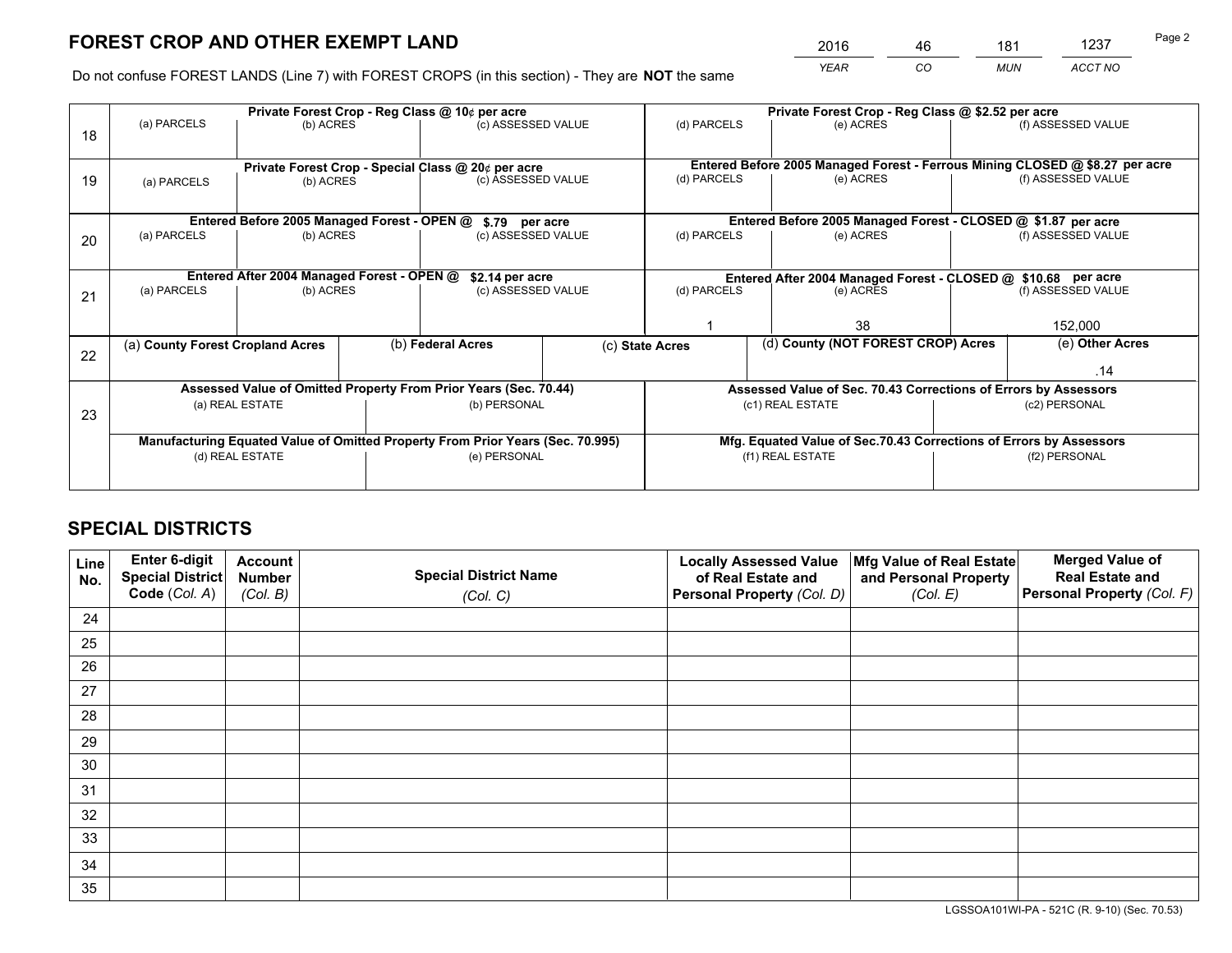|             |                                                          |                                             |                                                         | <b>YEAR</b>                                                                       | CO<br><b>MUN</b>                                              | ACCT NO                                                                        |  |  |  |  |
|-------------|----------------------------------------------------------|---------------------------------------------|---------------------------------------------------------|-----------------------------------------------------------------------------------|---------------------------------------------------------------|--------------------------------------------------------------------------------|--|--|--|--|
| Line<br>No. | Enter 6-digit<br><b>School District</b><br>Code (Col. A) | <b>Account</b><br><b>Number</b><br>(Col. B) | <b>School District Name</b><br>(Col. C)                 | <b>Locally Assessed Value</b><br>of Real Estate and<br>Personal Property (Col. D) | Mfg Value of Real Estate<br>and Personal Property<br>(Col. E) | <b>Merged Value of</b><br><b>Real Estate and</b><br>Personal Property (Col. F) |  |  |  |  |
|             | A. SCHOOL DISTRICTS (K-8 and K-12)                       |                                             |                                                         |                                                                                   |                                                               |                                                                                |  |  |  |  |
| 36          | 464270                                                   | 0279                                        | SCH D OF PEPIN AREA                                     | 17,623,945                                                                        |                                                               | 17,623,945                                                                     |  |  |  |  |
| 37          |                                                          |                                             |                                                         |                                                                                   |                                                               |                                                                                |  |  |  |  |
| 38          |                                                          |                                             |                                                         |                                                                                   |                                                               |                                                                                |  |  |  |  |
| 39          |                                                          |                                             |                                                         |                                                                                   |                                                               |                                                                                |  |  |  |  |
| 40          |                                                          |                                             |                                                         |                                                                                   |                                                               |                                                                                |  |  |  |  |
| 41          |                                                          |                                             |                                                         |                                                                                   |                                                               |                                                                                |  |  |  |  |
| 42<br>43    |                                                          |                                             |                                                         |                                                                                   |                                                               |                                                                                |  |  |  |  |
|             |                                                          |                                             |                                                         |                                                                                   |                                                               |                                                                                |  |  |  |  |
| 44<br>45    |                                                          |                                             |                                                         |                                                                                   |                                                               |                                                                                |  |  |  |  |
| 46          |                                                          |                                             |                                                         |                                                                                   |                                                               |                                                                                |  |  |  |  |
| 47          |                                                          |                                             |                                                         |                                                                                   |                                                               |                                                                                |  |  |  |  |
| 48          |                                                          |                                             |                                                         |                                                                                   |                                                               |                                                                                |  |  |  |  |
| 49          |                                                          |                                             |                                                         |                                                                                   |                                                               |                                                                                |  |  |  |  |
| 50          |                                                          |                                             | TOTAL ASSESSED VALUE OF SCHOOL DISTRICTS (K-8 and K-12) | 17,623,945                                                                        |                                                               | 17,623,945                                                                     |  |  |  |  |
|             | <b>B.</b><br><b>UNION HIGH SCHOOL DISTRICTS</b>          |                                             |                                                         |                                                                                   |                                                               |                                                                                |  |  |  |  |
| 51          |                                                          |                                             |                                                         |                                                                                   |                                                               |                                                                                |  |  |  |  |
| 52          |                                                          |                                             |                                                         |                                                                                   |                                                               |                                                                                |  |  |  |  |
| 53          |                                                          |                                             |                                                         |                                                                                   |                                                               |                                                                                |  |  |  |  |
| 54          |                                                          |                                             |                                                         |                                                                                   |                                                               |                                                                                |  |  |  |  |
| 55          |                                                          |                                             | TOTAL ASSESSED VALUE OF UNION HIGH SCHOOLS              |                                                                                   |                                                               |                                                                                |  |  |  |  |
|             | C.<br><b>TECHNICAL COLLEGE DISTRICTS</b>                 |                                             |                                                         |                                                                                   |                                                               |                                                                                |  |  |  |  |
| 56          | 000100                                                   | 0001                                        | CHIPPEWA VALLEY TECHNICAL COLLEGE EAUC                  | 17,623,945                                                                        |                                                               | 17,623,945                                                                     |  |  |  |  |
| 57          |                                                          |                                             |                                                         |                                                                                   |                                                               |                                                                                |  |  |  |  |
| 58          |                                                          |                                             |                                                         |                                                                                   |                                                               |                                                                                |  |  |  |  |
| 59          |                                                          |                                             | TOTAL ASSESSED VALUE OF TECHNICAL COLLEGES              | 17,623,945                                                                        |                                                               | 17,623,945                                                                     |  |  |  |  |

46

181

 *I hereby certify, to the best of my knowledge and belief, this form is complete and correct.*

**SCHOOL DISTRICTS**

| Print name of preparer | Title                    | Date (MM / DD / CCYY) |  |
|------------------------|--------------------------|-----------------------|--|
|                        |                          |                       |  |
| Signature of preparer  | Contact Telephone Number | E-mail address        |  |
|                        | $\overline{\phantom{0}}$ |                       |  |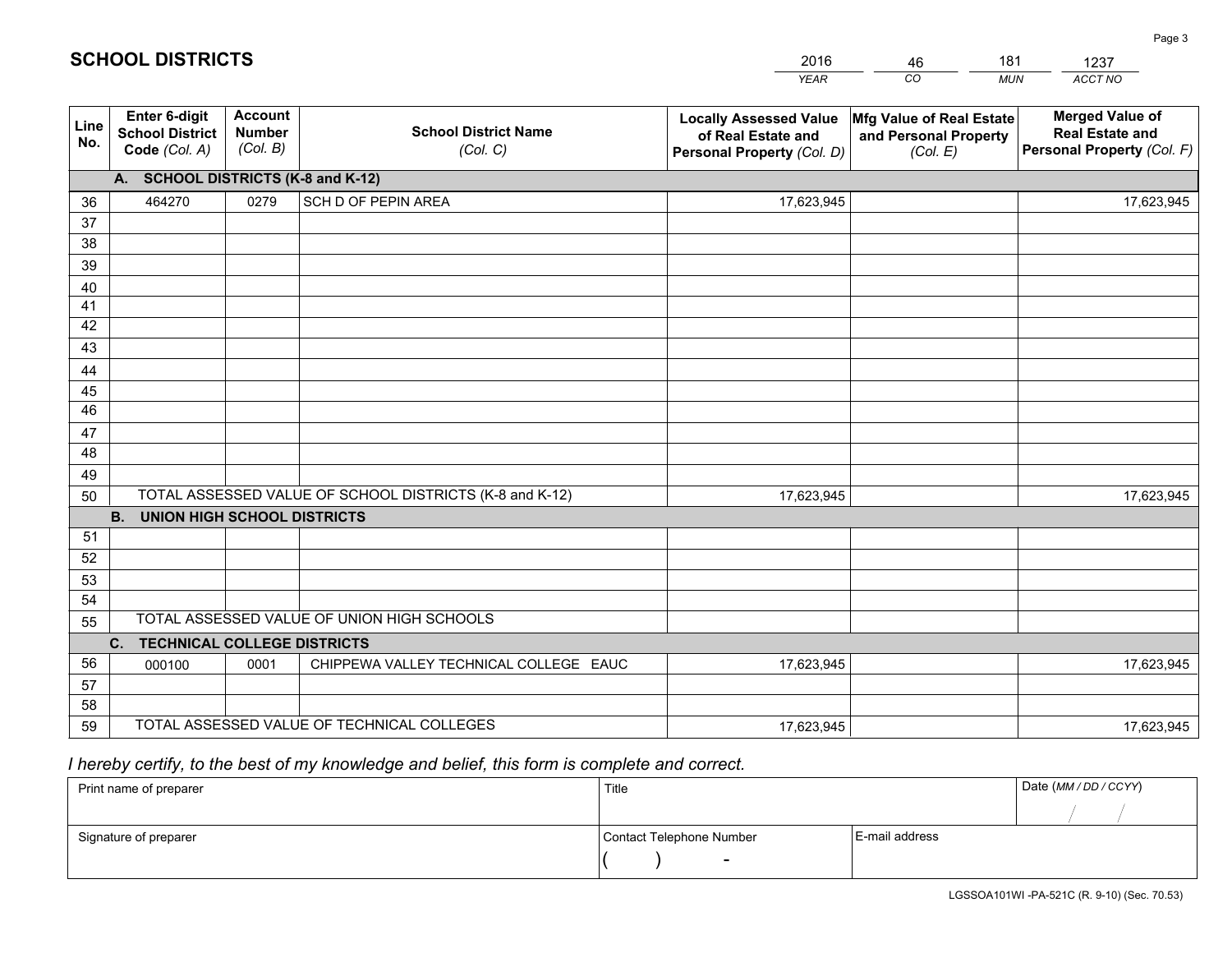### **HIGHLIGHTS**

- 1. Complete the Statement of Assessment after the Board of Review. Reflect any changes made there.
- 2. Use black ink to complete.
- 3. Line 16 must equal Line 50, Col D.
- 4. Line 55 must equal the total of K-8 schools listed on lines 36-49. Do not include K-12 schools in this comparision.
- 5. Line 59, Col. D must equal Line 16.
- 6. Special District, School District and Technical College District values must include both real estate and personal property. Examples of Special districts are: town sanitary districts, public inland lake protection and rehabilitation districts, and metropolitan sewerage districts.
- 7. DO NOT INCLUDE Manufacturing property values.DOR will print these values on the final SOA.
- 8. Accuracy of this form is very important. The values reported directly affect the equalized value DOR calculates for school and special districts.

### **Page 1:**

 If not prefilled, enter the tax year,county and municipal code,municipal type, municipal name and county name on the top of form.

Check the Amended box, if filing an amended / corrected SOA.

 Report the parcel count, acres and assessed value of taxable general property, total parcel count, (real and personal), total acres, and values from final figures set by the Board of Review.

- A. Real Estate land and improvements (buildings, etc.) is reported on lines 1 8, total line 9.
- B. Personal Property is reported on lines 11 14, Column D, total line 15.
- C. To complete this report, use the computer produced summary of the assessment roll that shows these amounts.
- D. Use whole numbers only.
- E. Add each line across and each column down to verify entries.

## **Page 2:**

- A. Report Special Items (not subject to general property tax).
- 1. Private Forest Croplands and Managed Forest Lands are reported on lines 18,19, 20 and 21. Be sure to report assessed values **NOT** taxes.
- 2. You should have copies of the orders of entry, orders of withdrawal, etc., to update your assessment roll.
	- 3. Show hundredths of acres (e.g. 39.75).
- 4. Tax exempt lands are reported on line 22.
- 5. Omitted property and sec. 70.43, Wis. Stats., corrections of errors by assessor are reported on line 23. Report real estate and personal property separately. These should be for **prior years**, not something found on the current assessment roll after the board of review.
- B. Special District (Lines 24-35) Include the value of both real and personal property.
- The Department of Revenue (DOR) preprints much of the information regarding names and codes for schools, special districts,etc. If a district is not listed, enter the name and value only, DOR will enter the proper code.

## **Page 3 School Districts:**

Include the value of both real and personal property.

Report School District (regular, elementary, union high school, and technical college).

- 1. Regular (K-12) and Elementary (K-8) school values are reported on lines 36-49, total on line 50.
- 2. Union High School (UHS) (use only if elementary schools are listed on lines 36-49) are reported on lines 51-54. UHS total value (line 55) must equal to the total **elementary school** values reported on lines 36-49. Do notinclude K-12 schools in this comparison.
- 3. Technical College values are reported on lines 56-58, total on line 59.
- 4. Use the computer summary that shows these amounts to complete this report.

### **This form is due the second Monday in June. File this report only after your Board of Review is complete.**

 *If you have questions: Return forms to:*

Fax number: (608) 264-6887 PO Box 8971

 Email: lgs@revenue.wi.gov Wisconsin Department of Revenue Call: (608) 261-5341 Local Government Services Section 6-97Madison WI 53708-8971

STOCKHOLM, WI 54769 - 0017 STOCKHOLM, WI 54769 - 0017 VILLAGE OF STOCKHOLM CINDY FAYERWEATHER<br>VILLAGE OF STOCKHOLM CINDY FAYERWEATHER **BOX 17** PO BOX 17  $\overline{S}$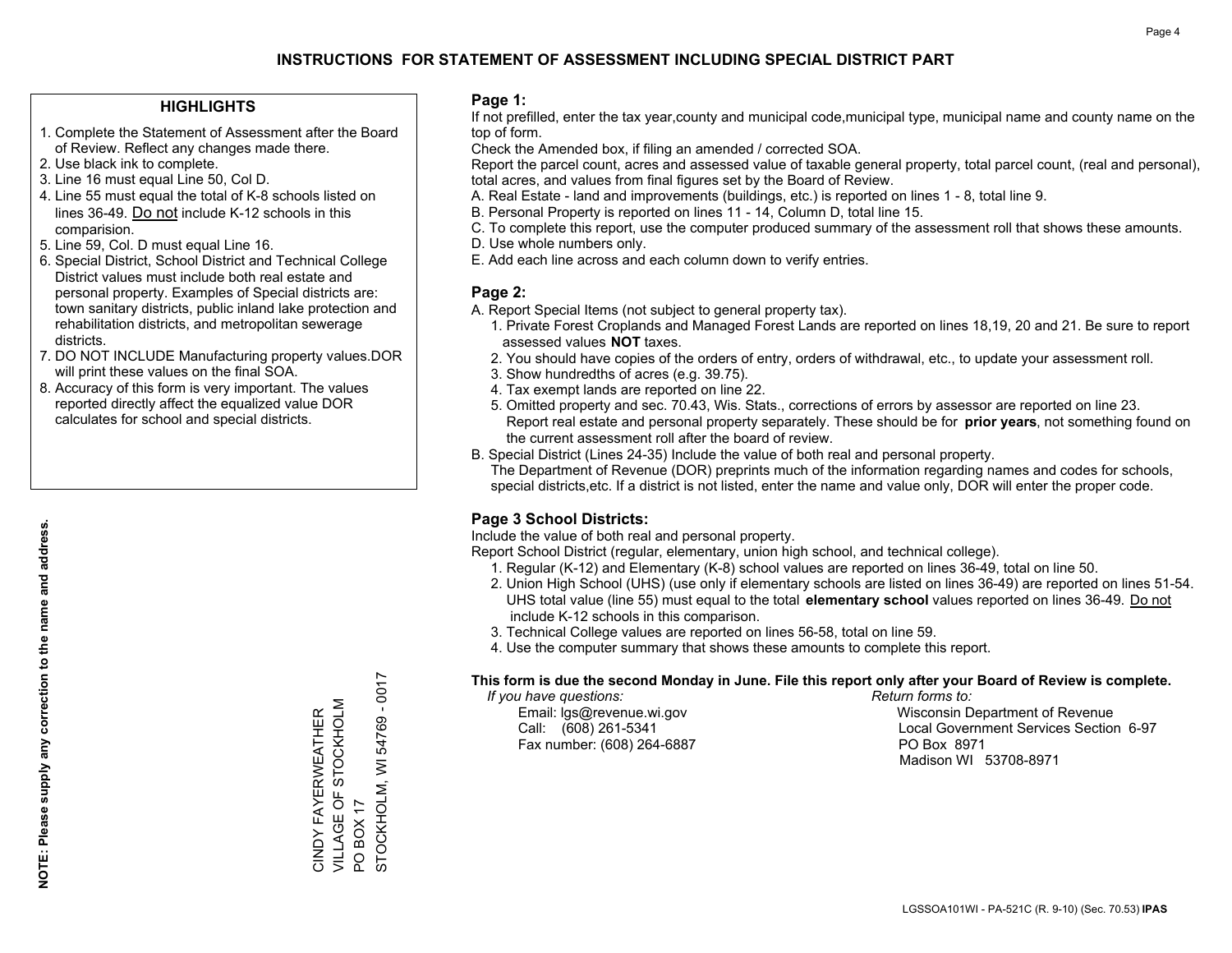**FINAL - EQUATED**

**STATEMENT OF ASSESSMENT FOR 2016** 

| 46 | 216 | 1238    |
|----|-----|---------|
| rn | MUN | ACCT NO |

|              | <b>FOR</b> | CITY OF<br>OF                                                                                                                                                                                | <b>DURAND</b>            |              | <b>PEPIN COUNTY</b>                                 |                         |                      | <b>WHEN COMPLETING THIS DOCUMENT</b>     |
|--------------|------------|----------------------------------------------------------------------------------------------------------------------------------------------------------------------------------------------|--------------------------|--------------|-----------------------------------------------------|-------------------------|----------------------|------------------------------------------|
|              |            | Town - Village - City                                                                                                                                                                        | <b>Municipality Name</b> |              | <b>County Name</b>                                  |                         |                      | DO NOT WRITE OVER X's OR IN SHADED AREAS |
|              |            | <b>REAL ESTATE</b>                                                                                                                                                                           |                          | PARCEL COUNT | NO. OF ACRES                                        | VALUE OF                | <b>VALUE OF</b>      | TOTAL VALUE OF LAND                      |
| Line<br>No.  |            | (See Lines 18 - 22 for<br>other Real Estate)                                                                                                                                                 |                          |              | <b>WHOLE</b><br>TOTAL LAND MPROVEMENTS NUMBERS ONLY | LAND                    | <b>IMPROVEMENTS</b>  | AND IMPROVEMENTS                         |
|              |            |                                                                                                                                                                                              | Col. A                   | Col. B       | Col. C                                              | Col. D                  | Col. E               | Col. F                                   |
| $\mathbf{1}$ |            | <b>RESIDENTIAL - Class 1</b>                                                                                                                                                                 | 760                      | 669          | 49                                                  | 12,083,100              | 57,329,600           | 69,412,700                               |
| 2            |            | <b>COMMERCIAL - Class 2</b>                                                                                                                                                                  | 156                      | 133          | 104                                                 | 3,490,900               | 23,246,800           | 26,737,700                               |
| 3            |            | MANUFACTURING - Class 3                                                                                                                                                                      | 3                        | 2            | 7                                                   | 116,500                 | 873,000              | 989,500                                  |
| 4            |            | <b>AGRICULTURAL - Class 4</b>                                                                                                                                                                | 3                        |              | 25                                                  | 4,700                   |                      | 4,700                                    |
| 5            |            | <b>UNDEVELOPED - Class 5</b>                                                                                                                                                                 | 6                        |              | 74                                                  | 24,300                  |                      | 24,300                                   |
| 6            |            | AGRICULTURAL FOREST - Class 5m                                                                                                                                                               | $\overline{2}$           |              | 13                                                  | 14,700                  |                      | 14,700                                   |
| 7            |            | FOREST LANDS - Class 6                                                                                                                                                                       | $\overline{2}$           |              | 3                                                   | 6,200                   |                      | 6,200                                    |
| 8            |            | OTHER - Class 7                                                                                                                                                                              | $\Omega$                 | $\Omega$     | $\Omega$                                            | $\Omega$                | $\Omega$             | $\Omega$                                 |
| 9            |            | TOTAL - ALL COLUMNS                                                                                                                                                                          | 932                      | 804          | 275                                                 | 15,740,400              | 81,449,400           | 97,189,800                               |
| 10           |            | NUMBER OF PERSONAL PROPERTY ACCOUNTS IN ROLL                                                                                                                                                 |                          |              | 131                                                 | <b>LOCALLY ASSESSED</b> | <b>MANUFACTURING</b> | <b>MERGED</b>                            |
| 11           |            | BOATS AND OTHER WATERCRAFT NOT EXEMPT - Code 1                                                                                                                                               |                          |              |                                                     | 0                       | $\Omega$             | $\Omega$                                 |
| 12           |            | MACHINERY, TOOLS AND PATTERNS - Code 2                                                                                                                                                       |                          |              |                                                     | 904,530                 | 1,072,200            | 1,976,730                                |
| 13           |            | FURNITURE, FIXTURES AND EQUIPMENT - Code 3                                                                                                                                                   |                          |              |                                                     | 1,233,720               | 99,200               | 1,332,920                                |
| 14           |            | ALL OTHER PERSONAL PROPERTY NOT EXEMPT - Codes 4A, 4B, 4C                                                                                                                                    |                          |              |                                                     | 115,970                 | 35,800               | 151,770                                  |
| 15           |            | TOTAL OF PERSONAL PROPERTY NOT EXEMPT (Total of Lines 11-14)                                                                                                                                 |                          |              |                                                     | 2,254,220               | 1,207,200            | 3,461,420                                |
| 16           |            | AGGREGATE ASSESSED VALUE OF ALL PROPERTY SUBJECT TO THE GENERAL PROPERTY TAX (Total of Lines 9F and 15F)<br>MUST EQUAL TOTAL VALUE OF THE SCHOOL DISTRICTS (K-12 PLUS K-8) - Line 50, Col. F |                          |              |                                                     |                         |                      | 100,651,220                              |
| 17           |            | <b>BOARD OF REVIEW</b>                                                                                                                                                                       |                          |              | Name of Assessor                                    |                         | Telephone #          |                                          |
|              |            | DATE OF FINAL ADJOURNMENT                                                                                                                                                                    | 05/25/2016               |              | <b>BOWMAR APPRAISAL INC</b>                         |                         |                      | (715) 834-5801                           |

REMARKS

The Assessment Ratio to be used in calculating the estimated Fair Market Value on tax bills for this tax district is 1.026086304<br>This ratio should be used to convert assessed values to "Calculate Equalized Values" in Step Commission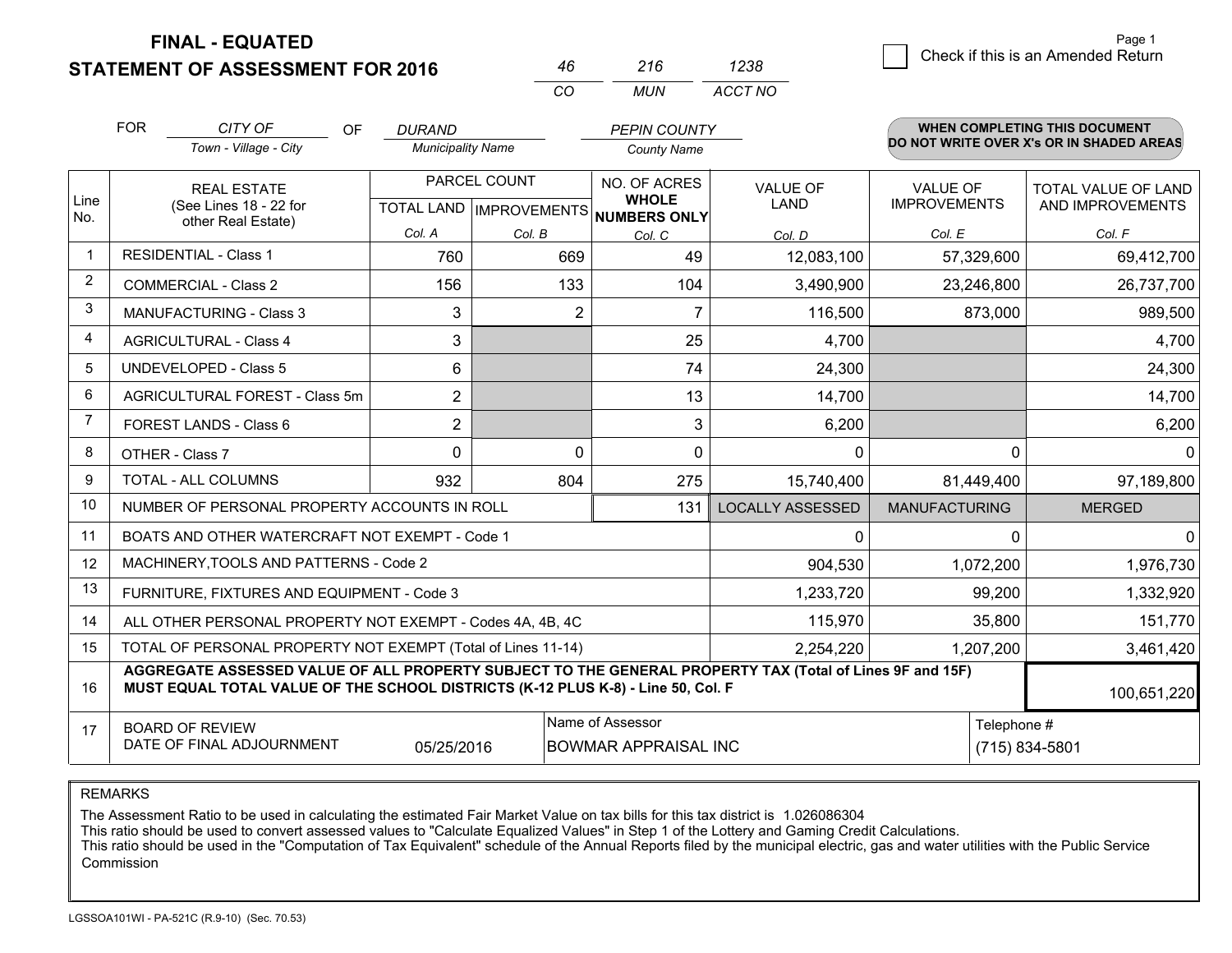*YEAR CO MUN ACCT NO* <sup>2016</sup> <sup>46</sup> <sup>216</sup> <sup>1238</sup>

Do not confuse FOREST LANDS (Line 7) with FOREST CROPS (in this section) - They are **NOT** the same

|    | Private Forest Crop - Reg Class @ 10¢ per acre                                 |                                                                 |  |                                      |                                                                    | Private Forest Crop - Reg Class @ \$2.52 per acre                            |           |  |                    |  |
|----|--------------------------------------------------------------------------------|-----------------------------------------------------------------|--|--------------------------------------|--------------------------------------------------------------------|------------------------------------------------------------------------------|-----------|--|--------------------|--|
| 18 | (a) PARCELS                                                                    | (b) ACRES                                                       |  | (c) ASSESSED VALUE                   |                                                                    | (d) PARCELS                                                                  | (e) ACRES |  | (f) ASSESSED VALUE |  |
|    |                                                                                |                                                                 |  |                                      |                                                                    | Entered Before 2005 Managed Forest - Ferrous Mining CLOSED @ \$8.27 per acre |           |  |                    |  |
| 19 | (a) PARCELS                                                                    | Private Forest Crop - Special Class @ 20¢ per acre<br>(b) ACRES |  | (c) ASSESSED VALUE                   |                                                                    | (d) PARCELS                                                                  | (e) ACRES |  | (f) ASSESSED VALUE |  |
|    | Entered Before 2005 Managed Forest - OPEN @                                    |                                                                 |  |                                      |                                                                    | Entered Before 2005 Managed Forest - CLOSED @ \$1.87 per acre                |           |  |                    |  |
|    | (a) PARCELS                                                                    | (b) ACRES                                                       |  | \$.79 per acre<br>(c) ASSESSED VALUE |                                                                    | (d) PARCELS<br>(e) ACRES                                                     |           |  | (f) ASSESSED VALUE |  |
| 20 |                                                                                |                                                                 |  |                                      |                                                                    |                                                                              |           |  |                    |  |
|    | Entered After 2004 Managed Forest - OPEN @<br>\$2.14 per acre                  |                                                                 |  |                                      | Entered After 2004 Managed Forest - CLOSED @ \$10.68 per acre      |                                                                              |           |  |                    |  |
| 21 | (a) PARCELS                                                                    | (b) ACRES                                                       |  | (c) ASSESSED VALUE                   |                                                                    | (d) PARCELS<br>(e) ACRES                                                     |           |  | (f) ASSESSED VALUE |  |
|    |                                                                                |                                                                 |  |                                      |                                                                    |                                                                              |           |  |                    |  |
|    | (a) County Forest Cropland Acres                                               |                                                                 |  | (b) Federal Acres                    |                                                                    | (d) County (NOT FOREST CROP) Acres<br>(c) State Acres                        |           |  | (e) Other Acres    |  |
| 22 |                                                                                |                                                                 |  |                                      |                                                                    |                                                                              |           |  |                    |  |
|    |                                                                                |                                                                 |  |                                      |                                                                    |                                                                              |           |  | 8.59               |  |
|    | Assessed Value of Omitted Property From Prior Years (Sec. 70.44)               |                                                                 |  |                                      | Assessed Value of Sec. 70.43 Corrections of Errors by Assessors    |                                                                              |           |  |                    |  |
| 23 | (a) REAL ESTATE                                                                |                                                                 |  | (b) PERSONAL                         |                                                                    | (c1) REAL ESTATE                                                             |           |  | (c2) PERSONAL      |  |
|    |                                                                                |                                                                 |  |                                      |                                                                    |                                                                              |           |  |                    |  |
|    | Manufacturing Equated Value of Omitted Property From Prior Years (Sec. 70.995) |                                                                 |  |                                      | Mfg. Equated Value of Sec.70.43 Corrections of Errors by Assessors |                                                                              |           |  |                    |  |
|    | (d) REAL ESTATE                                                                |                                                                 |  | (e) PERSONAL                         |                                                                    | (f1) REAL ESTATE                                                             |           |  | (f2) PERSONAL      |  |
|    |                                                                                |                                                                 |  |                                      |                                                                    |                                                                              |           |  |                    |  |
|    |                                                                                |                                                                 |  |                                      |                                                                    |                                                                              |           |  |                    |  |

## **SPECIAL DISTRICTS**

| Line<br>No. | Enter 6-digit<br>Special District<br>Code (Col. A) | <b>Account</b><br><b>Number</b> | <b>Special District Name</b> | <b>Locally Assessed Value</b><br>of Real Estate and | Mfg Value of Real Estate<br>and Personal Property | <b>Merged Value of</b><br><b>Real Estate and</b><br>Personal Property (Col. F) |
|-------------|----------------------------------------------------|---------------------------------|------------------------------|-----------------------------------------------------|---------------------------------------------------|--------------------------------------------------------------------------------|
|             |                                                    | (Col. B)                        | (Col. C)                     | Personal Property (Col. D)                          | (Col. E)                                          |                                                                                |
| 24          |                                                    |                                 |                              |                                                     |                                                   |                                                                                |
| 25          |                                                    |                                 |                              |                                                     |                                                   |                                                                                |
| 26          |                                                    |                                 |                              |                                                     |                                                   |                                                                                |
| 27          |                                                    |                                 |                              |                                                     |                                                   |                                                                                |
| 28          |                                                    |                                 |                              |                                                     |                                                   |                                                                                |
| 29          |                                                    |                                 |                              |                                                     |                                                   |                                                                                |
| 30          |                                                    |                                 |                              |                                                     |                                                   |                                                                                |
| 31          |                                                    |                                 |                              |                                                     |                                                   |                                                                                |
| 32          |                                                    |                                 |                              |                                                     |                                                   |                                                                                |
| 33          |                                                    |                                 |                              |                                                     |                                                   |                                                                                |
| 34          |                                                    |                                 |                              |                                                     |                                                   |                                                                                |
| 35          |                                                    |                                 |                              |                                                     |                                                   |                                                                                |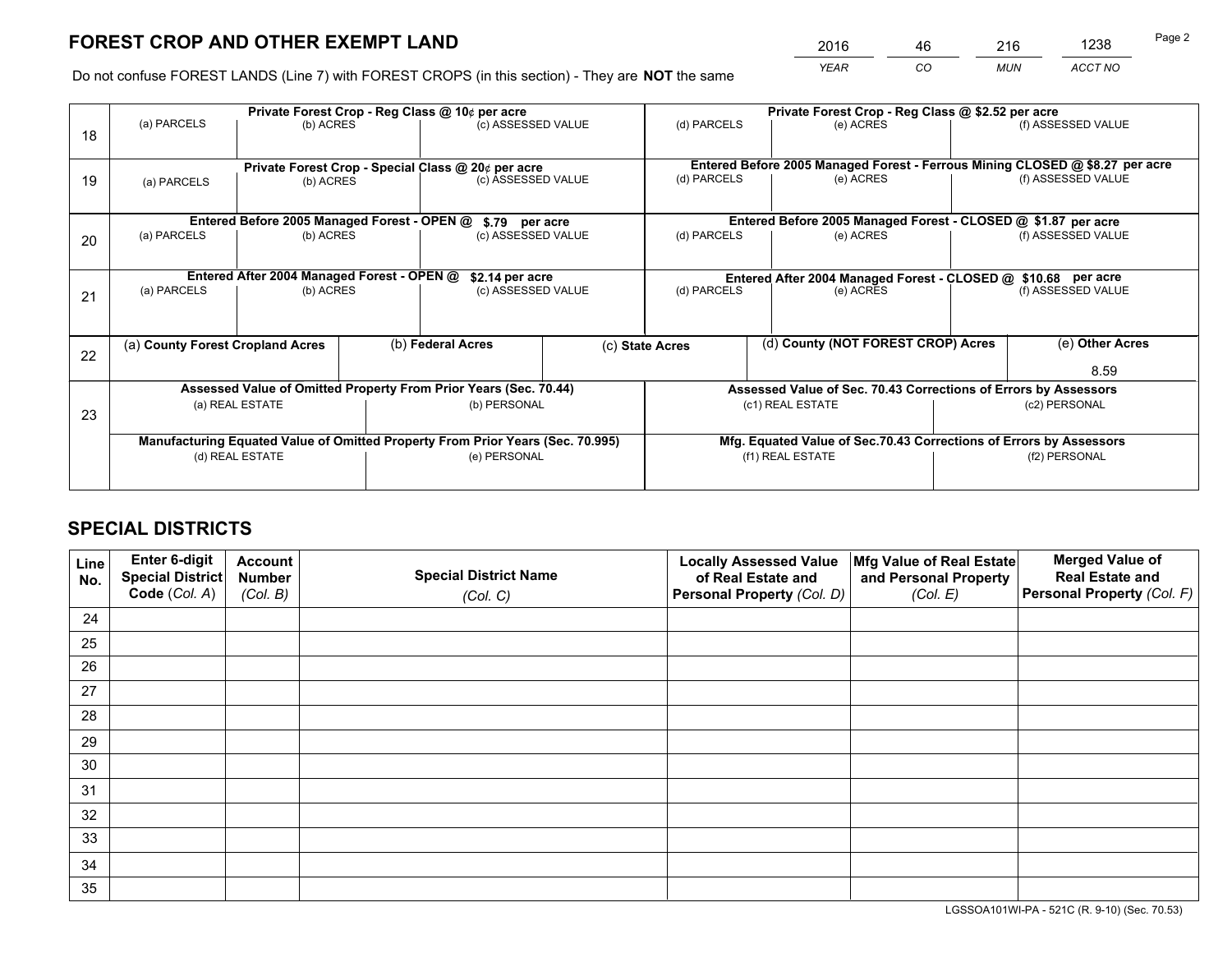|             |                                                                                                   |                                             |                                            | <b>YEAR</b>                                                                       | CO<br><b>MUN</b>                                              | <b>ACCT NO</b>                                                                 |  |
|-------------|---------------------------------------------------------------------------------------------------|---------------------------------------------|--------------------------------------------|-----------------------------------------------------------------------------------|---------------------------------------------------------------|--------------------------------------------------------------------------------|--|
| Line<br>No. | <b>Enter 6-digit</b><br><b>School District</b><br>Code (Col. A)                                   | <b>Account</b><br><b>Number</b><br>(Col. B) | <b>School District Name</b><br>(Col. C)    | <b>Locally Assessed Value</b><br>of Real Estate and<br>Personal Property (Col. D) | Mfg Value of Real Estate<br>and Personal Property<br>(Col. E) | <b>Merged Value of</b><br><b>Real Estate and</b><br>Personal Property (Col. F) |  |
|             | A. SCHOOL DISTRICTS (K-8 and K-12)                                                                |                                             |                                            |                                                                                   |                                                               |                                                                                |  |
| 36          | 461499                                                                                            | 0278                                        | SCH D OF DURAND                            | 98,454,520                                                                        | 2,196,700                                                     | 100,651,220                                                                    |  |
| 37          |                                                                                                   |                                             |                                            |                                                                                   |                                                               |                                                                                |  |
| 38          |                                                                                                   |                                             |                                            |                                                                                   |                                                               |                                                                                |  |
| 39          |                                                                                                   |                                             |                                            |                                                                                   |                                                               |                                                                                |  |
| 40          |                                                                                                   |                                             |                                            |                                                                                   |                                                               |                                                                                |  |
| 41<br>42    |                                                                                                   |                                             |                                            |                                                                                   |                                                               |                                                                                |  |
| 43          |                                                                                                   |                                             |                                            |                                                                                   |                                                               |                                                                                |  |
|             |                                                                                                   |                                             |                                            |                                                                                   |                                                               |                                                                                |  |
| 44<br>45    |                                                                                                   |                                             |                                            |                                                                                   |                                                               |                                                                                |  |
| 46          |                                                                                                   |                                             |                                            |                                                                                   |                                                               |                                                                                |  |
| 47          |                                                                                                   |                                             |                                            |                                                                                   |                                                               |                                                                                |  |
| 48          |                                                                                                   |                                             |                                            |                                                                                   |                                                               |                                                                                |  |
| 49          |                                                                                                   |                                             |                                            |                                                                                   |                                                               |                                                                                |  |
| 50          | TOTAL ASSESSED VALUE OF SCHOOL DISTRICTS (K-8 and K-12)<br>98,454,520<br>2,196,700<br>100,651,220 |                                             |                                            |                                                                                   |                                                               |                                                                                |  |
|             | <b>B.</b><br><b>UNION HIGH SCHOOL DISTRICTS</b>                                                   |                                             |                                            |                                                                                   |                                                               |                                                                                |  |
| 51          |                                                                                                   |                                             |                                            |                                                                                   |                                                               |                                                                                |  |
| 52          |                                                                                                   |                                             |                                            |                                                                                   |                                                               |                                                                                |  |
| 53          |                                                                                                   |                                             |                                            |                                                                                   |                                                               |                                                                                |  |
| 54          |                                                                                                   |                                             |                                            |                                                                                   |                                                               |                                                                                |  |
| 55          | TOTAL ASSESSED VALUE OF UNION HIGH SCHOOLS                                                        |                                             |                                            |                                                                                   |                                                               |                                                                                |  |
|             | C.<br><b>TECHNICAL COLLEGE DISTRICTS</b>                                                          |                                             |                                            |                                                                                   |                                                               |                                                                                |  |
| 56          | 000100                                                                                            | 0001                                        | CHIPPEWA VALLEY TECHNICAL COLLEGE EAUC     | 98,454,520                                                                        | 2,196,700                                                     | 100,651,220                                                                    |  |
| 57<br>58    |                                                                                                   |                                             |                                            |                                                                                   |                                                               |                                                                                |  |
| 59          |                                                                                                   |                                             | TOTAL ASSESSED VALUE OF TECHNICAL COLLEGES | 98,454,520                                                                        | 2,196,700                                                     | 100,651,220                                                                    |  |
|             |                                                                                                   |                                             |                                            |                                                                                   |                                                               |                                                                                |  |

46

216

# *I hereby certify, to the best of my knowledge and belief, this form is complete and correct.*

**SCHOOL DISTRICTS**

| Print name of preparer | Title                    |                | Date (MM / DD / CCYY) |
|------------------------|--------------------------|----------------|-----------------------|
|                        |                          |                |                       |
| Signature of preparer  | Contact Telephone Number | E-mail address |                       |
|                        | $\overline{\phantom{0}}$ |                |                       |